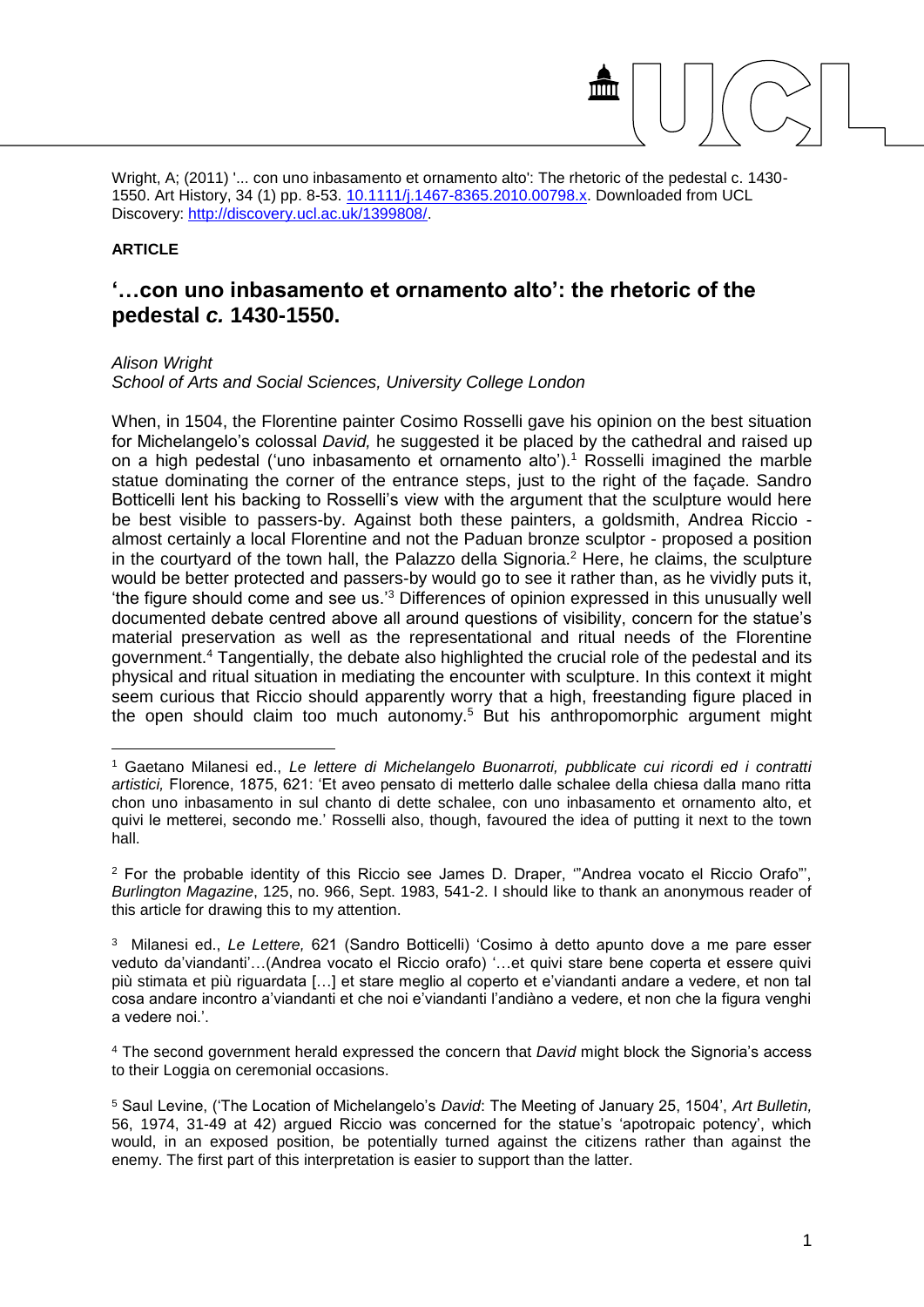equally imply a concern with decorum of a kind more flattering to artists, namely, that a statue which a viewer comes to see is, like an actual person, granted greater respect - 'più stimata et più riguardata' as he puts it - than one that 'comes to see' the viewer. In either case Riccio grants a striking agency to the object of the kind that the anthropologist Alfred Gell has argued can indeed be attributed to works of 'high art' status that were not explicitly intended to have ritual functions.<sup>6</sup>

It is rare for such concern with the implications of the placement of a sculpture to be recorded, even in a republic in which sculpture procured with public money had to answer directly to the interests of the government and the citizenry. The present article, which aims to open up some of the artistic and conceptual implications of placing freestanding statues on substantial pedestals, has to draw on a variety of less direct sources, as well as on surviving visual evidence. Contemporary documents may refer to ceremonial or other codified actions in civic and private spaces that were ornamented by works on pedestals and indirectly inform our understanding of the formal, spatial and symbolic aspects of pedestals supporting statues at different moments in their public life. Analysing the semantic structure of a sculptural ensemble while acknowledging changing contingencies of site and sponsorship, illuminates the ways in which pedestals were conceived and indicate how they could be used to inform and attempt to stabilise the meaning of the figure they sustained. In some cases, such as the pedestals for small *all'antica* bronzes, or the base of the ancient 'Idolino' statue discussed below, the production of a ceremonial or even cultic framework for the sculpture is less a matter of immediate 'context' than an active construction of the imagery of the base. Here ritual significance is conferred or invoked through an imaginative and mythologizing appeal to knowledgeable viewers. Beyond the work itself, one of the most direct ways in which such an expanded imaginative framework may be accessed is in relation to the representation of bases in graphic, relief or painted forms or in contemporary enactments for special occasions. This aspect can only be touched on within this article but has been, and will be, extended elsewhere.<sup>7</sup>

Within such a wide field as sculpted bases, supports for freestanding statues are already a restricted category. As Weil-Garris Brandt has stressed, pedestals of the 'classical type' that presented a *statua* - the stand-alone, predominantly male, figure – were relatively rare in the Renaissance compared to the great array of dependent statues and reliefs intended to be read against skylines, on finials, within niches or otherwise subordinate to buildings.<sup>8</sup> The present study focuses in still further on bases for works in bronze, both ancient and modern. Modern bronzes, especially when designed on a life-size scale, were exceptionally costly and difficult to make and, as prize commissions for Renaissance sculptors, were arguably the most prestigious sculptural form of the period. Bronzes, which were already the most admired ancient works in the Middle Ages, were re-valued in the fifteenth century in light of changing conceptions of the forms and uses of statues in the ancient world. Unsurprisingly, it

<sup>6</sup> Alfred Gell, *Art and Agency*, *An Anthropological Theory*, Oxford, 1998, esp. 17-21 and, for examples, 52-53.

<sup>&</sup>lt;sup>7</sup> 'Fictive' pedestals, especially those represented in altarpieces, form part of my wider research project. A recent analysis illuminating the function of pedestals in a number of fresco cycles is Philine Helas and Gerhard Wolf, 'The Shadow of the Wolf: the Survival of an Ancient God in the Fresco of the Strozzi Chapel (S. Maria Novella, Florence), or Filippino Lippi's Reflection on Image, Idol and Art', in Michael W. Cole and Rebecca Zorach eds., *The Idol in the Age of Art: Objects, Devotions and the Early Modern World*, Farnham and Burlington VT, 2009, 133-157.

<sup>8</sup> Kathleen Weil-Garris Brandt, 'The Relation of Sculpture and Architecture in the Renaissance' in eds. Henry A. Millon and Vittorio Magnago Lampugnani, *The Renaissance from Brunelleschi to Michelangelo. The Representation of Architecture*, London and Milan, 1994, 75-98 at 77.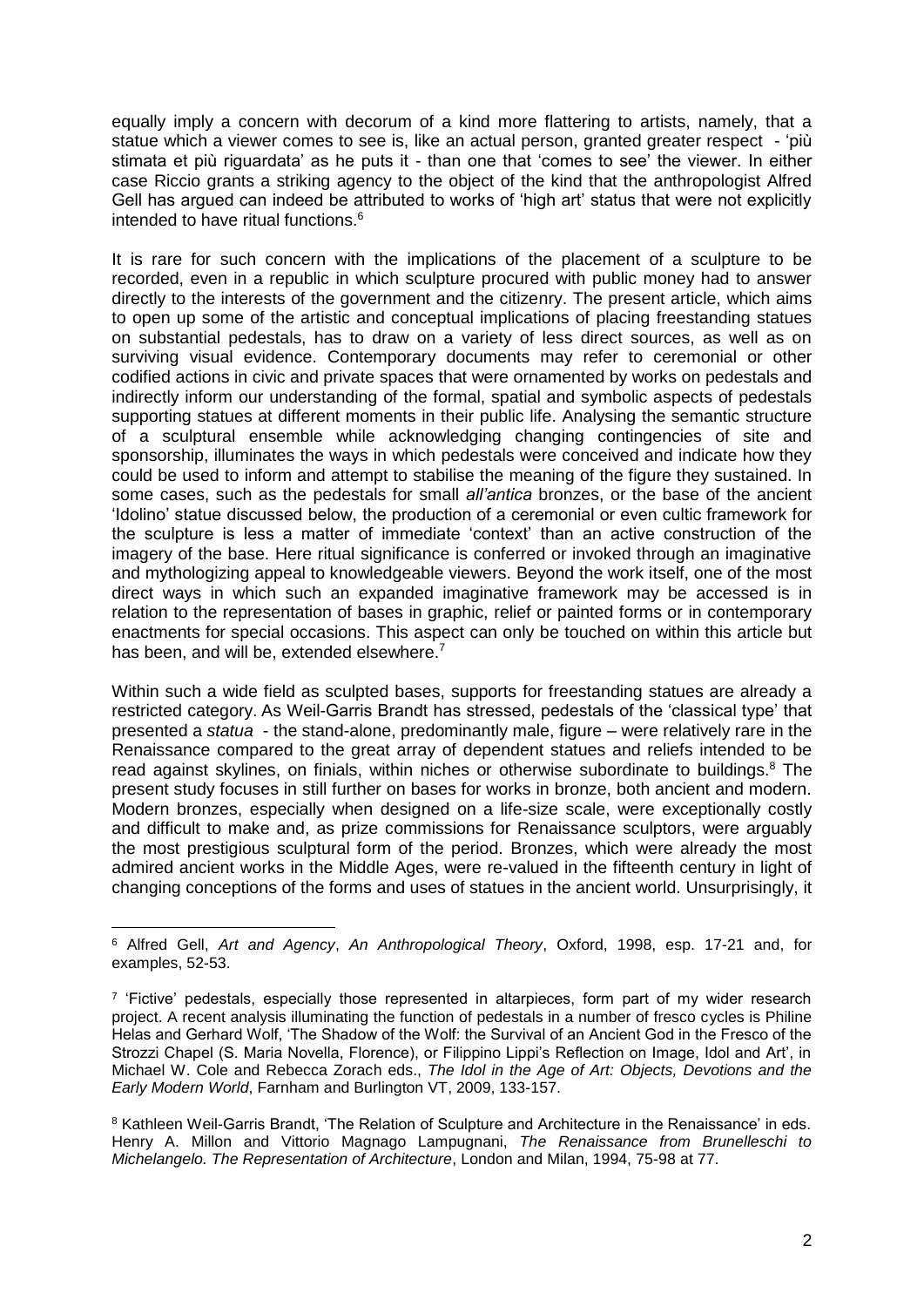is above all in centres that promoted humanistic study that the most ambitious examples were produced or displayed. This is surely a major reason why plinths for bronzes, not least those of equestrian monuments, were, from the early Quattrocento onwards, the objects of special investment of time and money, and of artistic and literary invention.

My initial observations relate broadly to pedestals of the period from the early Quattrocento to the mid Cinquecento in general; thereafter I address five principal case studies, chronologically ordered, that show how such issues may be applied specifically to bronze sculptures embedded in varying cultural contexts with their own more or less complex histories. While for reasons of economy I omit the category of the equestrian monument, I include one example of a liturgical work, the monumental Paschal candelabrum for the Santo in Padua. With this I wish to demonstrate how a work whose function was ostensibly quite distinct from the 'Standbild' was similarly informed by a rhetorical and civic framework that valued physical and intellectual elevation, elaboration and beauty, as a sign of honour. In this instance the eloquence of the pedestal was cultivated to present the paschal candle as a substitute for a sacred body, a productive slippage that alerts us to some of the wider implications of the plinth function in this period.

Despite the aesthetic and historical importance of pedestals, art historical studies devoted to them remain rather rare. $9$  This is partly a result of such works' vulnerability to removal and loss, or alienation from their original figural partners. But the problem runs deeper and relates, ultimately, to their subordinate function. Intended to draw attention to the work they support, they are destined both structurally and aesthetically to be overlooked. More recently, the photograph as an art historical tool has served pedestals, even more than picture frames, especially badly. The simplest way to bring a sculpted figure into an aesthetic (and legible) proximity to a reader is to crop the image and excise the base. The problem is further exacerbated in traditional monographic studies by issues concerning 'originality'. Pedestals are easily sidelined through being defined as later additions and/or the work of a different sculptor. Such a distinction can produce an anachronistic and unhelpful division between sculpted figures and their historical supports as well as underplaying the implications of changing modes of display. Pedestals after all can usefully be considered as tributes to the works they sustain as well as a means of securing certain responses to them. This tribute may be directly in the hands of the sculptor of the statue, more often it is not, and thus the base constitutes a key ingredient in the reception history of the statue.

In terms of the history of sculpture, the tracking of the typology of Renaissance bases and their development remains a pressing task, one recently broached within a broader historical

<sup>9</sup> For the Renaissance see Wilhelm von Bode, 'Die Ausbildung des Sockels bei den Büsten der italienischen Renaissance', *Amtliche Berichte aus dem preussischen Kunstsammlungen*, 40, 1918-9, 110-120; *ibid.* 'Rahmen und Sockel zur Zeit der Renaissance', *Kunst und Künstler,* 17, 1918-9, at 385-381; Herbert Keutner, 'Über die Entstehung und die Formen des Standbildes im Cinquecento' *Münchner Jahrbuch der bildenden Kunst*, ser. 3, 1956, 136-68; Inga Gesche, *Neuaufstellungen antiker Statuen und ihr Einfluβ auf die römische Renaissance-Architektur*, (Ph.D. diss. Frankfurt 1968), Mannheim, 1971; Kathleen Weil-Garris Brandt, 'On Pedestals: Michelangelo's *David*, Bandinelli's *Hercules and Cacus* and the Sculpture of the Piazza della Signoria', *Römisches Jahrbuch fürKunstgeschichte*, 20, 1983, 378-415. More recently see Alexandra Gerstein, ed, *Display and Displacement: Sculpture and the Pedestal from Renaissance to Post-Modern,* London, 2007, beginning from a slightly later period than that principally addressed here and the essays by Nicholas Penny ('The Evolution of the Plinth, Pedestal and Socle') and Ian Wardropper, ('"Pied Destal ou Soubsbassement": Displaying Sculpture in Renaissance France') in Nicholas Penny and Eicke.D. Schmidt, eds., *Collecting Sculpture in Early Modern Europe,* Studies in the History of Art, 47, (National Gallery of Art, Washington D.C.), New Haven and London, 2008, 461-81 and 145-157 respectively.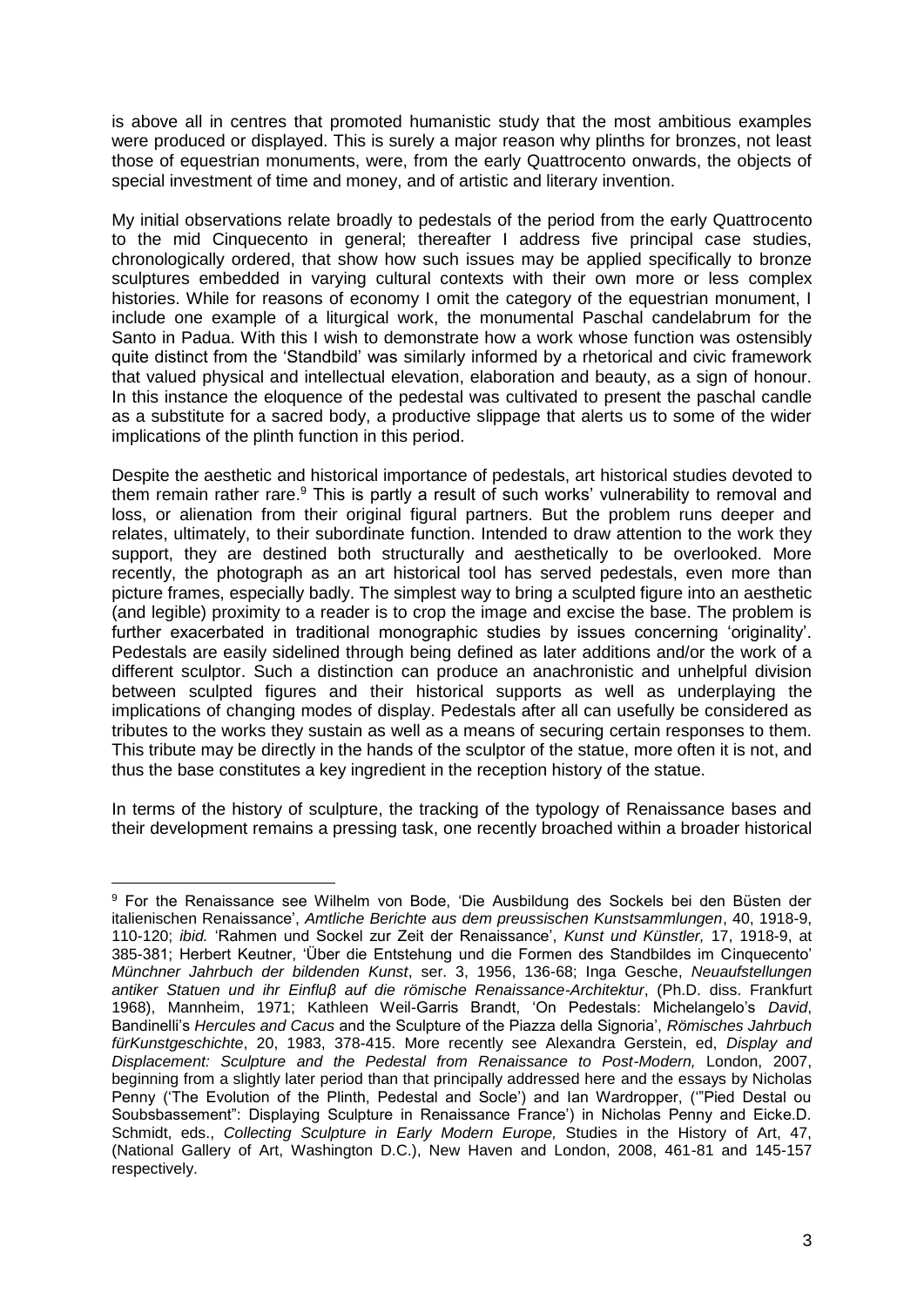overview by Nicholas Penny.<sup>10</sup> Some art historians have examined the relation of the pedestal to the sustained figure, or to other site-specific factors in discussing particular works of the Renaissance. The productiveness and significance of such research is best illustrated by Francesco Caglioti's meticulous and illuminating reconstructions of the magnificent bases of Donatello's *David* and *Judith* together with their lost inscriptions (figs. 18 and 21).<sup>11</sup> Beyond the monographic, an approach that similarly takes into account artistic practice, but is not restricted to it, permits the relationship of sculpted bases to exigencies of site, as well as political and cultural investment, to emerge with greater clarity. One of the chief studies to do this is Kathleen Weil-Garris Brandt's 'On Pedestals' devoted to the innovative sixteenth-century installation of statues in the Piazza della Signoria in Florence, the greatest public forum for the display of modern freestanding sculpture in Renaissance Italy. $12$ 

The current study, while much indebted to these researches, is directed rather towards a broader understanding of the act of placing statues on plinths in early modern Italy, and in Florence especially. The inspiration for this research is ultimately drawn not from art history but from the work of a social historian, Richard Trexler, whose *Public Life in Renaissance Florence* used the tools of anthropology to describe and interpret the actions of Quattrocento citizens.<sup>13</sup> Emphasising Florentines' changing ceremonial and ritual gestures and the central importance ascribed to sustaining personal and collective honour, Trexler was able to expose the performatory and ritualised aspects of the city's major sites in a way that transformed the understanding of their social and political significance. Seen within this ritual framework, pedestals - whatever else they may do – quintessentially express the desire to do honour, and 'produce' honour, within public, sacred and, less frequently, private space. Controversially, Trexler saw this desire as born from anxiety as to the city's legitimacy rather than from any self-confidence – a self-confidence that such structures frequently sought to project. For scholars concerned with the visual self-presentation of the city, such as Volker Breidecker and Marvin Trachtenberg, Florence has also lent itself to sustained analysis because of the ideologically driven eloquence of its urban fabric, and particularly its public monuments, over centuries of political upheaval.<sup>14</sup> Similarly, my own study emphasises the rhetorical work of the pedestal, addressing how these supporting structures could articulate the interests of the different individuals and social groups who commissioned them, designed them and subsequently moved them about. The range of attitudes of those who looked at them, sometimes against the grain, is self-evidently more difficult to access in a milieu where public discourse, controlled by the cultural and political elite, was overwhelmingly encomiastic.

# **Terminology**

<u>.</u>

Sources directly describing supports for sculpture and similar furnishings for works of art can tell us something about how their function was understood, even if they say relatively little

<sup>10</sup> Penny, 'Evolution'.

<sup>11</sup> Francesco Caglioti, *Donatello e i Medici. Storia del* David *della* Giuditta, Florence 2000, 2 vol., throughout but esp. 2-11, 81-100, 101-152.

<sup>12</sup> Weil-Garris Brandt, 'On Pedestals' As an example in a quite different genre, see the study of a 'triumphant' reliquary base for a Cross, interpreted in a Carolingian theological and political context by Hans Belting 'Das Einhardsbogen', *Zeitschrift für Kunstgeschichte*, 36, 1973, 93-121.

<sup>13</sup> Richard Trexler, *Public Life in Renaissance Florence,* Ithaca, N.Y. and London, 1991.

<sup>14</sup> Volker Breidecker, *Florenz oder 'Die Rede, die zum Auge spricht': Kunst, Fest und Macht im Ambiente der Stadt,* Munich, 1990; Marvin Trachtenberg, *Dominion of the Eye: Urbanism, Art and Power in Early Modern Florence*, Cambridge, 1997.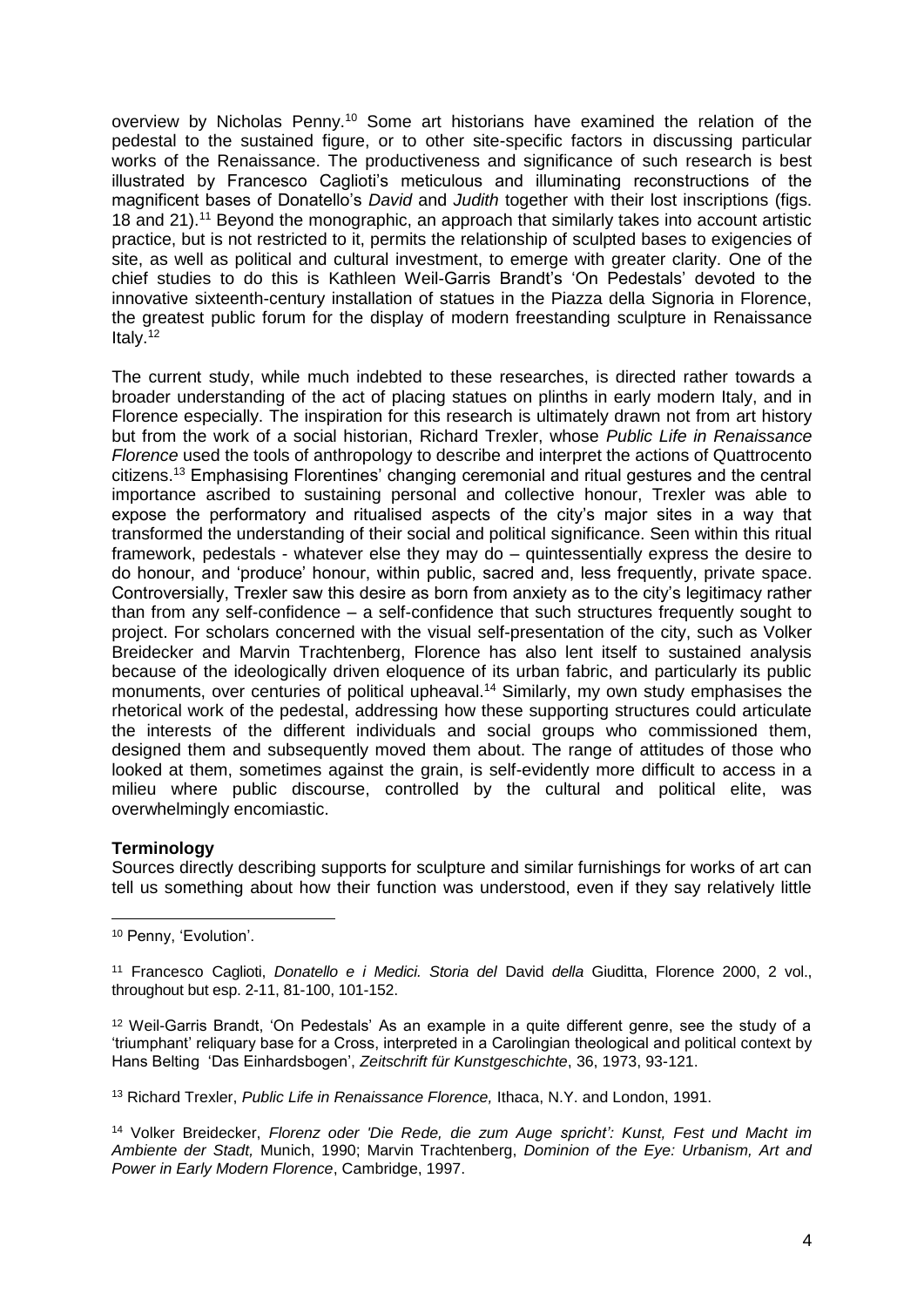about their forms. It is significant indeed that, for Quattrocento and Cinquecento viewers, a generic term existed that could encompass all such features as pedestals and frames in works of painting and sculpture: that word, used in the discussion over the installation of the *David,* was 'ornamento'. Tellingly 'ornamento' ('ornato', 'fornamento') drew together physically dissimilar types of furnishing that are separated in modern terminology, though distinctions of specific function were evidently recognised.<sup>15</sup> The term *ornamento*, as it appears frequently in contracts with artists and other contemporary documents, refers to the auxiliary and beautifying function of the pedestal or frame; it did not, however, share the modern implication of the merely decorative.<sup>16</sup> Ornamental furnishings, whether fixed or temporary, were taken as readily legible signs of worth and honour and therefore of considerable significance.<sup>17</sup> An *ornamento* was not superficial, still less extraneous, to that which it ornamented, but intrinsic and even characterising. The theoretical position of ornament and framing in this light has increasingly become the subject of latterday critical analysis. Originating in Kant's later, problematically absolute, distinction of ornament as *parergon* ('outside the work') in the 1790 *Critique of Judgement* - and thus as extrinsic to complete representation – the 'supplementary' status of ornament has been variously revised.<sup>18</sup> In relation to later Renaissance art, Rebecca Zorach has emphasised both the abundant application of and restriction on, ornament to define place within social hierarchy and as sign of control, even domination.<sup>19</sup> While the issues for earlier Renaissance art are not identical, the link between ornament and what one might term an aesthetic of the triumphal already emerges by the 1450s. Furthermore, historical sources indicate the key value for patrons of *ornamenti.* Contracts for altarpieces, for example, show that the carved frame or framing elements (usually referred to as the *ornamento* or *ornamenti*)*,* were subject to detailed requirements and often accounted for a large proportion of the total price of the work. Acknowledged here is the conception of the altarpiece as a complete physical entity whose mode of presentation, its framing, was as significant for its reception as the choice and placement of figures. Equally the attributes of saints to be represented within the work – that which made them recognisable as individuals - might sometimes be called their *ornamenti.*<sup>20</sup> By analogy, the pedestal is what served, and serves, to define the freestanding

<u>.</u>

<sup>15</sup> For 'fornamento' used by Giovanni Bellini for describing a frame for one of his paintings see Jennifer Fletcher, 'I Bellini' in R. Casanelli, ed. *La Bottega dell'artista tra Medioevo e Rinascimento*, Milan, 1998, esp. 139-41.

<sup>16</sup> See for distinctions in its use and for examples, Michelle O'Malley, *The Business of Art: Contracts and the Commissioning Process in Renaissance Italy,* New Haven and London, 2005, 28-31.

<sup>&</sup>lt;sup>17</sup> The 1471 report of the Florentine ambassador on the quality of his room at the Ferrarese court is typical: 'si ornata e parata che ame pare non si possa fare piu a uno gran Signore' (Biblioteca Riccardiana, Moreni 242 f. 2-3).

<sup>18</sup> Immanuel Kant, *Critique of Judgement*, Berlin and Libau, 1790, transl. and ed. Oxford, 1952, f. 68, 14-18. For the frame as external to the work *and* constitutive of it as a representation see Jacques Derrida, *La Vérité en Peinture,* Paris, 1978, 62- 78 esp. 67-73, (*The Truth in Painting,* transl. Geoff Bennington and Ian McLeod, Chicago, 1987, 53-67, esp. 59-61)

<sup>19</sup> Rebecca. Zorach, *Blood, Milk, Ink, Gold:Abundance and Excess in the French Renaissance*, Chicago and London, 2005, esp. 151-156 drawing on Kant and Derrida as well as on Oleg Grabar's positing of ornament as an intermediary (*The Mediation of Ornament*, Princeton N.J., 1992, esp. 42- 46) and on Angus Fletcher's elaboration of ornament as a 'universal order' (*Allegory: The Theory of a Symbolic Mode*, Ithaca, 1964).

<sup>20</sup> O'Malley, *Business,* 30.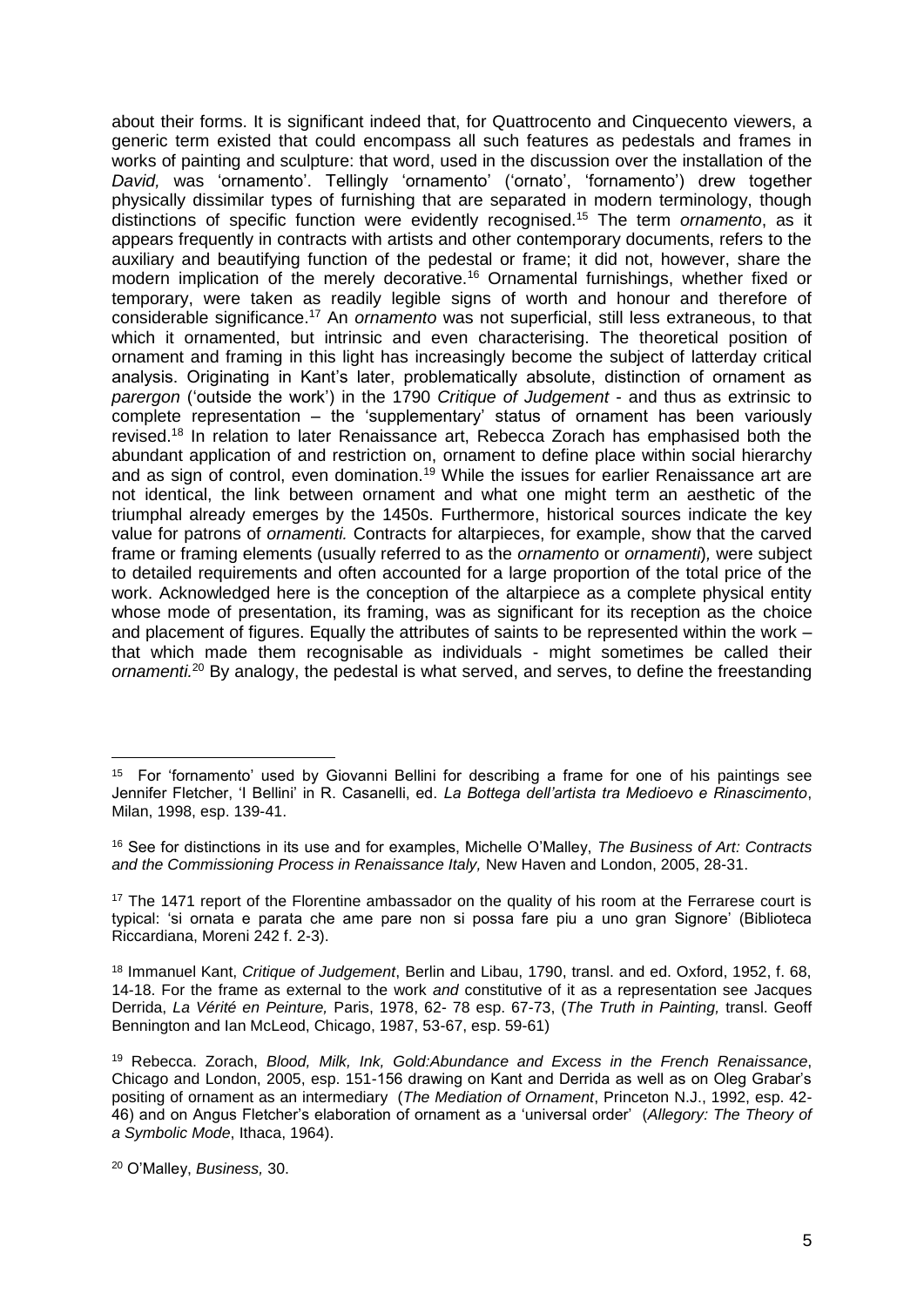statue as such. Seen in these terms a pedestal does not just support or furnish a sculpture *in*  situ, it lends the work its proper place of signification in the cultural field.<sup>21</sup>

There are a number of inflections to the range of Italian words used to describe the pedestal, defined broadly as an architectonic support for a figure or object, and there is some commonality, if no absolute consistency, in their usage. The word 'piedistallo', from 'piede' (foot, from the Latin 'pede') and 'stallo' (a stall or place, from the German), was intermittently applied to bases for sculpture but was in common use for a stand-alone furnishing that acted as a support, hence we find a 'piedistallo di lib. 80' in the main audience room of the Medici palace in Pisa in 1492, valued substantially at 15 florins.<sup>22</sup> The 'pedestal' type was also used to characterise a form of luxury plate, namely a basin or bowl with an elevated stand (eg. 'uno bacino da piedistallo, d'ottone').<sup>23</sup> The more common description for any type of support, regardless of size, was simply 'foot': 'piede' or 'piè', ('pede' in latin inventories).<sup>24</sup> Reliquary bases and the stands made for ancient cups, vases and other precious vessels, are often described in this way. Both represent important sub-genres of the pedestal in the Renaissance and in their different ways represent invitations to honour, and signal ownership of, precious, magical or sacred objects. 'Piedistallo' as it was most often used, as an architectural term, was, and still is, applied to the raised support which sustains a column.<sup>25</sup> The Greek word 'plinth' was also employed in architectural treatises for a low, square support beneath a column base, but the word could serve on occasion to describe a base for a statue.<sup>26</sup> By the sixteenth century, the more generic 'base': 'basamento' or 'imbasamento' deriving, again, from architectural terminology for the lowest part of a building or column support, was the term most frequently applied to the pedestal for a statue.<sup>27</sup>

Other terms could be employed to characterise supports for objects of distinctive scale or function. Thus the eight metre high base for Donatello's bronze equestrian monument to Gattamelata in Padua was referred to in contemporary records of the project as a 'pilastro' or pier, a word that acknowledged its architectural substance and distinctive elongated cross-

1

<sup>24</sup> See for example the records of goldsmiths' workshops in Gabriella Cantini Guidotti, *Orafi in Toscana tra XV e XVIII Secolo. Storie di uomini, di cose e di parole,* I, Florence, 1994, 264-5.

<sup>25</sup> Daniele Barbaro's edition of Vitruvius' *De architectura: I dieci libri dell'architettura,* Venice, 1567, 134, refers to the 'little walls' ('muretti' ) beneath columns thus: 'altro non sono che i piedistali, che si doveriano dire piedistili, cioè piedi delle colonne, che sarebbe parola composta del Greco [stili] e del volgare [piedi]; ma parliamo secondo uso'.

<sup>21</sup> For the cultural field see Pierre Bourdieu, *The Field of Cultural Production: Essays on Art and Literature*, Oxford, 1993, esp. 131-2 (from 'Le marché des biens symboliques', first published 1971). <sup>22</sup> Marco Spallanzani and Giovanna Gaeta Bertelà, *Libro d'inventario dei beni di Lorenzo il Magnifico*, Florence, 1992, 224 (f. 108).

<sup>23</sup> Spallanzani and Bertelà, *Libro d'inventario,* 182 (f. 88).

<sup>&</sup>lt;sup>26</sup> Francesco di Giorgio Martini, *Trattati di Architettura, Ingegneria e Arte Militare, ed. C.Maltese, I, III,* 384: '…senza il printo [*plinto*] overo quadro locato sotto la basa', p. 385: 'della basa o vero printo'. Francesco di Giorgio describes these plinths as cube-shaped and called 'steriobata' or stilobates in antiquity. For another 'ancient' term for the plinth see *Hypnerotomachia Poliphili,* Venice, 1499, ed. Marco Ariani and Mino Gabriele, I, Milan, 1998, p. 33: 'El Paegma, overo basamento meraveglioso era di solido marmoro…'

<sup>27</sup> As in Vasari (*Le Vite dei più eccellenti pittori, scultori ed architettori,* ed Gaetano Milanesi, vol. 2, Florence, 1906, 406), *à propos* of Donatello's *Judith and Holofernes*: '…Similmente il basamento che è un balaustro di granito...'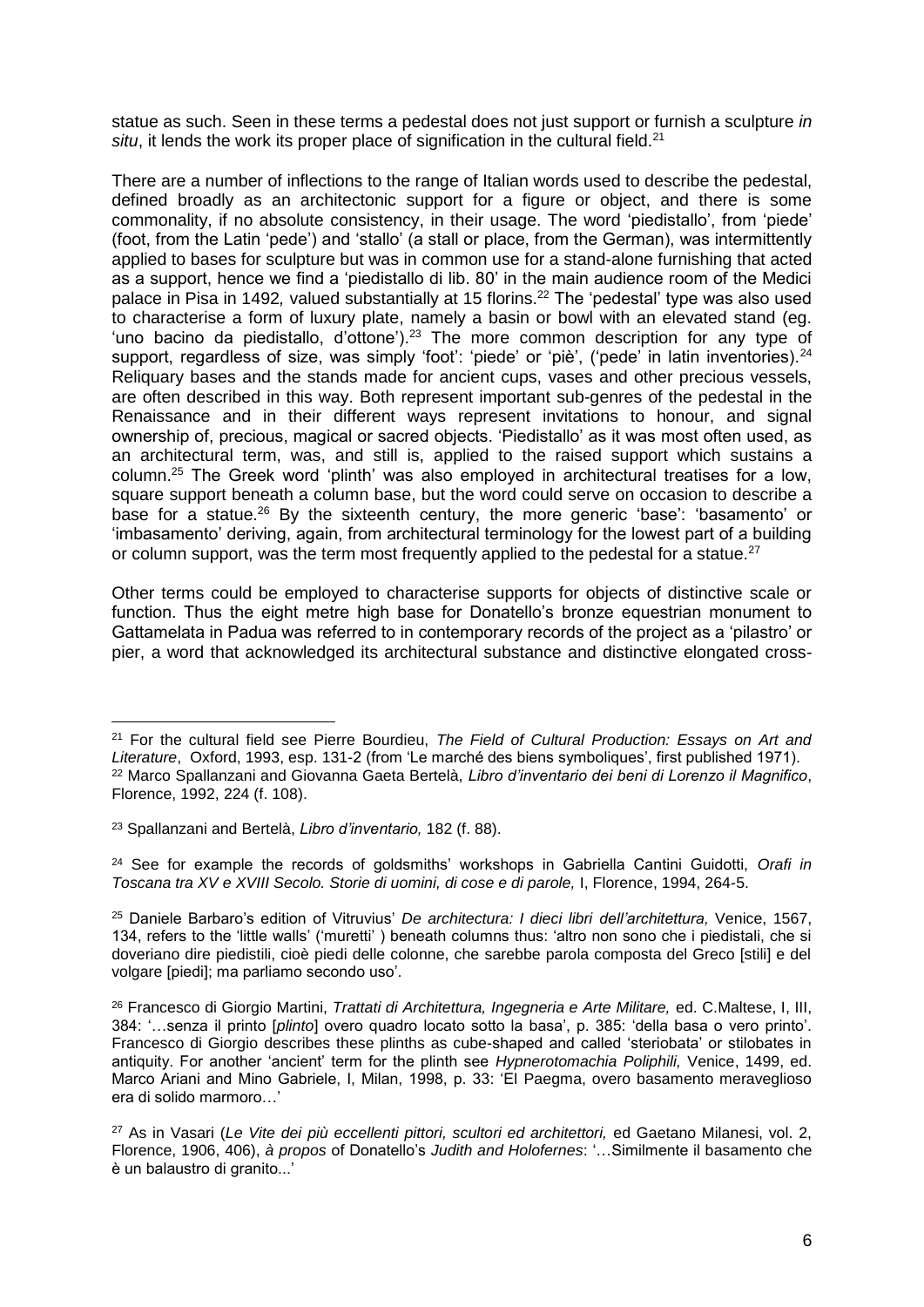section.<sup>28</sup> From an early moment, and right into the sixteenth century, Donatello's *David* and *Judith* monuments were referred to as 'columns', a term responding to the form of their pedestals.<sup>29</sup> At the other end of the spectrum the silver base for a reliquary head of Sant'Attaviano made by Antonio del Pollaiuolo is described in a list of spoils from the cathedral sacristy at Volterra as a 'ceppo' meaning a block or stand.<sup>30</sup> The word might have enjoyed a further resonance as the support for a head since 'ceppo' was also the term used for the executioner's block.<sup>31</sup> The point remains that such occasional nomenclature often depended on the available vocabulary of the writer, rather than representing an established terminology.<sup>32</sup>

## **The rhetorical address of the Renaissance pedestal**

1

In the case of the pedestal, one of the main attractions for focussing on the early to high Renaissance is the relatively brief but significant triumph of ornamental, and occasionally extremely high and prominent bases, as furnishings for the revived type of freestanding sculpture pioneered in Florence. Representations of pedestals, some more imaginative than probable, also feature significantly in paintings, manuscript illustration and prints of this period, in ways that reveal the ubiquity of ornamental richness as a cultural signifier. It is noticeable that, in designing a wide range of objects whether candelabra, 'feet' for reliquaries, fountains, holy water stoups and other forms of functional vessel, craftsmen of this period, with the encouragement of patrons, often built taller and broader. Memorable examples are the silver and gilded reliquaries of the most powerful churches of Florence, Bologna and Padua.<sup>33</sup> More interestingly, these designers also gave a new, or renewed, monumentality and iconographic richness to their works. Hence the aforementioned Paschal candlestick produced by Andrea Riccio for the Franciscan pilgrimage church of the Santo, Padua (fig. 11), has earned a place in more prestigious histories of bronze sculpture rather than that of liturgical metalwork*.*

A new elaboration of ornament, unsurprising in itself in societies increasingly dominated by aristocratic ideals, was accompanied by a greater articulacy. Choices of form and decoration were never incidental even if their message could, in some cases, amount to little more than a general association of the object, its maker and its owner with the perceived achievements of ancient civilisation. It would be difficult to construct a history of the 'freestanding' pedestal

<sup>30</sup> Maurizio Cavallini, Luigi Pescetti and Giuseppe Pilastri, 'Volterra e Francesco Ferrucci', *Biblioteca della 'Rassegna Volterrana'* II*, Volterra e Francesca Ferrucci,* Volterra, 1930, 106.

<sup>31</sup> *Vocabolario degli Accademici della Crusca*, 2, 760, no. IV and for a 'ceppo' as the stand for a cross see no. XI.

<sup>28</sup> Andrea Gloria, *Donatello fiorentino e le sue opere mirabili nel tempio di S. Antonio di Padova*, Padua, 1895, 8; also referred to by Antonio Sartori, 'Documenti riguardanti Donatello e il suo altare di Padova', *Il Santo,* I, fasc. 1, January-April 1961, 21-83 at 32 and 35.

<sup>29</sup> Horst W. Janson, *The Sculpture of Donatello*, Princeton 1957, vol. 2, 157 and Caglioti, (*Donatello*, 1, 89) also mention that it was referred to in 1453 as a 'columpna'. The term was also used on one occasion to describe the base of the Gattamelata.

<sup>&</sup>lt;sup>32</sup> Instead of 'basamento' the late sixteenth-century compiler of a description of Rome (Codex Barberini XXX, 89) uses 'posamento' (R. Lanciani, 'Il Codice barberiniano XXX, 89, contenente frammenti di una descrizione di Roma del secolo XVI, pt.2', *Archivio della Società romana di storia patria,* 6, 1883, 445-496 eg. at 446, 447).

<sup>33</sup> See for example Joseph Braun, *Die Reliquiare des christlichen Kultes und ihre Entwicklung,*  Freiburg im Breisgau, 1940*,* figs. 348 and 357 (Florence), fig. 358 (Bologna), figs. 376, 378-81, 569 (Padua).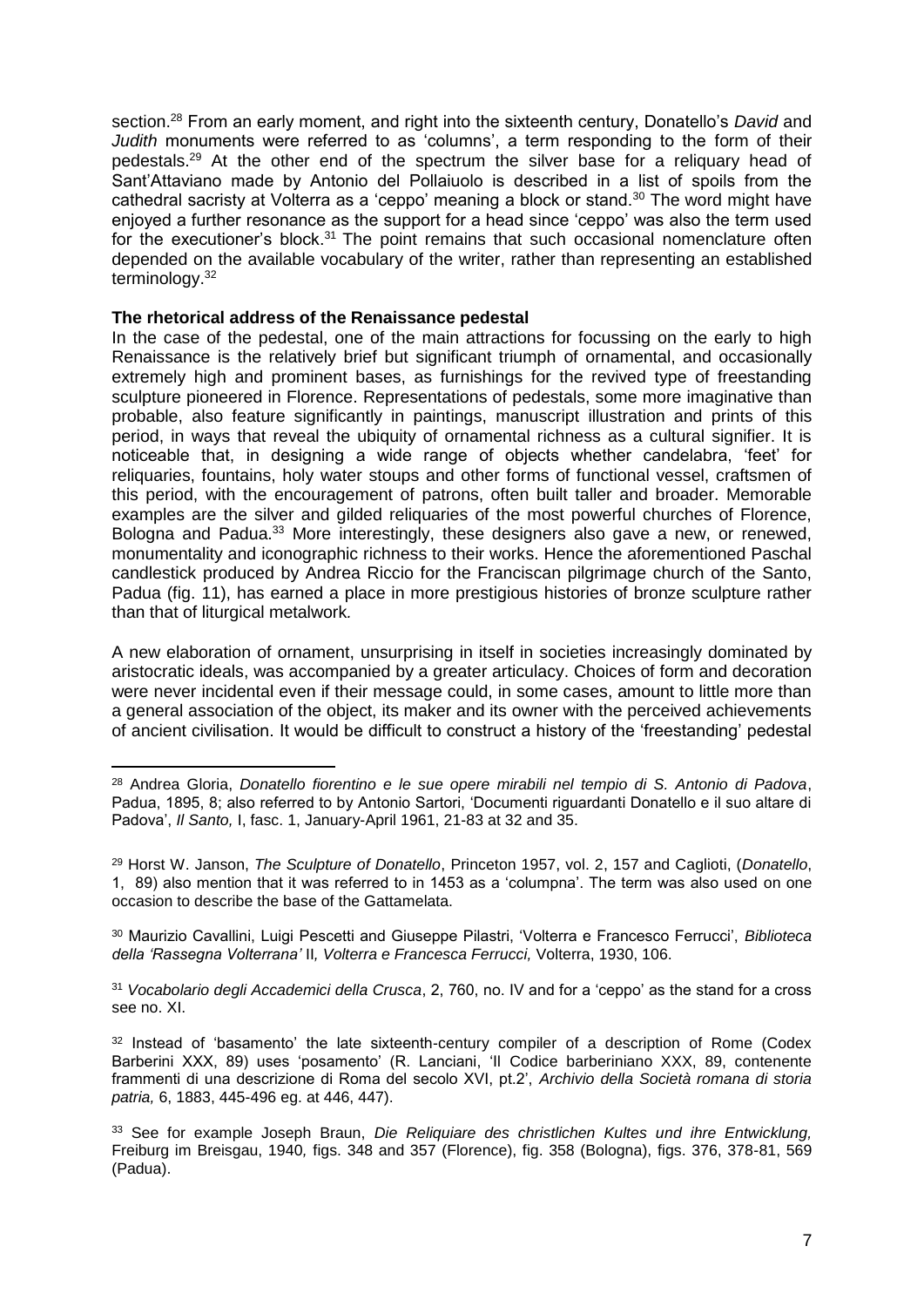in this period, not least because pedestals did not answer directly to one another in time, as statues clearly did; pedestals answer, first and foremost, to the object they sustain. What one finds in this untidy category is rather a heterogeneous series of cross-fertilisations, often taking place between objects of different function – from statue base to fountain and water stoup, from candelabrum to column, with sculptors responding, in a spirit of emulation or assimilation, to the inventions of their peers ancient and modern.

The appearance of 'triumphal' and ornamental bases coincides with a shift in the nature of élite culture and the exercise and representation of power. It is to this shift that the Florentine sculptor-architect Antonio Averlino, called Filarete, spoke when, in the early 1460s, he devised his architectural treatise as a fictional dialogue with his Sforza patron, the princely ruler of Milan.<sup>34</sup> The treatise proposes the planning, ornamentation and festive life of an ideal city that is designed, both discursively and artistically, to imply the knowledge, magnificence and superiority of its ruler. In its tirelessly elaborated public buildings, monuments and squares we find a consistent fascination with ingenious ornaments, abundance and height, almost without regard for antique 'correctness', proportion or even civic decorum. Filarete was concerned above all with architectural and sculptural features - such as columnar fountains decorating urban courtyards and piazzas - that would impress by their exalted proportions and be understood as outpourings of educated princely munificence.<sup>35</sup>

A similarly telling but more specific historical instance of the prevailing taste is granted by an episode retold by the humanist Antonio Bonfini. Praising the progress through Italy of Beatrice of Aragon to her consort King Matthias Corvinus in Hungary, Bonfini makes a point of describing in detail the preciousness and costly scale of the goldsmith ware that Beatrice laid out to impress her hosts en route.<sup>36</sup> At the magnificent court of Urbino, this overtly competitive ritual involved the display of an inventive salt cellar-cum-jewel box crowned with a flowering tree and of a massive gold pitcher in the shape of a dragon with a mother of pearl body that 'stood upon a very lofty tripod base'.<sup>37</sup> Bonfini framed his account on the one side by noting the 'wonder' shown even by such a connoisseur as the Duke of Urbino and, on the other, by Beatrice's subsequent (implicitly Neapolitan) reform of the dining arrangements and life-style of the Hungarian court. The reform produced what was a nuanced, hierarchical - and widely resented - distancing of the ruler from his courtiers. Thus the loftiness of the highly crafted, costly piece of tableware becomes symbolic of the imposition of a whole new protocol, if not exactly a new social order.

The operative decorum here was not directly transferable to a republican context, yet oligarchic and territorial Florence, a republic until 1512, was increasingly subject to the control of a single family. The Quattrocento Medici belonged to a competitive, mercantile patrician class in which they stood out both for their wealth, and for the degree to which they progressively identified themselves with, and translated to their own interests, symbols and forms of behaviour borrowed from aristocratic regimes and from imperial Rome.

<sup>34</sup> Antonio Averlino detto il Filarete, *Trattato di Architettura,* eds. Anna Maria Finoli and Liliana Grassi, Milan, 1972, 2 vols, with a discussion of the dating at p. XIII.

<sup>35</sup> Filarete, *Trattato*, Book VIII (1, 235) for the fountain at the centre of the main piazza of Sforzinda (60 v., *ed. cit*, 2, tav. 36) and Book IX (1, 262-3) for the fountain in the courtyard of a royal palace.

<sup>36</sup> Antonio Bonfini, *Rerum Ungaricum decades,* in Rózsa Feuer-Tóth, *Art and Humanism in Hungary in the Age of Matthias Corvinus,* ed. G. Jakobi, Budapest, 1990, 125-9. The relevant passage from Bonfini's *Ten Books on Hungarian Matters* is translated in Peter Elmer, Nick Webb and Roberta Wood eds., *The Renaissance in Europe: An Anthology*, New Haven and London, 2000, 206-7.

<sup>&</sup>lt;sup>37</sup> 'supra editissimam basim tripedalis' (not 'three feet in height' as in Elmer, Webb and Wood, *Renaissance*).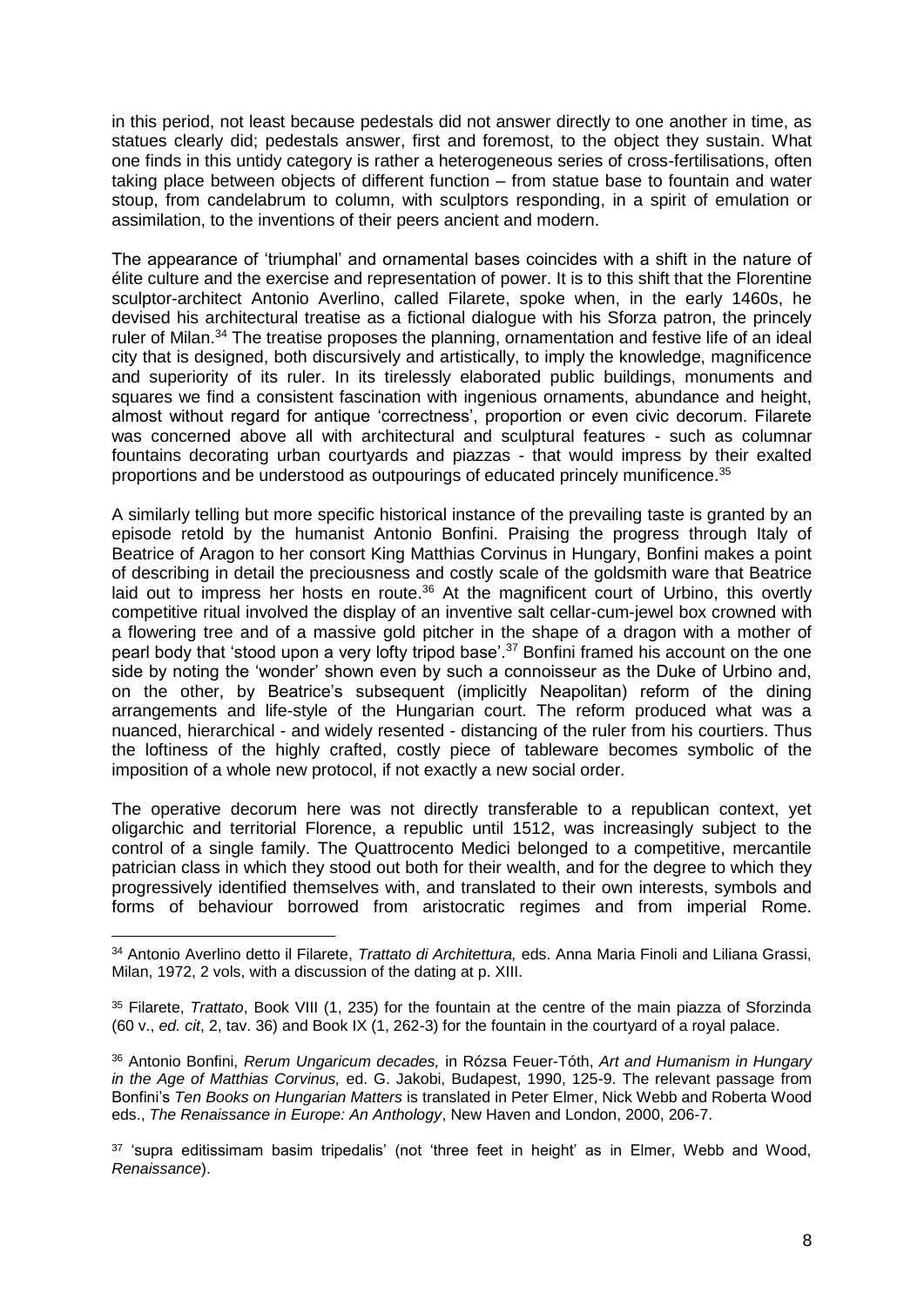Significantly, with their commission of works to Donatello, Cosimo de' Medici and his son Piero introduced the first high, columnar, freestanding bronze sculptures into the space of their *palazzo* in a way that demonstrated their residence's semi-public status. In the same early period of ascendancy, which ended with the Pazzi Conspiracy in 1478, the streets of Florence were the stage for highly inventive allegorical triumphs ('trionfi') and other vertiginous 'edifizi'. These floats, which were paraded for civic feasts enriched and transformed the ritual self-presentation of the city, as did extravagantly high 'ceri' or wax offerings dedicated by Florence's subject towns and other institutions.<sup>38</sup> In the surviving Italian republics, including what Philippe de Commynes referred to as 'the most triumphal' Venice, princely and imperial models that lent nobility and legitimacy to the state and its leading families were freely adopted. Indeed it is clear that in the majority of centres, regardless of their political structure, long traditions of family rivalry and the tensions produced by social mobility were major factors in sustaining an inflationary demand for elaborate signs of public honour. Not the least of these signs was the vertical elaboration afforded by the pedestal, a form that appears centre-stage in images of triumphs (fig. 1) and occasionally even in religious art and narrative scenes of the period. Rivalry at an institutional level was another major motivating force.<sup>39</sup>

## **The transforming power of the pedestal**

1

Evidently the significance of the pedestal derives in great measure from its dependence on the worth of the figures, images and objects it sustained. But the relationship between support and supported is always a dialectical one in which power or legitimacy does not flow in just one direction. Renaissance pedestals were designed to have a constructive or constitutive role, elevating the image both literally and metaphorically. For it was always hoped that an honoured image or relic – in other words one given recognition by its magnificent display -- would remain or even *become* efficacious. Such was clearly the case for the carved fragment of the True Cross owned by the Florentine Baptistery: its great silver cross reliquary was ordered in 1457 on the basis that the relic was 'not ornamented as it should be and in its present state is not obvious to many and no-one knows that it is wood of the Cross.'<sup>40</sup>

The presentational function of the pedestal has a strong temporal and performative aspect to it, not least because, like a throne or a cloth of honour, the pedestal physically produces the effect of a moment held and preserved for contemplation against time. Indeed frames and pedestals, though they may include narrative scenes, are intrinsically anti-narrative features that both contain and immobilise. In this respect, they function in a similar way to furnishings used in the elaborately staged religious and diplomatic rituals of the period. They transform protagonists - even when shown at a culminating moment of action - into exempla, actors into icons and allow new meanings to be articulated or brought forth in ways that narrative might otherwise impede or obviate. A number of painters and sculptors of the Renaissance deliberately play either with or against this stabilising aspect of the base: Andrea Mantegna did so, for example, by arresting iconic figures as though they were statues (the *St. Sebastian* in Vienna, and especially that in the Louvre, (fig. 2) are prime examples). His contemporary Donatello generally worked in the opposite direction by allowing his figures

<sup>38</sup> See for these especially, Vasari's Life of il Cecca, *Le vite,* ed. Milanesi, III, 203. For a sketch of *c.*  1500 including the stacked forms of 'edifizi' in the Piazza della Signoria see John Shearman, 'Art or Politics in the Piazza?' in Alessandro Nova and Anna Schreurs eds, *Benvenuto Cellini: Kunst und Kunsttheorie im 16. Jahrhundert,* Cologne, Weimar and Vienna, 2003, 19-36, Abb. 2.

<sup>39</sup> As I have argued elsewhere in relation to the silver cross for the Florentine Baptistery (*The Pollaiuolo Brothers: The Arts of Florence and Rome* , New Haven and London, 2005, 35-46).

<sup>40</sup> Archivio di Stato di Firenze, Carte Strozziane, ser. II, 51, f.216 recto (f. 224 new style), 'non è ornato come si richiede e stando in quella maniera non è manifesto a molti e nessuno sa che sia legno della Crocie…'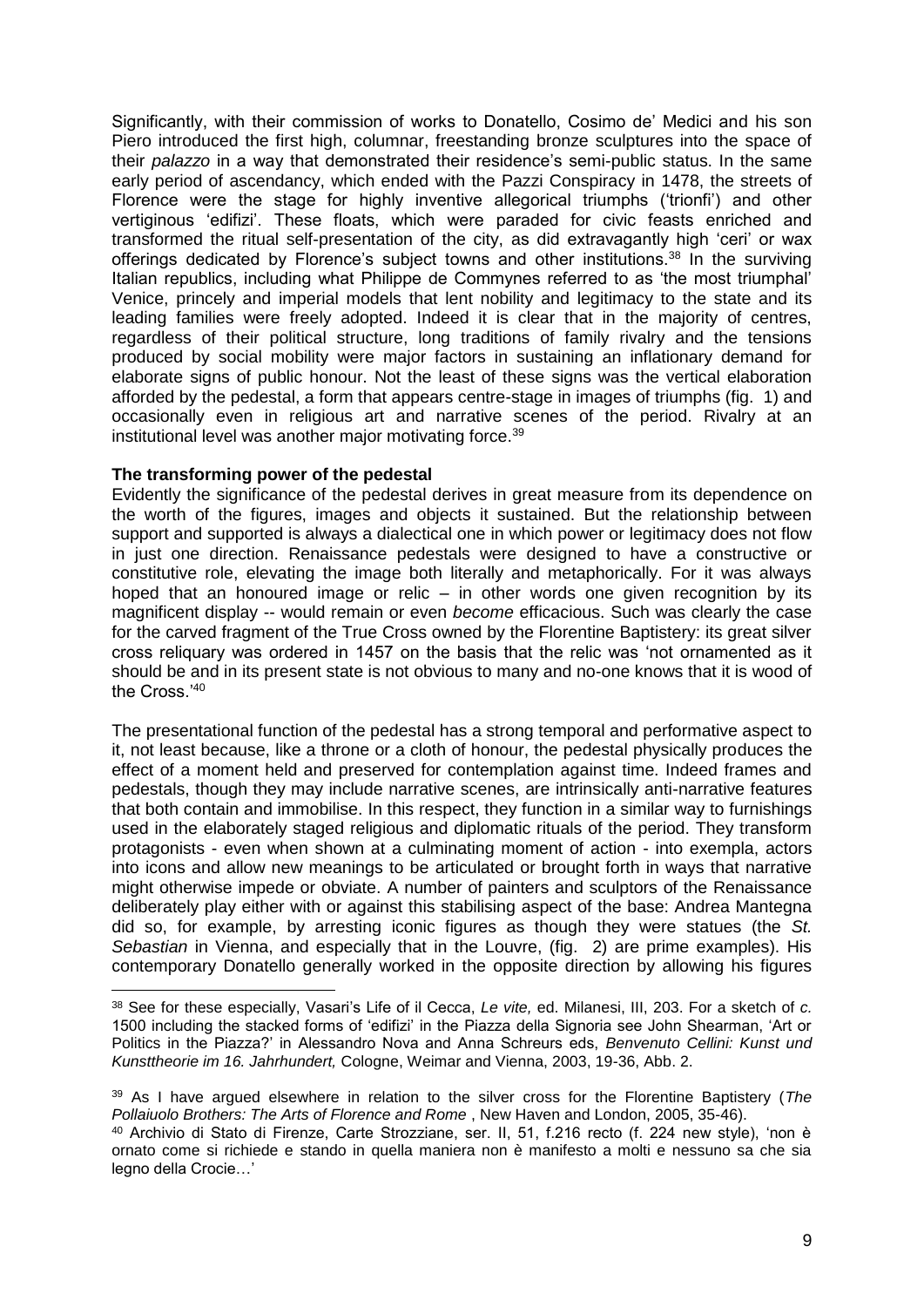either to transgress or seemingly ignore its boundaries, as for example, in the lost *Dovizia,*  where the nymph–like personification was captured in mid stride, as though at any moment she might walk off her column.<sup>41</sup>

At the very beginning of the Quattrocento, Filippo Brunelleschi had demonstrated the potential liturgical resonance of the pedestal at the very centre of his bronze competition relief for the first set of Baptistery doors (fig. 3). Here an altar (shown as a kind of furnace) supports the naked boy Isaac who is held, statue-like, on the brink of sacrifice. The altar-aspedestal is further elaborated with a relief scene within the relief featuring rare, and potentially mystifying, iconography (fig. 4). It seems to show an Annunciation by Abraham to his seated wife Sarah with the 'redeemed' son rising half-length at the centre, as from the waters of Baptism.<sup>42</sup> The tiny and terrible drama of the boy Isaac in Brunelleschi's relief stands at the beginning of a much more prominent history of Florentine sculptures in which 'redemptive' acts of violent death are performed on pedestals, pedestals which could thus also support connotations of an altar: Donatello's *Judith* slaying Holofernes*,* Baccio Bandinelli's *Hercules and Cacus,* Benvenuto Cellini's *Perseus* brandishing the Gorgon's head.<sup>43</sup> As Weil-Garris has pointed out, Leon Battista Alberti claimed in his treatise on architecture that in antiquity statues were set up on six-foot high altars and he frequently employed the term 'ara' or 'arula' (little altar) as an appropriate word to refer to a dado or pedestal either beneath a column or a statue.<sup>44</sup> It is interesting in this light that Cesare Cesariano's illustrated Vitruvius edition of 1521 employs a richly ornamented Roman funerary altar as the pedestal for a Doric column. 45

In practice, objects such as pedestals not only inflected what they supported but were themselves transformed over time. This might be intentional if, for example, they formed part of the paraphernalia of honour that surrounded actual figureheads, like the rostra supplied for ambassadorial visits, or when pedestals formed part of *tableau* for major feast days. But even when supporting permanent sculpture, the movements, removals or adaptations of pedestals are as telling of societal shifts as any 'original' function, especially when that function had been to stabilise or fix a place and a meaning (perhaps simply *as* work of art). It

<sup>43</sup> See Weil-Garris Brandt, 'On Pedestals', 400-402 for the *Hercules and Cacus* as perhaps evoking the altar of Hercules Invictus at Rome, the site at which the Cacus myth culminates, and 409-10 for the Cellini base as altar-like. Both Weil-Garris and Cole (*Cellini and the Principles of Sculpture,*  Cambridge, 2002, 68-9) have shown the significance of this association for the *Perseus* as work of art and as political sign.

<sup>44</sup> Weil-Garris Brandt, 'On Pedestals', 402 and note 127. See Leon Battista Alberti, *L'Architettura [De Re Aedificatoria]*, eds. Giovanni Orlandi and Paolo Portoghesi, Milan,1966, 2, 627 for temple altars and 617 for the decoration of pediments with statues (Book VII, Chap. 11, f. 127r): '…imponentur arulae statuarum collocandarum gratia'. See also for supports for columns: Book VIII, Chap. 3, f. 141r, Chap. 6, f. 146, f. 147, f. 147v and Book IX, Chap. 4, f.163v, and for statues: Book VIII, Chap. 6, f. 147v.

45 Yves Pauwels, 'Cesariano et Philibert de L'Orme:'le piédestal dorique' du *Premier tome de l'Architecture*', *Revue de l'art,* 91, 1991, 39-43. The pedestal is adapted from a funerary altar owned by Giovanni Ciampolini in early sixteenth-century Rome and now in the Uffizi.

<sup>1</sup> <sup>41</sup> David Wilkins, 'Donatello's Lost *Dovizia* for the Mercato Vecchio: Wealth and Charity as Florentine Civic Virtues', *Art Bulletin,* 65, 1983, 401-423, at 407-8 for the visual evidence for the statue's pose.

<sup>&</sup>lt;sup>42</sup> This reading differs somewhat from Creighton Gilbert's ('The Smallest Problem in Florentine Iconography', in eds. Sergio Bertelli and Gloria Ramakus, *Essays presented to Myron P. Gilmore*, I, Florence, 1978, 193-218), which draws on the stage directions of a later sacred play by Feo Belcari. Gilbert was surely correct, though, in his identification of the protagonists and of a subsequent moment in the story.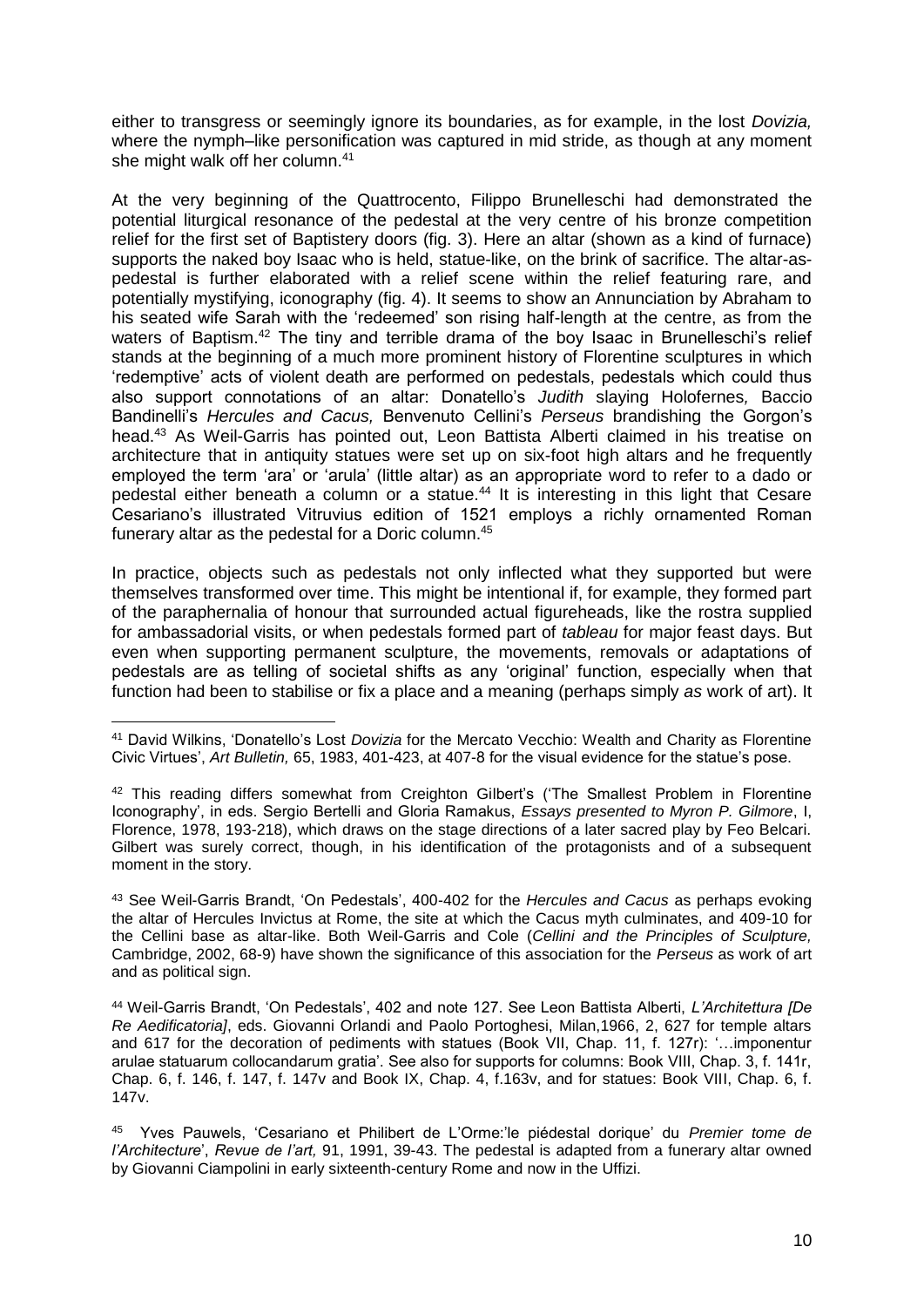is clear that, in the case of sculpted pedestals, such changes are symptomatic of attempts to manipulate or reorientate the meaning of the potent symbols they sustained. Pedestals might be deliberately removed when a statue was transferred and put to a new purpose. Donatello's bronze *David,* for example, became definitively detached from its base - and from any public significance - when it was eventually transferred to the Medici Granducal residence at Palazzo Pitti and installed as an overmantel feature.<sup>46</sup> The despoiled pedestal as a relic signifying the overthrow of an overweening regime is a familiar and potent image, and already used by Renaissance painters.<sup>47</sup>

But temporary changes could also be significant. We know, for example, that the same *David*, together with its base, was co-opted into an ephemeral staging (*apparato*) while still installed in the courtyard of the Medici palace on the via Larga. At the marriage celebrations of Lorenzo de' Medici, recounted by Marco Parenti to Filippo Strozzi in 1469, the pedestal was the very centrepiece of the arrangement: *'*there was no sideboard [*credenziera*] for the silverware, only tall counters covered with tablecloths in the middle of the courtyard around that beautiful column on which is the bronze *David*, and in the four corners, four brass basins for cups, and behind these [central] counters stood people administering wine and water.'<sup>48</sup> Here the column and its statue constituted the high, fixed, axis of a symmetrical display designed to produce a decorative unity in the ritualised space of the courtyard. At the same time the structure became rhetorically associated with Medici magnanimity as a fount around which the activities of the guests revolved. The pedestal defined a place of circulation and beneficence. When, in 1495, the Florentine government wanted to re-direct the meaning of Donatello's *Judith* sculpture, which had been removed from the Medici garden beyond that courtyard, they not only re-sited it but permanently changed the inscription on its base.<sup>49</sup>

So potent could statuary be as a site of political and cultural debate that by the first years of the sixteenth century we even encounter the extraordinary phenomenon of the *Pasquino*, the fragmentary Roman sculpture on a simple base that was dressed up for the feast day of St. Mark, adopting each time a new mythological identity and a new voice.<sup>50</sup> Here the verse 'pasquinades', which were periodically attached around the group and its pedestal, made the statue the protean mouthpiece of the most varied and 'occasional' wit, satire and dissent, working strongly against the notion of triumphal permanence and commemoration.<sup>51</sup>

48 Biblioteca Nazionale Centrale di Firenze (BNCF) II, IV, 324, f. 108r-v, published in *Delle nozze di Lorenzo de' Medici con Clarice Orsini nel 1469; informazione di Piero Parenti Fiorentino*, Florence, 1870.

<sup>49</sup> The base of the *Judith* now reads 'Exemplum sal[utis] pub[licae] cives pos[uerunt] MCCCCXCV'.

<sup>50</sup> For a multi-faceted reading of the Pasquino's significance see Leonard Barkan, *Unearthing the*  Past: Archaeology and Aesthetics in the Making of Renaissance Culture, New Haven and London, 2002, 210-231.

<sup>&</sup>lt;u>.</u> 46 Anna Maria Massinelli ed., *Bronzetti e anticaglie dalla Guardaroba di Cosimo I,* Museo Nazionale del Bargello, Florence, 1991, 26; Caglioti, *Donatello*, I, 356 and II, 409.

<sup>&</sup>lt;sup>47</sup> In Exodus 23 v. 24 the Israelites are forbidden to bow down to the gods of other peoples and instructed to 'utterly overthrow them, and quite break down their images.' Vittore Carpaccio drew effectively on the imagery of overthrow when, in his Scuola canvas in the Louvre of *c.* 1514, he shows St. Stephen at Jerusalem preaching from an antique pedestal that is surrounded by fragments of broken marble, that point to its previous function.

<sup>51</sup> The engraving of the Pasquino of 1546 (see Christian Hülsen, 'Das Speculum Romanae Magnificentiae des Antonio Lafréri' in *Collectanea variae doctrinae Leoni S. Olschki,* Munich, 1921, 157n71a) shows a single, long inscription on the pedestal, but a pasquinade of 1516 (Barkan, *Unearthing*, 230) certainly suggests that the base (though 'al basso' has a double sense) was also decked with temporary inscriptions. For the development of the *pasquinades* and the various attempts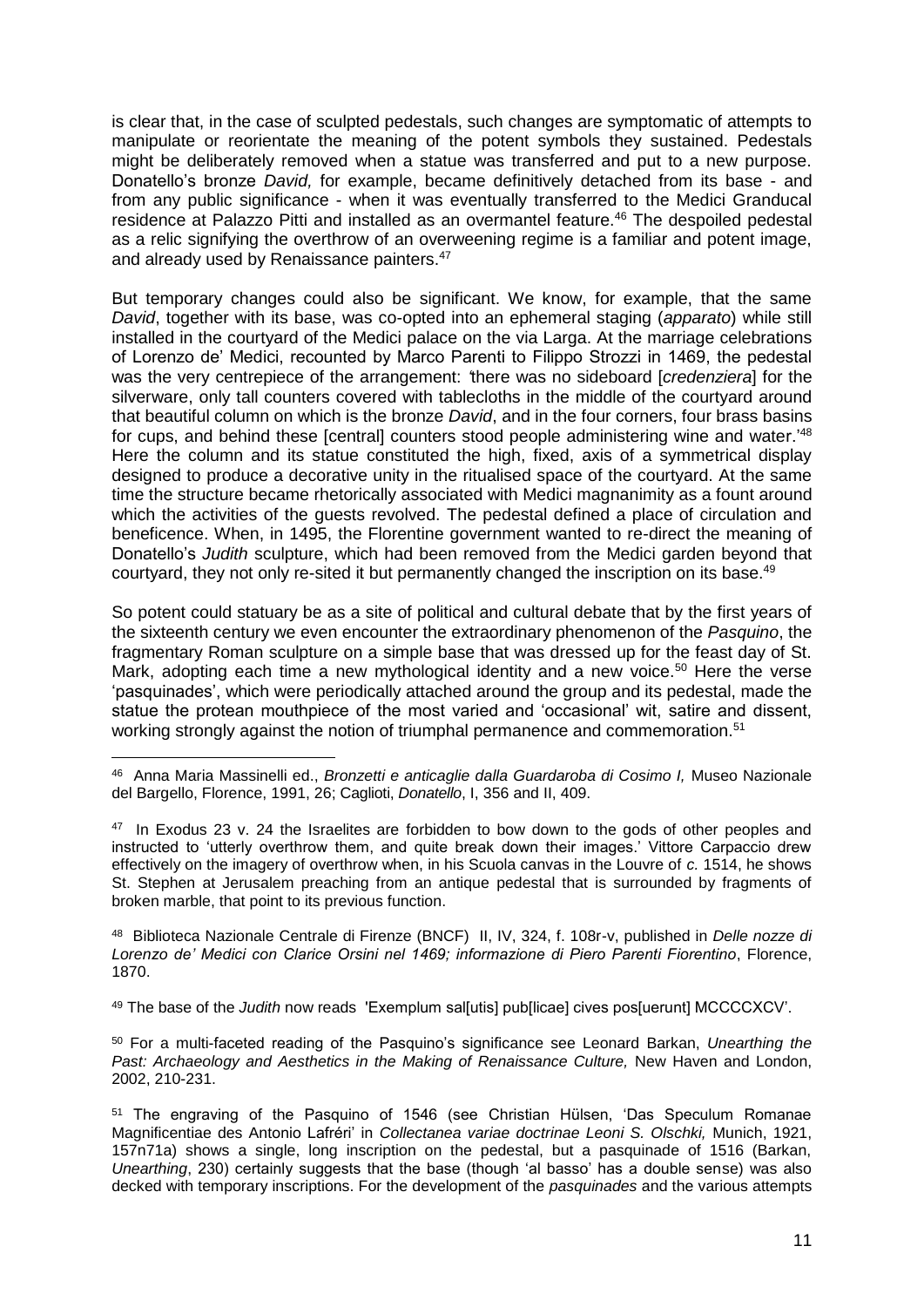Although in the early period the sculpted base was rarely used as a site for the explicit inscription of artistic agency – the patron's concerns took precedence - specific sculptors and painters were highly influential in developing the communicative power of the base and in posing new questions to divert or alert an attentive viewer. The pedestal was intrinsically inviting as a site of artistic *fantasia* and invention for the very reason that its design was unlikely to be subject to detailed requirements from patronal bodies. Though the sculptor might be bound by the need to accommodate inscriptions, emblems or stories required by the terms of commission, a certain freedom in devising the embellishment of the base can be presumed and, with it, the possibility for a claim to artistic licence.

#### **Medici column monuments**

1

With regard to the taste for ornate bases *all'antica*, as in so many other respects, works by Donatello emerge repeatedly as formative. In particular Donatello's renowned bronze sculptures for the Medici palace and garden provide exemplary material for addressing the potential of Renaissance pedestals as mediators and interpreters.<sup>52</sup> Already in the sixteenth century it is largely *à propos* of Donatello's work and, to a lesser extent, of other Medici sculpture, that Giorgio Vasari devotes any attention at all to the character of sculpted bases in the *Vite*. It is significant that not only were these works conceived of as freestanding statues, and therefore possessing great ethical as well as aesthetic force, but cast in bronze.<sup>53</sup> It is above all ancient bronzes and their modern relatives that merited the most elevated and distinguished pedestals. Freestanding figures with supports that advertised their physical, if not visual, independence from architecture, and so elevated as to appear columnar were a novelty in the fifteenth century and, as such, the implications of this development merit special consideration in terms of the rhetoric of the pedestal.

A detailed consideration of the appearance and placement of the lost pedestal of the *David*  (fig. 5, Museo Nazionale del Bargello, Florence), ascribed by Vasari to Desiderio da Settignano is a task both too complex and reiterative to be tackled in this article. Significantly, sources recording inscriptions on the pedestal of this sculpture while in the Medici palace courtyard and of the later *Judith* bronze in the Medici garden, analysed below, refer to them as 'columns' and therefore implicitly as objects with a monumental, even ceremonial, connotation. As Caglioti has elaborated, it was as column monuments that these statues, and not just their pedestals, were explicitly characterised in the Quattrocento.<sup>54</sup>

to identify the sculpture in the sixteenth century see Francis Haskell and Nicholas Penny, *Taste and the Antique: The Lure of Classical Sculpture 1500-1900*, New Haven and London, 1981, no. 72, 291- 2.

<sup>52</sup> Francesco Caglioti, 'Donatello, I Medici e Gentile de' Becchi: un po' d'ordine intorno alla 'Giuditta' (e al 'David') di Via Larga', *Prospettiva*, no. 75-6, 1994, 14-49;no. 78, 1995, 22-55 and no. 80, 1995, 15-58; Caglioti, *Donatello*, as at note 9.

<sup>53</sup> Marco Tonelli, *'La più mirabil cosa': Teoria della statua da Donatello a Rodin*, Rome, 2006; For the *David* as anticipating Alberti's theorisation of the *statua* see Marco Collareta, 'Considerazioni in margine al 'De statua' ed alla sua fortuna', *Annali della Scuola Normale Superiore di Pisa, Classe di Lettere e Filosofia,* ser. III, 12, 1982, 171-187.

<sup>54</sup> Caglioti, *Donatello*, I, 89-100, 139-143, 217-218. For the *David* as a column monument see Horst W. Janson, 'La signification politique du David en bronze de Donatello', *Revue de l'Art,* 39, 1978, 33- 38 at 37-8; (though claiming that the *David* was first commissioned by the Florentine government as a fully public column monument). The thesis of the sculpture's public function is rejected by Volker Herzner, ('David Florentinus 2: Der Bronze-David Donatellos im Bargello', *Jahrbuch der Berliner Museen*, 24, 1982, 105-6). For public statuary according to the typology of *Säulenmonumenten* and their changing evaluation (without reference to Donatello's Medici bronzes) see Werner Haftmann,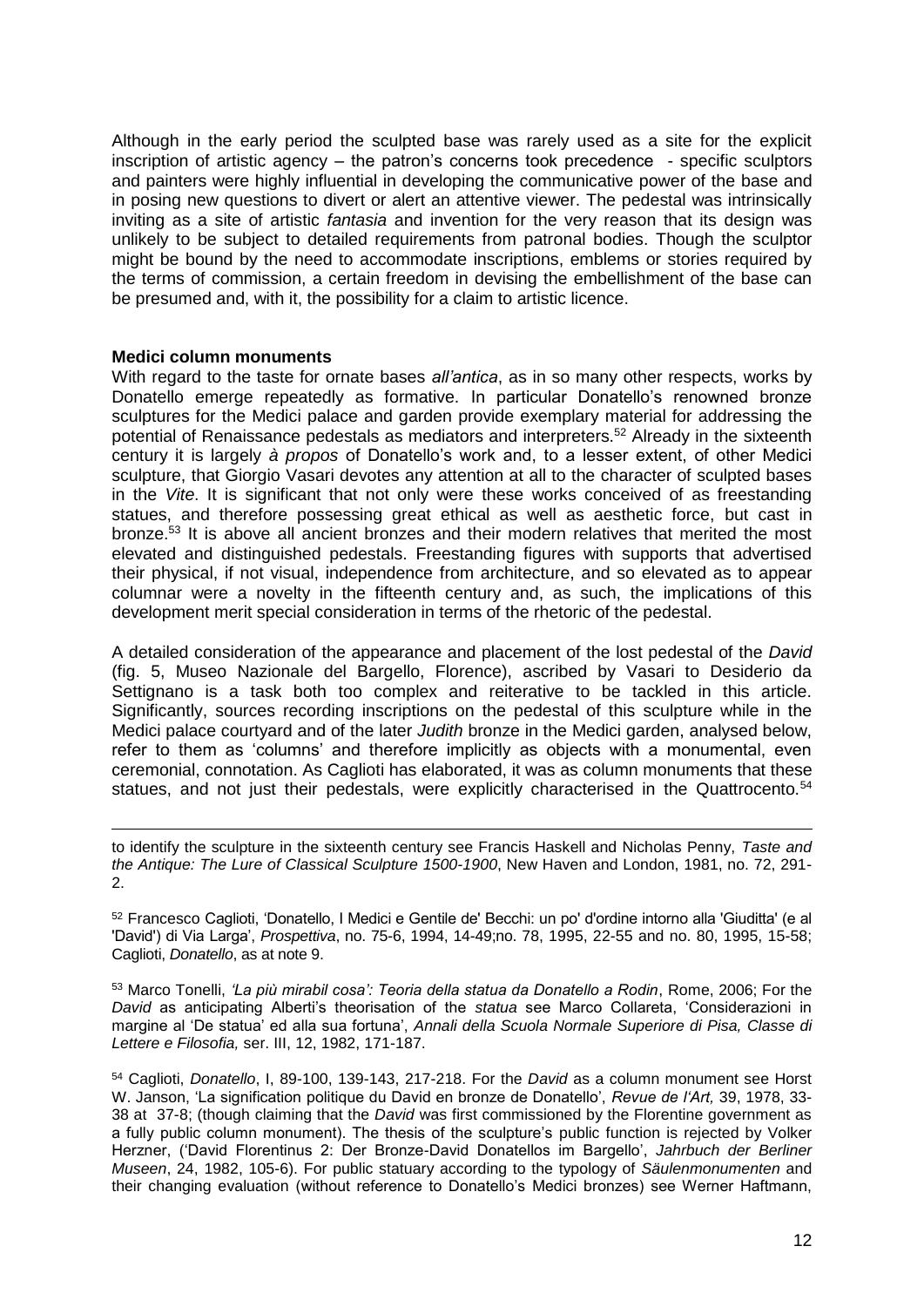Removed after the ousting of the Medici in 1494, both works were famously re-installed at the Florentine town hall. One of several precise records of the event reads: 'Antonio Manetti being Gonfaloniere, that column where Judith slays Holofernes was placed on the *ringhiera.*  On the 29<sup>th</sup> of December was placed in the courtyard of the Palazzo della Signoria the column of David which was taken from the house of Piero di Lorenzo de' Medici'.<sup>55</sup> The transfer of these complete ensembles from the 'casa' to the 'palazzo' is highly eloquent: marking a transition from a family residence presented as a centre of power to the public place of renewed republican rule and of two centuries of civic representation.<sup>56</sup> The sculptures, though newly dedicated to a pristine *res publica* resonated clearly as a display of spoils.<sup>57</sup> The memory of their previous lives was further quaranteed by the retention of their Medici-commissioned pedestals. In view of this history, it may indeed have seemed ominous when the base of the *David* was struck by lightning in its new location in 1511.<sup>58</sup>

While its date and earliest situation have been debated, we know that with its installation in the courtyard of the new Medici palace in the 1450s, the *David* gained a Latin *titulus* and a pedestal, encompassing what was probably itself a piece of spoliated ancient marble*.* The latter consisted of a variegated red marble column, set upon a more visually 'open' white marble element supported by corner 'harpies' - apparently variations of the Roman sphinx type - and further decorated with tendrils in bronze. The former, as is by now well known, read: 'The victor is whoever defends the fatherland / God crushes the wrath of an enormous foe./ Behold! a boy overcame a great tyrant / Conquer, oh citizens!'. The inscription thus helped to justify the scale and elaboration of the pedestal.<sup>59</sup> As Caglioti argues, the *titulus* surely postdated the 1454 arrival of the humanist Gentile de' Becchi (*c.* 1425- 1497) as priest and tutor in Cosimo de' Medici's household, since the inscriptions beneath both

*Das italienische Säulenmonument. Versuch zur Geschichte einer antiken Form des Denkmals und Kultmonumentes und ihrer Wirksamkeit für die Antikenvorstellung des Mittelalters und für die Ausbildung des öffentlichen Denkmals in der Frührenaissance,* Leipzig and Berlin. 1939, reprinted Hildesheim 1972

1

<sup>55</sup> *Ricordi* of Lorenzo di Giovanni Ruspoli in Caglioti, *Donatello*, I, 106-7 and 299-303 for other versions taken from the 'Prioristi' or lists of government offices.

<sup>56</sup> Nonetheless Géraldine Johnson's reading according to which the move transformed the *Judith* from 'Medicean idol into a Republican ideal' implies, problematically, that the *Judith* was viewed as 'pagan' *as opposed to* republican while in Medici possession ('Idol or Ideal? – the Power and Potency of Female Public sculpture' in eds. Géraldine Johnson and Sara F. Matthews Grieco, *Picturing Women in Renaissance and Baroque Italy*, Cambridge, 1997, 222-245 at 231. See also on the signficance of this move Sarah Blake McHam, 'Donatello's Bronze *David* and *Judith* as Metaphors of Medici Rule in Florence', *Art Bulletin,* 83, 2001, 32-47.

57 Piero Parenti calls the *Judith* 'spoglia di Piero de' Medici' in his *Storia fiorentina*, ed. Andrea Matucci, vol. I, 1994, 291, transcribed also in Caglioti, *Donatello*, I, 303-4.

<sup>58</sup> *Ricordanze di Bartolommeo Masi calderaio fiorentino dal 1478 al 1526,* ed. Giuseppe O. Corazzini, Florence, 1906, 82-83 and Archivio di Stato di Firenze, *Manoscritti*, 88, 'Ricordi di Piero Masi dal 1452 al 1513', f. 15r, both quoted in extract in Caglioti, *Donatello,* I, 111. For the interest in the event as an omen *ibid.* I, 344.

<sup>59</sup> The Latin read 'Victor est quisquis patriam tuetur. / Frangit immanis [or *iniusti,* Bodleian, Lat. Misc. e 81] Deus hostis iras / En puer grandem domuit tiranum. / Vincite, cives!'. The inscription was first published by Christine Sperling, 'Donatello's Bronze 'David' and the Demands of Medici Politics', *Burlington Magazine*, 134, 1992, 218-224 at 218-20. Her recorded examples have been joined by many others brought together by Giovanni Agosti and Vincenzo Farinella in Paola Barocchi ed., *Il giardino di San Marco. Maestri e compagni del giovane Michelangelo,* exh. cat., Florence, Casa Buonarroti, 1992, 99 and notes 141-2 and, above all, by Caglioti, 'Donatello, I Medici' and *Donatello,* I, 5-12 and 57-73.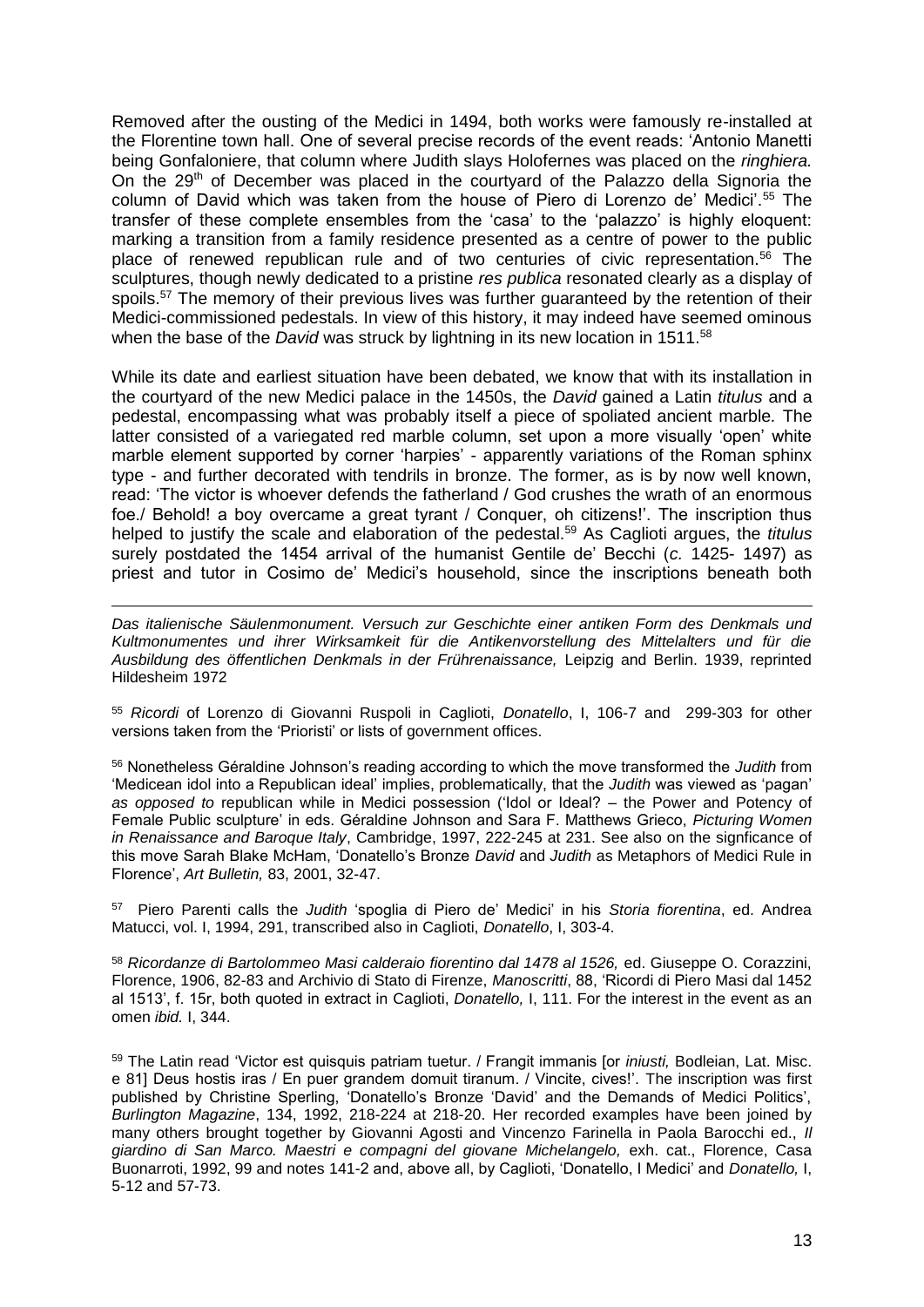Donatello sculptures are recorded in a collection of Becchi's Latin poems in a manuscript now in Oxford.<sup>60</sup> Speaking to Medici political interests, the verse inscriptions allowed these works to enter into a tradition of 'eloquent' Florentine civic representations in the public sphere for which expository *tituli* had been composed, thus claiming for the new commissions a similarly broad audience.<sup>61</sup> As elements that required reading front and back, if not necessarily around, the bases, the epigrams would also have reinforced the invitation provided by the columnar pedestals (and David's laurel garland) to circulate about the figures and admire them from multiple angles. $62$  The pedestals, indeed, served as the visual equivalent to Gentile Becchi's rhetorical injunctions to 'Behold!'. In each case victories over Israelite enemies, described as taking place in the past, were held up as both visually striking and vital to contemporaries, whether those 'citizens' were already under Medici protection or were to be persuaded into the fold.

The pedestals, tall and inscribed, strongly reinforced the celebratory evaluation of David and Judith as victors. In part this was a simple matter of elevation: the higher the column, the greater the honour to the victor. Columns were quite frequently set up in commemoration of Christian 'victories' in the twelfth and thirteenth centuries, but it was also well known that ancient victors had been honoured with columnar monuments like that of Trajan (from whose giant pedestal derives the garland on which the hero *David* stands), or like the Roman equestrian monument, a genre that Donatello reworked for the mercenary captain, 'Gattamelata', at Padua (1447-53).<sup>63</sup> When Alberti referred to freestanding columns in his contemporary architectural treatise it was as public *monumenta* in an appropriately rich idiom. Recommending that columns be raised on steps and use superimposed pedestals (*arae*), Alberti suggests a further intervening plinth 'to make the work higher and more beautiful'. This could then be ornamented with celebratory allegories such as Victoria, Gloria or Fama and the pedestal be decorated above with gilded bronze.<sup>64</sup> In a Florentine context, the pedestal of the gilded bronze *David,* apparently the first of its type, also looks symptomatic of a more general inflation in honorary forms and gestures found not just in humanist writing but in civic manifestations of the period.<sup>65</sup> Already in 1429 one viewer of the great Epiphany procession remarked on the impressive altitude at which 'David' managed to remain standing on his triumphal car following the procession of the Magi.<sup>66</sup> As Trexler

1

<sup>62</sup> Christine Rebene, 'Die Entwicklung der Freifigur', in eds. Lars O. Larrson and Götz. Pochat, *Kunstgeschichtliche Studien zur Florentiner Renaissance*, I, Stockholm, 1991, 69-77 points out, however, that the *David* has only four fully satisfactory viewpoints.

<sup>63</sup> Haftmann, *Säulenmonument,* esp. 115-6 for spoliated memorial columns at Venice, Pisa, Florence and elsewhere.

<sup>64</sup> Leon Battista Alberti, *De Re Aedificatoria,*VIII, chap. 3 (eds. Giovanni Orlandi and Paolo Portoghesi, 685): 'quo esset opus celsiori cum venustate' and 687. See also Jonathan B. Reiss, 'The Civic View of Sculpture in Alberti's *De re aedificatoria*', *Renaissance Quarterly,* 32, 1979, 1-17 focussing on Alberti's encouragement of revived ancient sculptural forms, especially the triumphal arch and the column, as long as they were commissioned in the public good and not by private individuals.

<sup>65</sup> Trexler, *Public Life,* 223, 241-7, 258-263 who links this increased magnificence above all to the representational needs of Florentine government.

<sup>60</sup> Bodleian MS, Lat. Misc. *e* 81.

<sup>&</sup>lt;sup>61</sup> For example those composed for the Palazzo Vecchio by Franco Sacchetti and Coluccio Salutati in the 1380s, recorded in later manuscript collections. See Nicolai Rubinstein, *The Palazzo Vecchio 1298-1532: Government, Architecture, and Imagery in the Civic Palace of the Florentine Republic,*  Oxford, 1995, 49-54.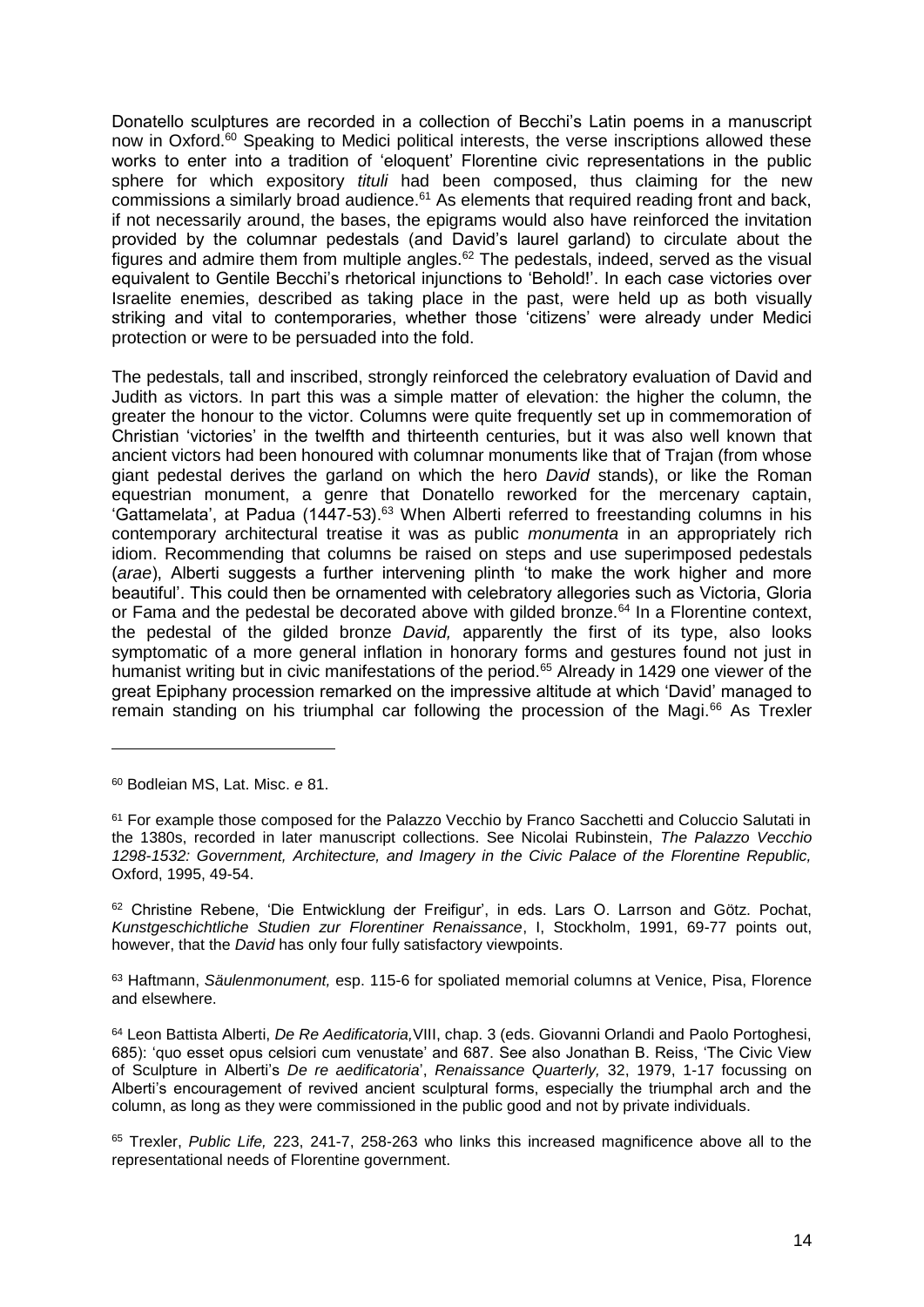observed, from the mid Trecento onwards, a number of Florence's most important civic feasts were instituted as 'memories of victories' over both foreign enemies and, in the case of the feast of St. Anne for example, over internal tyranny.<sup>67</sup> This celebratory, but also militant, patriotic and exhortatory rhetoric attaching to the *David* and to the later *Judith* group was a major aspect of their public, civic appeal both at the Medici palace and at the town hall after 1495 – even though, by then, the Medici themselves had been toppled from their pedestal and re-constructed as negative exemplars of internal tyranny.<sup>68</sup>

Statues raised on columns were, as in Venice, Siena or Este-governed Ferrara, associated strongly with the presence of princely authority and the exercise of Justice - political and ethical ideals worthy of being 'looked up' to as well as feared.<sup>69</sup> The *David* and *Judith*  bronzes confronted viewers with either the spectacle or aftermath of execution, certainly not judicial, but presented as just. Such a construction is what enabled Niccolò Risorboli, in an encomiastic *canzone* identified by Randolph, to read the *David* as a kind of allegory of the overcoming of the Pitti-Neroni conspiracy (1466).<sup>70</sup> This was, naturally, a later imposition upon Donatello's statue of a kind designed to ingratiate Risorboli with Piero de' Medici, but the reading responds to the highly communicative and rhetorical character of Donatello's sculpture as a column monument. Column statues, as objects isolated within a larger urban scene, were designed to command attention and, when located in a space of circulation, they produced not just a compositional centre but a centre of power; they were sites from which passers-by or visitors might feel watched over but also over-seen.

There is a further, less straightforwardly political, discourse of power pertaining to the sculpture on a high pedestal, in which the *David*, as a nude figure in a classicising pose and material was particularly implicated. Heckscher argued eloquently in the case of the ancient bronzes collected in the Middle Ages at the Lateran in Rome that the combination of the figure and column brought with it connotations not only of justice but also, unavoidably, of 'pagan idol'.<sup>71</sup> While actual ancient statues were frequently preserved, even treasured in the Christian era, pagan idols on high pedestals - inviting the worship of the figure as if it were animate - asked to be toppled.<sup>72</sup> Freestanding cast sculpture in precious materials such as

1 <sup>66</sup> Paolo di Matteo di Pietrobuoni cited in Rab Hatfield, 'The Compagnia dei Magi', *Journal of the Warburg and Courtauld Institutes*, 33, 1970, 107-161 at 146.

<sup>67</sup> Trexler, *Public Life*, 222-23.

68 For the significance of this rhetoric for Cosimo de' Medici and his contemporaries, see especially Dale Kent, *Cosimo de' Medici and the Florentine Renaissance. The Patron's Oeuvre*, New Haven and London, 2000, 283-4.

<sup>69</sup> Haftmann, *Säulenmonument*, 118-120; Wolfgang Wolters, *La scultura veneziana gotica (1300- 1460)*, Venice, 1976, I, 20; Charles M. Rosenberg, *The Este Monuments and Urban Development in Este Ferrara*, Cambridge and New York, 1997.

<sup>70</sup> Adrian W.B. Randolph, *Engaging Symbols: Gender, Politics, and Public Art in Fifteenth-Century Florence*, New Haven and London, 2002, Chap. 4, 139-40. In Risorboli's *canzone* 'Fiorenza' declares 'On a column is an armed one, / Who appears to give grief to your enemies, / So that you fear and love / That which is done by him to overcome Goliath. / This was that unjust and ill-spirited faction, That wanted to take from me those who were born with me….and its great iniquity/ Fell to reason and justice'. For the Italian see Antonio Lanza, *Lirici toscani del Quattrocento,* Rome, 1975, 2, 379.

<sup>71</sup> William S. Heckscher, *Sixtus IIII aeneas insignes statuas Romano populo restituendas censuit […]*, 'S-Gravenhage, 1955, esp. 16. See also Janson, 'Signification', 38; Michael Camille, *The Gothic Idol: Ideology and Image-making in Medieval Art,* Cambridge, 1989, Chap. 2; A. Chastel, 'Les 'idoles' à la Renaissance', in Silvia Danesi Squarzina ed., *Roma centro ideale della cultura antico nei secoli XV e XVI,* Milan 1989, 468-476.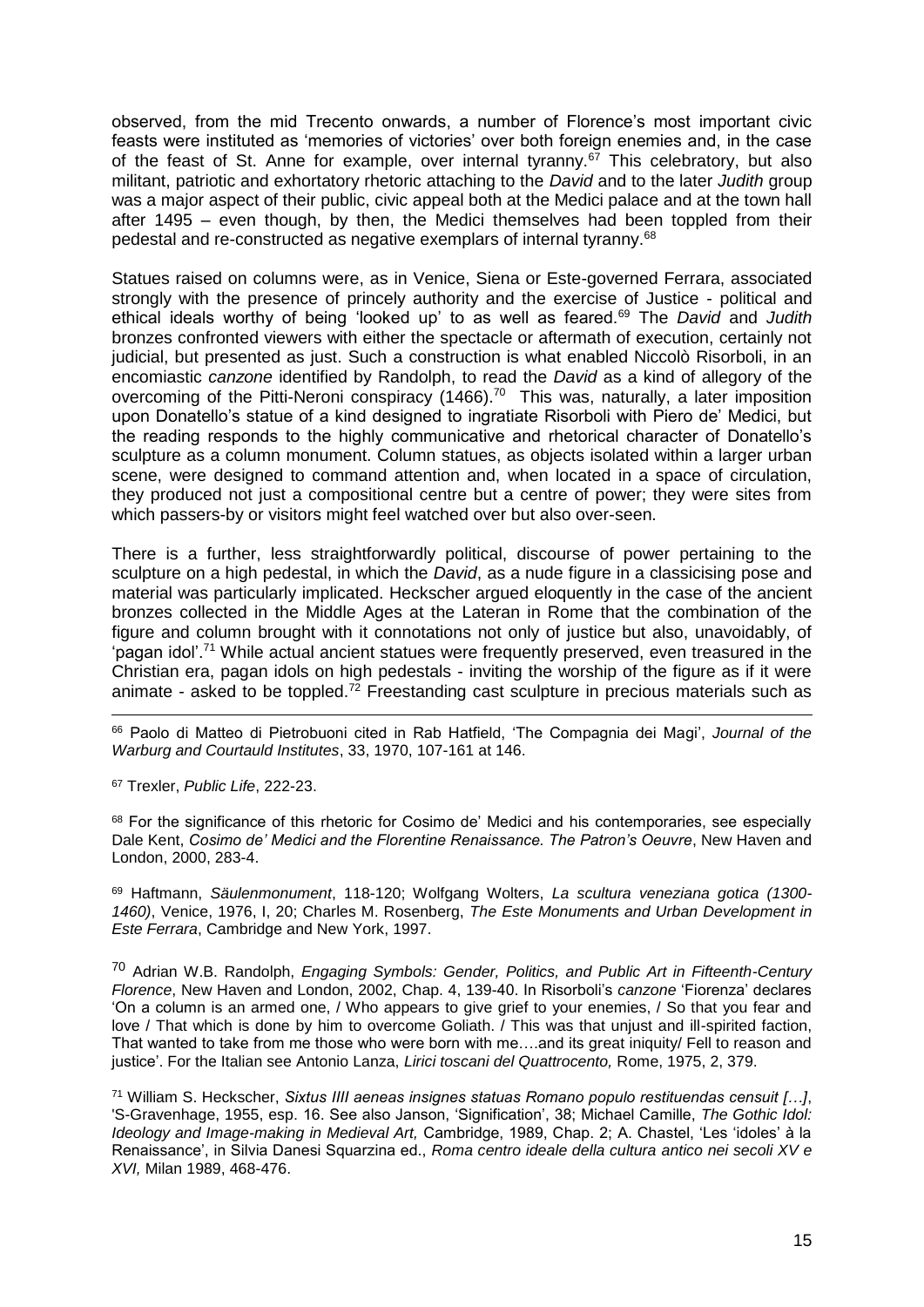bronze or gold – of which the Golden Calf set up by Aaron for the Israelites and destroyed by Moses (Exodus 32) was the paradigmatic Judaeo-Christian example - were especially open to condemnation as the symbols of sacrifice to false gods.<sup>73</sup> Pagan images could continue to provoke emotive responses when given exalted positions, however temporary. Thus in his description of the 1454 procession for the feast of San Giovanni (in the decade the *David*  was mounted in the Medici palace courtyard), Matteo Palmieri tells us that a 'German' spectator was so incensed by one of the pagan *tableaux* that he climbed on to the representation of the Roman Temple of Peace, took down the 'idolo' and threw it into the piazza before doing the same to the emperor Octavian.<sup>74</sup> It seems significant, though, that Palmieri singled out the iconoclast as a foreigner. The *tableau* was considered a perfectly acceptable fiction by the Florentine *festaiuoli* who designed the parade: the float was to be received as an episode within a Christian salvation history; it was also designed to entertain the crowd and be admired. A decade or so later, the draughtsman of the so-called Florentine Picture Chronicle, working in a similar vernacular idiom, depicted the statue of the Golden Calf upon a magnificent, isolated column with Donatellesque linguiform ornament (fig. 6). Both idol and column are raised upon a broad low vase with a victory garland, rather like that of Donatello's *David.<sup>75</sup>* What the draughtsman offers is aesthetic admiration for the 'pagan' pedestal. A similar instance of artistic enjoyment of the idol already in the 1450s has been pointed out by Patricia Fortini Brown who noted the visual interest firmly centred on the statue of Bacchus and his almost absurdly large, ornate pedestal at the expense of the figure of the saint in the *St. Apollonia destroying a Pagan Idol*, a panel attributed to Antonio Vivarini.<sup>76</sup>

By the 1450s when the bronze and gold *David* gained its new pedestal, it seems the sculpture would benefit, rather than suffer, from comparison with 'pagan' practices of displaying statuary. The Desiderio pedestal helped to inscribe the ideal viewer as an admiring devotee of antiquity and its cultic images, images that were appreciable for their beauty and artifice.<sup>77</sup> The idol-like quality of the *David* was evidently not dependent on its

<u>.</u> <sup>72</sup> For the rehabilitation of the 'idol' form in the Renaissance see Camille, *Gothic Idol*, 346 and Cole and Zorach eds, *The Idol in the Age of Art,* 3-4. For varied Christian attitudes and actions towards pagan sculpture in late antiquity and Byzantium see especially Liz James, '"Pray not to Fall into Temptation and Be on Your Guard": Pagan Statues in Christian Constantinople', *Gesta*, 35, no. 1, 1996, 12-20 (critiquing the anachronism of Cyril Mango, 'Antique Statuary and the Byzantine Beholder, *Dumbarton Oaks Papers*, 17, 1963, pp. 53-75) and Helen Saradi-Mendelovici, 'Christian Attitudes toward Pagan Monuments in Late Antiquity and Their Legacy in Later Byzantine Centuries', *Dumbarton Oaks Papers*, 44, 1990, 47-61.

<sup>73</sup> Werner Hofmann ed., *Luther und die Folgen für die Kunst*, Hamburg Kunsthalle exh. cat. 1983-4, 132-5; Camille, *Gothic Idol,* 126, 233-4 for representations of saints on columns. For the later, seventeenth-century instrumentalisation of Jewish idolatry and the lessons of the Golden Calf by Calvinist reformers see J. Sheehan, 'Sacred and Profane: Idolatry, Antiquarianism and the Polemics of Distinction in the Seventeenth Century', *Past and Present*, 192, 2006, 35-66.

<sup>74</sup> Matteo Palmieri, *Liber de temporibus,*in *Rerum italicarum scriptores,*vol. 26, part 1, 172-4; See Alessandro d'Ancona, *Origini del teatro italiano*, I, Turin, 1891, 228 ff.

75 Sidney Colvin, *A Florentine Picture Chronicle*, London, 1898, plates XX and XXI; Arthur E. Popham and Philip Pouncey, *Italian Drawings in the British Museum, the Fourteenth and Fifteenth Centuries,* London, 1950, I, no. 274, II, pls. CCXXXVII-CCXLI. Colvin describes the fascination with the 'pedestal' of the calf in terms of a goldsmith's taste for ornament and, less convincingly, with the description of the candlestick of the tabernacle of the Covenant in Exodus (25, 31-37).

<sup>76</sup> In the National Gallery of Art, Washington. Patricia Fortini Brown, 'The Antiquarianism of Jacopo Bellini', *Artibus et Historiae,* 13, no. 26, 1992, 65-84 at 77-78 and *idem, Venice and Antiquity*, 135.

<sup>77</sup> For the David bronze as 'idol' see also Camille, *Gothic Idol,* 344-5.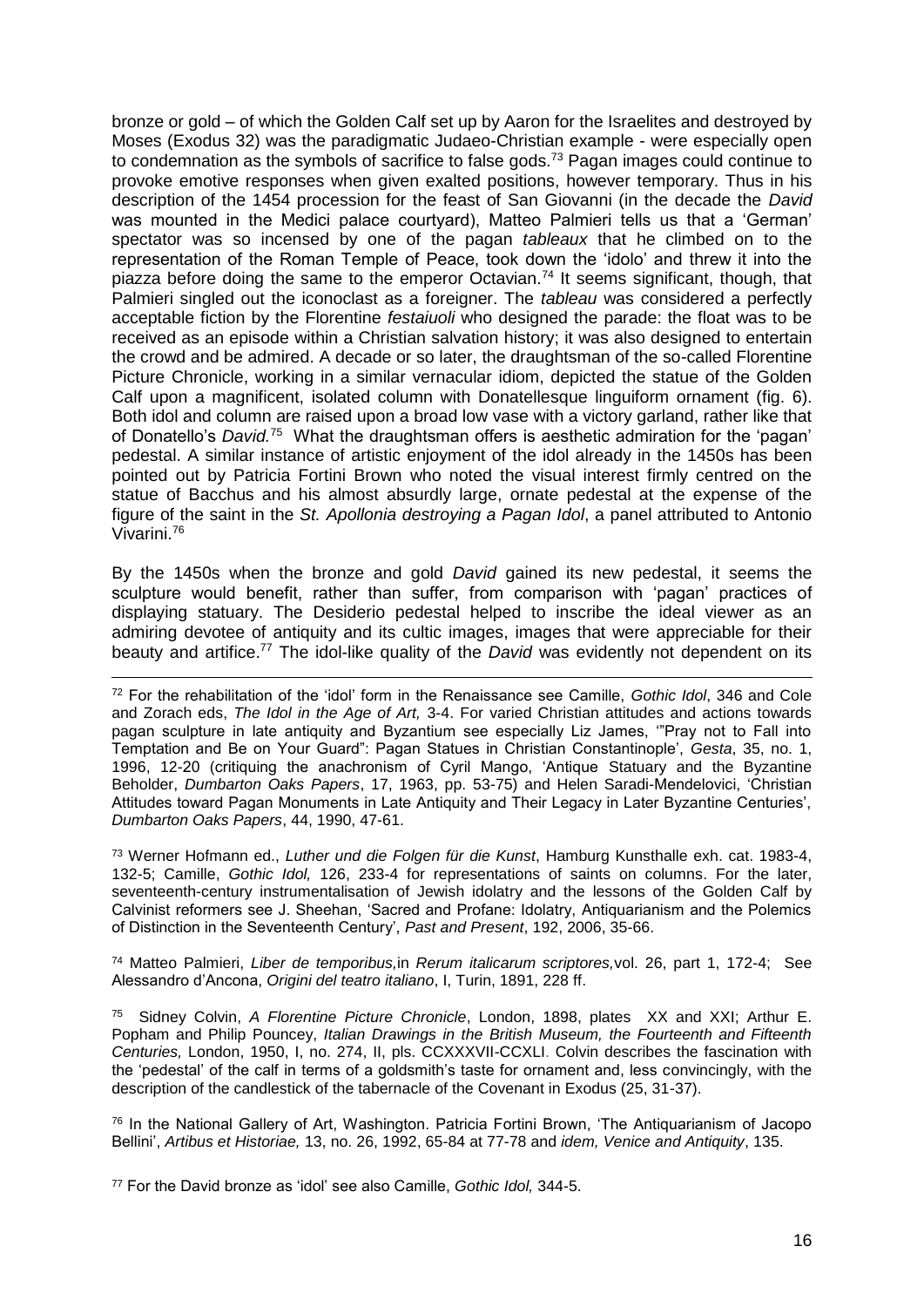explicit agency as an Old Testament exemplar but enabled it rather, alluringly, to command a space and draw the gaze in a manner not dissimilar from those elevated and perspectivally-centred pagan idols in Jacopo Bellini's drawing books of this period.<sup>78</sup> The *David*'s elevation, naturalism and other sensuous similarities to a work such as the Roman bronze *Spinario*, not only provoked admiration as 'art', they likewise helped to make the flattering case for Florence as the new Rome.<sup>79</sup>

The figure's dependence on the pedestal for its command over the viewer has been incontrovertibly demonstrated by the recent provision of a high columnar support to a new copy of the *David* bronze in the Bargello. In addition to the positive, heroic enhancement to the body offered by the view from below, the dialectical structure of the figure-pedestal relationship is also highlighted by the negative suggestion of the fearfulness and 'baseness' of the pedestal. The appropriately female-gendered harpy/sphinxes designed by Desiderio at the base of the pedestal could be read as a kind of 'other' to the holy and virile exemplar. This is no simple equation, however, since not only might the Old Testament hero's actions themselves inspire both 'love and fear' but the harpy/sphinxes, as guardians of the monument, were not presented simply as fearful hybrids.<sup>80</sup> If Caglioti's persuasive identification of sculptural fragments in the Chigi-Saracini and Museo Horne is correct, the creatures from the lost base appeared not only beautiful and protective, but positively beatific.

Desiderio showed himself here a masterly interpreter if not a simple amanuensis of Donatello. The oppositional relationships that are set up, yet also questioned, in the *David*  bronze, operate both internally to the bronze itself and, in parallel, between the hero and his pedestal. Such relationships are elaborated in less subtle terms in Donatello's second freestanding bronze for the Medici. The *Judith slaying Holofernes* (fig. 7, Palazzo Vecchio, Florence) is a work that Vasari credited to Donatello in its entirety and though once dismissed as a later addition, its pedestal has been shown to have a good claim to be that designed by the sculptor himself. $81$  It takes the form of a simple but very large doublebaluster carved from grey granite sandwiched between two white marble drums. The absolutely novel baluster shape (only Castagno's fictive version in the equestrian fresco of Niccolò da Tolentino pre-dates it) represents a radical simplification of a Roman candelabrum form – such that it hardly resembles one - and re-iterates, in more robust kind, the slender free-standing double balusters incorporated at each corner of the triangular cast

<sup>&</sup>lt;sup>78</sup> See the British Museum Drawings Nook, f. 97 with a nude figure on a columnar fountain especially the opening with soldiers looking up at a pagan idol, where the right hand page shows a statue (now barely legible) on a Corinthian column raised on a hexagonal base (Louvre Drawings Book , f. 47); also the folio of polygonal temple containing a pagan idol (Louvre Drawing Book, f. 53).

<sup>79</sup> The *Spinario* was arguably also a column figure even before its transfer to the Capitol, see Chiara Frugoni, 'L'antichità: dai 'Mirabilia' alla propaganda politica', in ed. Salvatore Settis, *Memoria dell'Antico nell'arte italiana,* I, *L'uso dei classici,* 1984, at 14 and fig. 2.

<sup>80</sup> In the later sixteenth-century Junius (*Emblemata,* 1565) interpreted the sphinx as a symbol of God: both virginal and fierce, to be loved and feared (Margaret Aston, *The King's Bedpost: Reformation and Iconography in a Tudor Group Portrait*, Cambridge, 1993, 86 and fig. 68). The inscription with the sphinx emblem reads 'Mysteris addicta Memphis ade pro sacra / Sphingem biformeme dedicavit, symbolum Dei. Amato numen ceu piis mite, ac placabile: Rursus time, ut vindex inexorabile impii'.

<sup>81</sup> Caglioti, *Donatello*, I, 89-100.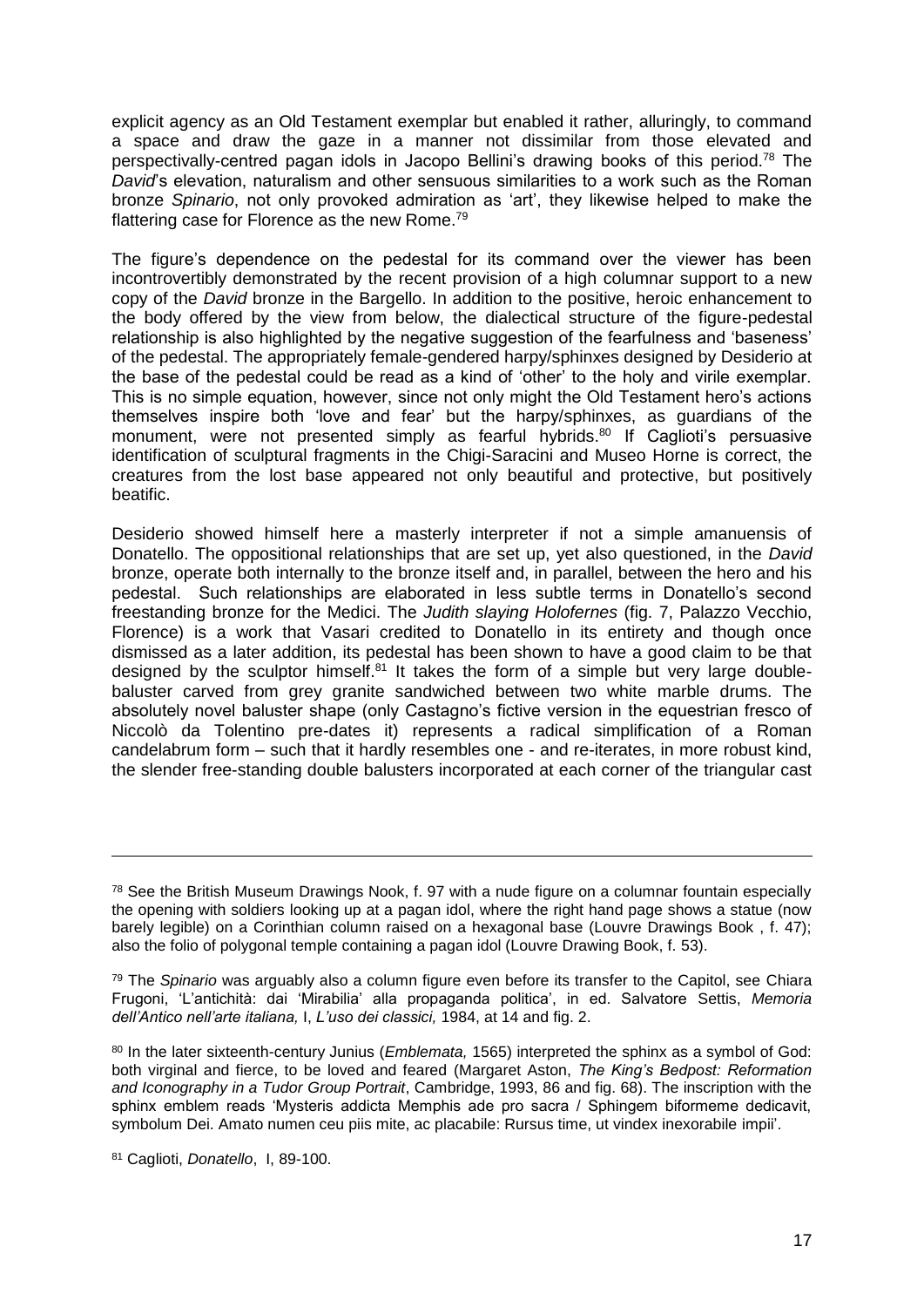base of the bronze group.<sup>82</sup> Vasari wrote of it admiringly: 'similarly the base, which is a granite baluster of a simple Order is full of grace and pleasing to the eye'.<sup>83</sup> Contrary to claims that the pedestal is a palimpsest, technical evidence has shown that the baluster and the lower marble drum were carved to fit one another and must both, therefore, have been made either in 1495, which does not accord with the sources, or before Donatello's death in 1466.<sup>84</sup>

The strigilated motif of the base, originating in works by Brunelleschi and deriving principally from Roman funerary art, is common in Medicean works of the 1440s to 1460s such as the altar of the tabernacle at SS. Annunziata (1449) and tomb pier of Cosimo de'Medici in the crypt of Saan Lorenzo. It seems likely, indeed, that Donatello's more knowledgeable viewers could have recognised the S-fluting of the lower drum as connected with funerary altars or sarcophagi and thus appropriate to the imagery of death and salvation represented by the *Judith*. Some further external weight to Caglioti's case for a 1460s date for the base may be brought by the pedestal form used to support the burning figure of Febilla, in an early Florentine print of a legend of Virgil the sorcerer.<sup>85</sup> The combination of baluster form and fluted drum in the engraving probably recalls the slightly earlier *Judith*. With the contemporaneousness of the base to the statue established, an argument for a distinct formal and thematic continuity between the pedestal and the bronze it supports is strengthened.

The sculpture is most often referred to as 'Judith' in contemporary sources, and simply as 'a woman' in the dedicatory inscription originally appended to one side of the pedestal by its commissioner: 'Public health. Piero de' Medici son of Cosimo, has dedicated this statue of a woman to the union of fortitude and liberty, so that the citizens should be brought back with an unvanquished and constant spirit to the defence of the Republic'.<sup>86</sup> Though this nomination implies that Holofernes is effectively an attribute, Donatello devoted half of Judith's standing height to the dying body of the assassinated general and the dialectic which operates between them as victor and vanquished is, I would argue, formally and symbolically played out in the pedestal. Vasari's evaluation of the base in terms of 'grazia' alerts us to the potentially 'womanly' quality of the double-baluster form, whose sinuous profile is ingeniously extended into the ornament of the lower drum.<sup>87</sup>

There is also a clear sense in which the double-baluster refers to two distinct and opposed bodies. Judith rises above her enemy, strong and austere, columnar even, the very image of

1

84 Anna Maria Giusti, Roberto. Manni and Roberto Nesti, 'Il restauro del sostegno lapideo' in *Donatello e il restauro della Giuditta*, Florence, 1988, 118-20; Caglioti, *Donatello*, I, 93 ff.

85 Arthur M. Hind. *Early Italian Engraving*, London, 1948, A.I.46 vol. I, cat. no. 46 and II, Plate 45. The badly damaged print, which also exists in a second version, probably dates to the 1460s.

86 'Salus Publica. Petrus Medices Cos. fi. libertati simul / et fortitudini hanc mulieris statuam, /quo cives invicto constantique animo ad / rem publicam redderentur, dedicavit'.

<sup>&</sup>lt;sup>82</sup> For the derivation of the double baluster from antique decorative forms see Paul Davies and David Hemsoll, 'Renaissance Balusters and the Antique', *Architectural History. Journal of the Society of Architectural Historians of Great Britain,* 25, 1983, 1-23; Cagliotii, *Donatello*, I, 100, note 78.

<sup>83 &#</sup>x27;Similmente il basamento, ch'è un balaustro di granito con semplice ordine, si dimostra ripieno di grazia et a gli occhi grato in aspetto', Vasari, *Le Vite,* ed. Milanesi, III, 210.

<sup>&</sup>lt;sup>87</sup> For the alignment of 'grace' as a quality of art and female beauty see Philip Sohm, 'Gendered Style in Italian Art Criticism from Michelangelo to Malvasia', *Renaissance Quarterly*, 48, no. 4, 1995, 759- 808 at 765-8 and 770.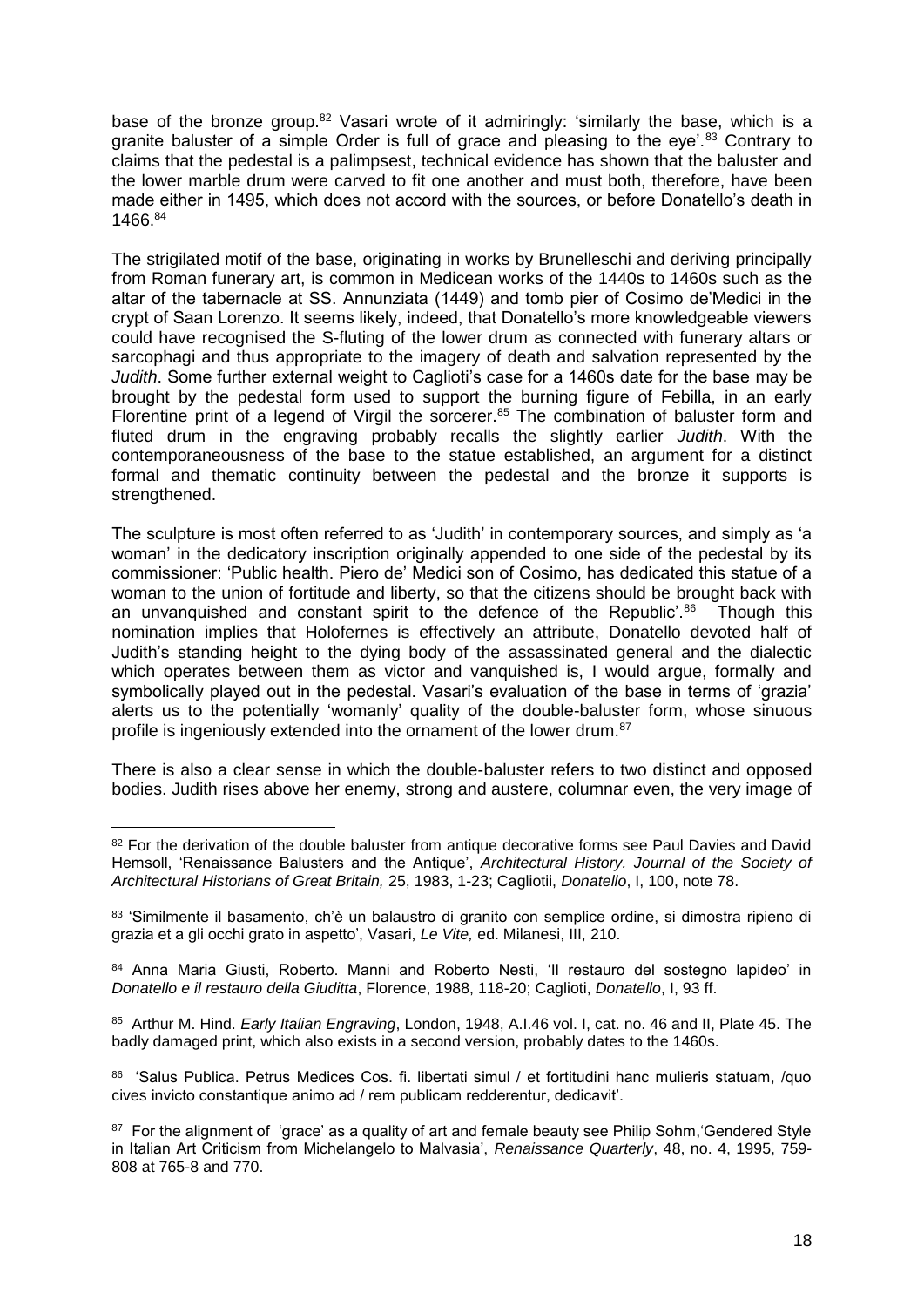Fortitude. On the ornamental panel on her left arm she wears, in emblematic fashion, the image of an upright vessel, a vase of poppies.<sup>88</sup> Holofernes by contrast is a vessel emptied of life. Artificially supported above a sagging cushion, his frozen limbs are, to borrow Vasari's expressive description, 'falling'. Already in the triangular bronze support that underpins and controls the dominant viewpoints for the group, reference is made to Holofernes' 'base' nature, that drunken *luxuria* that brought his downfall. The enebriated putti who disport themselves on the lower reliefs serve, as Charles Dempsey aptly puts it, as 'ornament in action that comments upon and enlarges the main theme<sup>'.89</sup> Similarly, in the double-baluster form of the monumental base, the counterpoint of upright and decadent bodies is reiterated in the abstract by an upright vase form standing above an upturned one. Even the fluid channels of the lower drum might be read as issuing from the upturned vessel, itself a recognisable symbol of drunkenness.

To a greater extent than the *David*, another example of humility triumphant, the base refigures both the thematic and formal division of the bronze sculpture and the rhetorical 'contrapposto' of the inscription. On the opposite side from the dedication to the patron, a second inscription, read: 'Kingdoms fall through luxury, cities rise through virtues. Behold the neck of pride severed by the hand of humility<sup>'.90</sup> Thus the rise of cities is counterweighted to the fall of kingdoms, humility overturns pride with the slice of a sword. Holofernes is clearly produced as the moral inversion of the upright Judith.

The dialectical quality of the pedestals for the early Medici bronzes accords with the extended imagery of triumph in this period, especially in the case of the *Judith* since it implicitly figures the base as the place of domination over vice.<sup>91</sup> Where the statue conquers, Gross has argued that the base itself is mythically construed as a victim. $92$  While such a distinction is crude, certainly Donatello's *Judith* and, in direct emulation of it, Cellini's later *Perseus* bronze (fig. 18), both offer an emotive overspill onto the pedestal from the conquered and broken body of the freshly dead or dying enemy. The conquering Judith also binds Holofernes as she slays him, an operation that could have evoked for Florentine viewers the famous Quattrocento imagery of the Petrarchan triumph. In panels representing the *Trionfo di Amore* of the 1460s onwards, (workshop of Apollonio di Giovanni, Pinacoteca Nazionale, Siena, Jacopo del Sellaiuolo, Museo Bandini, for example) Love's victims are

<sup>&</sup>lt;u>.</u> <sup>88</sup> Wind, *Pagan Mysteries*, 268 note 1, refers to later examples of the vase of flowers signifying virtues implanted in the soul, notably in Paolo Giovio's, *Dialogo dell'imprese militari et amorose* and the 'Fame' relief of the Gerolamo Della Torre tomb by Riccio where a vase holding plants is inscribed **VIRTUS** 

<sup>89</sup> Charles Dempsey, *Inventing the Renaissance Putto,* Chapel Hill and London, 2001, 55-58. Patricia Rubin ('Signposts of Invention: Artists' Signatures in Italian Renaissance Art', *Art History*, 29, no. 4, 2006, 563-599 at 581-3) argues that the putti, appearing below Donatello's signature on the cushion also act as a 'signature gesture' in relation to Donatello's earlier work, being associated with his poetic creative powers.

<sup>90</sup> In the Latin, the word 'cesa' (sever) cuts the distich in two: 'Regna cadunt luxu, surgunt virtutibus urbes:/ Cesa vides humili colla superba manu'. The version cited is from Passerini's codex in the Biblioteca Nazionale 140bis f. 153v (see Caglioti, *Donatello,* I,.9). Caglioti (100, note 80) argues that there may have been a now missing element to the pedestal that contained the old Medici inscriptions. The lozenge of darker marble standing proud as a stop marking the end/beginning of the later inscription could conceivably coincide with the original level of an inscription.

<sup>91</sup> In Vasari's posthumous portrait of Lorenzo 'il Magnifico' de' Medici as enlightened ruler *all'antica* an ancient vessel inscribed VIRTUTUM OMNIA VAS (the vessel of all virtue) appears next to him while the socle supporting it reads VITIA VIRTUTI SUBIACENT**.** This represents an ideological position typical of Medici absolutist power of the sixteenth century.

<sup>92</sup> Kenneth Gross, *The Dream of the Moving Statue,* Ithaca, N.Y., 1992, 178.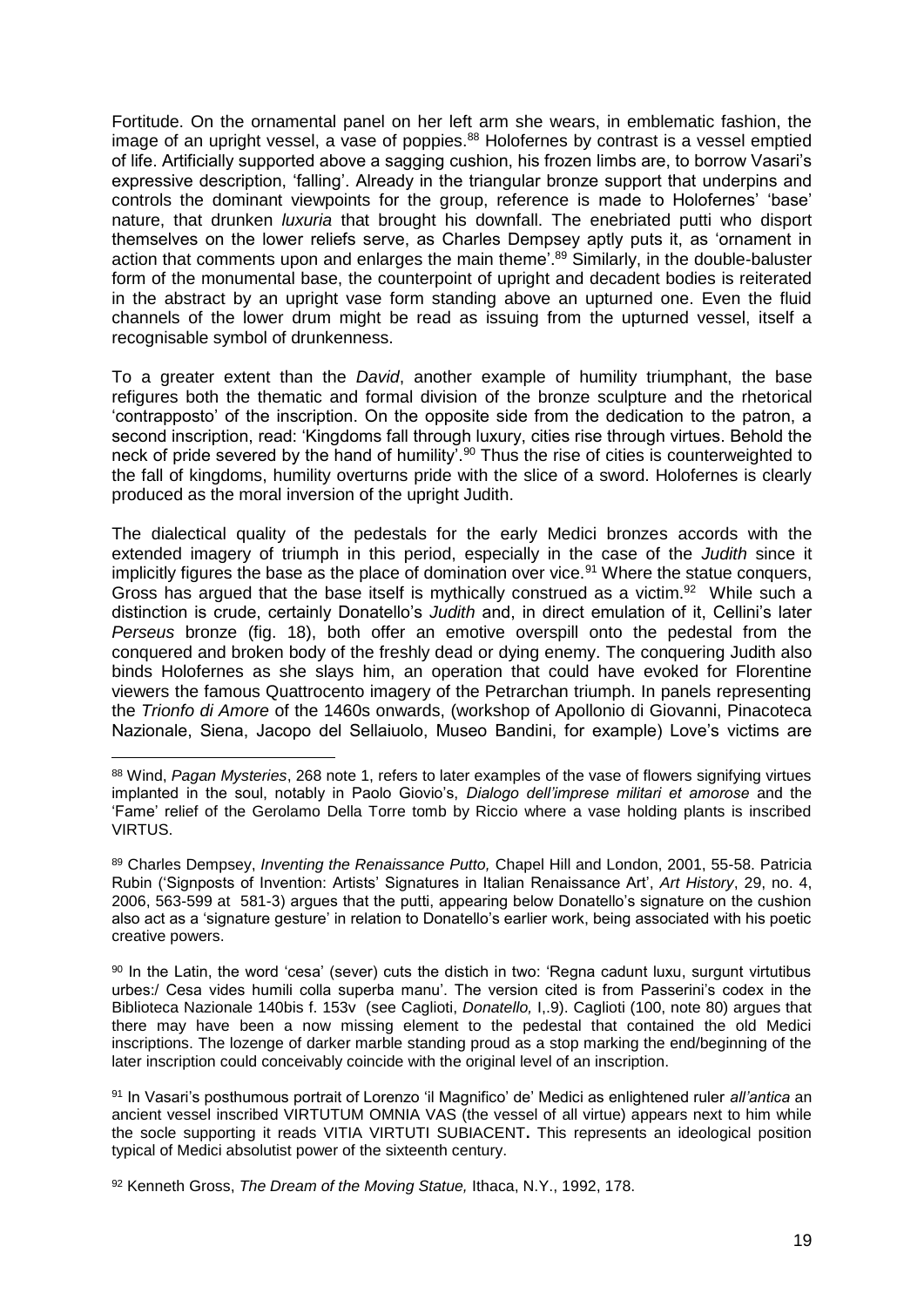bound around the base of his high, gilded, fountain-like pedestal while in the subsequent *Trionfo di Pudicizia* the naked Cupid is himself tied to the base of Chastity's pedestal.<sup>93</sup> Within the self-celebratory mode of Quattrocento public sculpture actual bases rarely include explicit representations of restrained enemies or 'vices'. Nonetheless, the pathetic, 'ornamental' and violent possibilities of subjugation did begin to be worked out in graphic inventions of the period that remain close to the festival culture of *Trionfi*. A niello design and a related Florentine print of the 1460s represents a triumphant *all'antica* woman, in the act of beheading a naked, bearded man (Hind A. II, 11) who is chained, seated, to a basin-shaped pedestal (fig. 8).<sup>94</sup> The victim adopts the pose of an antique seated Marsyas, the exemplum of defeated pride.<sup>95</sup> But the pedestal also extends its scope through a series of rings for tethering further 'captives', slaves perhaps to vice and 'baseness'.

The pedestal as an explicit site of moral and even sexual subjugation or subjection, already rendered ambivalent in this print, was markedly more problematic in monumental works. Famously, concern was voiced by the Florentine herald Francesco Filarete that Donatello's image of Judith beheading Holofernes was unfitting as an exemplar of a woman killing a man: as a 'segnio mortifero' she had brought bad luck on the city since her ill-starred installation at the town hall.<sup>96</sup> It is not until Medici rule became absolute that emasculated captives or *prigioni*, albeit in highly abstract form, first featured in Florence on the pedestal base of Baccio Bandinelli's *Hercules and Cacus,* erected in 1534.<sup>97</sup> In an decorative context this motif had begun to appear more frequently from the earlier sixteenth-century already, especially in Venice and the Veneto. In a sculptural ensemble like that by Riccio discussed below, such bound figures bring an emotive pathos to the realm of the base. While troubling to modern viewers, to contemporaries prisoners were construed as hierarchically appropriate and even imaginatively diverting ornaments.<sup>98</sup>

## **Statues in miniature**

1

Pedestals produced in Florence, Siena and Venice, especially in the wake of Donatello's models were highly inventive, drawing above all on a rich range of antique monumental

95 See especially Francesco Caglioti and Davide Gasparotto, 'Lorenzo Ghiberti, il 'sigillo di Nerone' e le origini della placchetta 'antiquaria'', *Prospettiva*, 85, 1997, 2-38 at CH CH

96 A new transcription of the whole of the herald's judgement (given in the context of deliberations over the location of Michelangelo's *David*) is provided by Caglioti (*Donatello*, I, 305, note 54 for further literature). See also H. Bredekamp, *Repräsentation und Bildmagie der Renaissance als Formproblem,* Munich, 1995, 10-29; Randolph, *Engaging*, 280-1; Johnson, 'Idol or Ideal?', 231-2.

97 Weil-Garris Brandt ('On Pedestals, 396-7 and note 82) suggestively connects these figures to the monumental 'prisoners' and herms designed for the colossal pedestal-like structure of Michelangelo's early design for the tomb of Julius II.

<sup>93</sup> See for these examples and others Alexandra Ortner, *Petrarcas 'Trionfi' in Malerei, Dichtung und Festkultur: Untersuchung zur Entstehung und Verbreitung einer florentinischeen Bildmotivs auf*  cassoni *und* deschi da parto *des 15. Jahrhunderts*, Weimar, 1998, esp. Anhang I, no. 6, 338-42 and no. 7, 343-5.

<sup>94</sup> Hind, *Engraving,* I,, p. 67-8, cat. no. A.II.11, referring also to a niello print in the library of Parma. For a detailed reading of the print and the problem of its moral coding see Randolph, *Engaging*, 271- 4.

<sup>98</sup> See for example the pair of bronze candelabra for San Marco, Venice, commissioned in 1527 from Maffeo Olivieri (Danizio Cattoi in eds. Bacchi and Giacomelli, *Rinascimento e passione per l'antico.*  cat. no. 82, 410-415). Satyrs appear bound near the foot while, high above, a ring of nude figures dance in triumph and hold up the inscription declaring the commission and authorship of the candelabrum.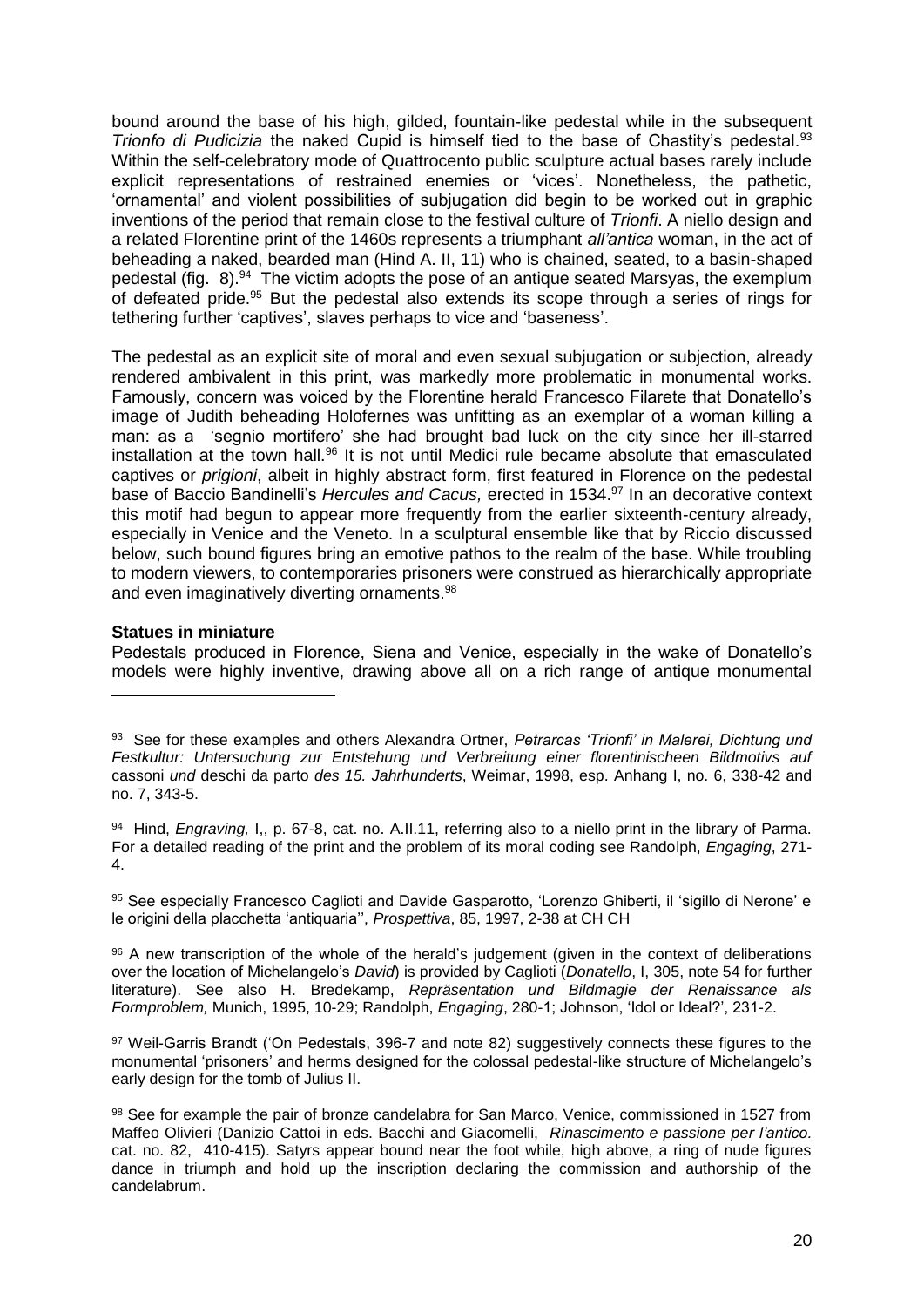features mined from objects such as funerary altars and marble candelabra. It may not have been the case that the original function of these spolia was always understood but, even when they were, an appreciation of artistic *inventio* meant this presented no bar to their imaginative re-application as pedestals. Equally the development of the formal vocabulary, if not the semantics, of the pedestal in the early modern period owed relatively little to antique literary descriptions of statues such as those of Pliny the Elder or Pausanius, not least perhaps because these writers were not concerned with the precise appearance of any of the statue bases they admired.<sup>99</sup>

Among contemporary sculptors directly inspired by antique ornament and the recent models of Donatello and Desiderio, the goldsmith Antonio del Pollaiuolo emerges as preeminent in the development of the pedestal. In addition to designing battle reliefs as a fitting ornament for the base of the equestrian monument, he pioneered integrally designed and cast bases for the revived genre of the bronze statuette).<sup>100</sup> Pollaiuolo's surviving bronze figures - which might be seen as smaller substitutes, or even calling cards,, for monumental commissions are cast on a larger scale than surviving ancient statuettes and invited substantial pedestals (eg. figs. 9 and 10). These he designed, I would argue, both to condition the viewing of the small-scale figure along the heroic lines of the freestanding *statua,* which they evoke, and to produce the work as an object of the possessive gaze. With a more obvious derivation from ancient candelabrum tripods than Donatello's *Judith,* Pollaiuolo's triangular bases - actually truncated, three-sided pyramids – are adapted in terms of their height and breadth to the proportions of the figure they support. The corners and sides of the pedestal also effectively direct the beholder towards the ideal views onto the figure in the round and dramatise the subject, whose limbs often overhang the base. Such devices are indebted to Donatello but, by their application to the small scale, are turned to new effects. Ultimately the bases of Pollaiuolo's statuettes served to inscribe a new type of viewer: a collector and connoisseur of such intimate objects and of ancient art who could handle, contemplate and strategically place the work within their study to 'magnificent effect'.<sup>101</sup>

While the integral bases implicitly serve to highlight Pollaiuolo's own powers as a sculptor, the pedestals of two surviving single figures of Hercules Victor, also explicitly allude to the pedestal as a site of temporary tributes. That in Berlin (fig. 9) bears an empty ansate tablet, whereas that in the Frick Collection, New York, apparently a later cast from a model of Hercules with his foot on an ox's skull, introduces trophies.<sup>102</sup> Like the carved garlands on

101 The quote is from Cellini's account of his display of the statuettes for the base of the *Perseus*  (somewhat above eye level) to impress Cosimo I and Eleonora of Toledo (*The Life of Benvenuto Cellini*, (transl. J.A. Symonds), ed. Charles Hope and Alessandro Nova, Oxford, 1983, 191-192).

<sup>1</sup> <sup>99</sup> Pliny the Elder, *Natural History,* completed AD 70s; Pausanius, *Description of Greece,* 2<sup>nd</sup> century AD*.*

<sup>&</sup>lt;sup>100</sup> The exemplary combination of contemporary equestrian warrior with an historiated base displaying battle reliefs is one we know of only from Vasari's description of the artist's drawing for a monument to Francesco Sforza. The drawing (now in Munich) has since had the base 'pieno di battaglie' carefully cut off it, see Wright, *Pollaiuolo,* . 137-142 and List of Works no. 17 and for Pollaiuolo's statuettes and their ideal viewers see Chap. 11.

<sup>102</sup> This sculpture has been recently re-attributed to Giovanfrancesco Rustici as a work of *c.* 1515 and a possible model for a larger Medici commission, see Tommaso Mozzati, *'*Il fuoco e l'alchimista. Giovanfrancesco Rusticie la practica del bronzo*', Proporzioni*, n.s. 6, 2005 (2007), 142-175 at 154- 156, 174-5; *idem. Giovanfrancesco Rustici. Le Compagnie del Paiuolo e della Cazzuola*. *Arte, letteratura, festa nell'età della Maniera*, Florence, 2008, 126-7 and especially 'Una proposta per Giovanfrancesco Rustici. L'Ercole giovane della Frick Collection' CH CH locate via Denise?: . Stylistic comparison with the early sixteenth-century *David 'Pulszky'* in the Louvre, attributed to Rustici by Caglioti, seems rather to confirm the much more stable, less mannered ponderation of the Frick figure.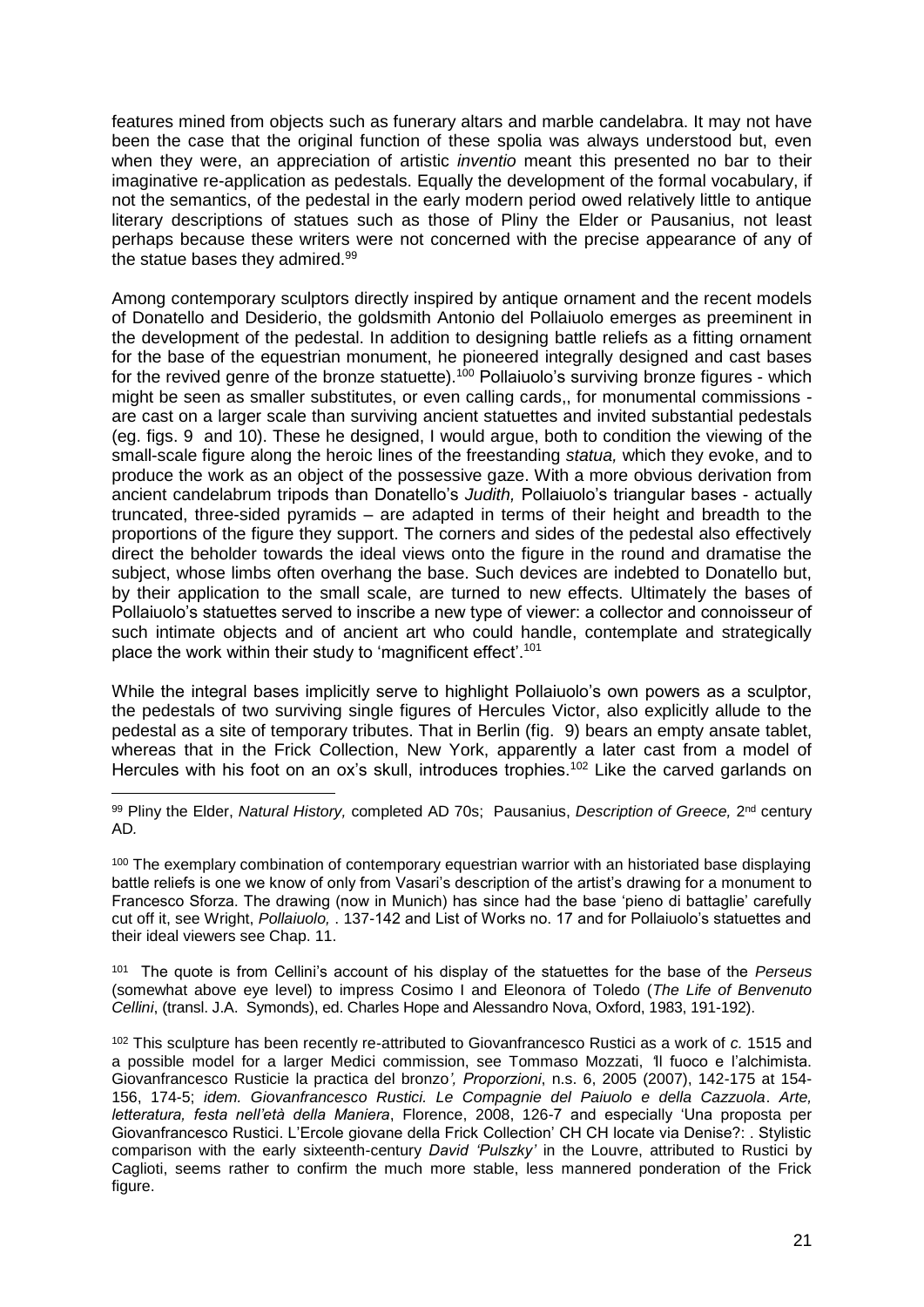Roman funerary *arae,* these ornaments are shown as suspended, rather than permanently attached to the base and seem to imply an act of dedication*.* The viewer is called to imagine a ritual context in which these signs of honour were appended and, perhaps, to question why the prominent Berlin tablet bears no inscription. Does the sculptor invite the viewer's tribute to Hercules alone, or equally to himself, as a rival to the artists of antiquity?<sup>103</sup> The type of the 'trophy' base, adapted for the Frick figure was also adopted before 1490 on the pedestals of the, now lost, bronze statues of nude warriors, in the forecourt of Matthias Corvinus' royal palace at Buda.<sup>104</sup> In both the freestanding statue and its more affordable relative, the bronze statuette, the trophy ornament allowed the work to extend the inevitable imaginative dialogue both with surviving ancient bronzes and with ancient literary evocations of the ritual uses and belligerent themes of sculpture.<sup>105</sup>

## **The early Cinquecento**

<u>.</u>

It is in the field of the small bronze that some of the most ingenious adaptations of ancient furniture supports, including tripods, continued to be employed well into the sixteenth century, even if inconsistently.<sup>106</sup> Yet already in the early 1500s the gap between the ornamentation of bases for small domestic bronze furnishings, especially tableware, and that for freestanding figures opened wider. With the obvious exception of fountain sculpture, a more sober, architectural, rather than sculptural, aesthetic became the norm for bases for freestanding statues.<sup>107</sup> One spur to this may have been a fuller antiquarian knowledge of Roman practice - though it should be remembered that ancient statues were quite happily accommodated on funerary altars in the sixteenth century.<sup>108</sup> In the case of Michelangelo's *David,* which was influentially installed on an architectonic - and architect designed - plinth in 1504, the need to integrate the 'gigante' with the Prior's rostrum*,* to which it formed a high termination, would also have been a crucial factor. While still talismanic in its presence, the great eloquence, difficulty and classicising appearance of Michelangelo's statue was achieved at the expense of the ornamental and thematic charge of many Quattrocento ensembles - not least the columnar *Judith* which it replaced, or the inventive four doublebaluster pedestal for the Florentine lion (*Marzocco*), with which it continued to share the *ringhiera*. 109

Tellingly it is Baccio Bandinelli, who aspired to Donatello and Michelangelo's honours, who chose to provide more ornate, encomiastic bases *all'antica* for several of his public sculptures. One of these, the *ara*-like pedestal carved by Benedetto da Rovezzano for the

<sup>&</sup>lt;sup>103</sup> The ansate tablet was at this time beginning to be used as a place of authorial inscription in prints, probably following Pollaiuolo's own precedent in the *Battle of Nude Men* engraving.

<sup>104</sup> See Bonfini, (Feuer-Tóth, ed. 1990, 127, transl., Elmer, Webb and Wood, 209).

<sup>105</sup> Wright, *Pollaiuolo,,* 349 for trophy ornament, 337 for probable inspiration from Greek 'iconic' epigrams.

<sup>106</sup> For many late fifteenth and sixteenth-century examples see eg, Herbert Beck and Dieter Blume eds., *Natur und Antike in der Renaissance,* exhib. cat. Liebighaus, Frankfurt am Main, 1985.

<sup>107</sup> For the architectural plinth in the sixteenth century see esp. Keutner, 'Über die Entstehung'.

<sup>&</sup>lt;sup>108</sup> See for example the colossal bronze statue of Hercules 'Victor' unearthed in the Forum Boarium under pope Sixtus IV and which was later installed on a cylindrical altar, adorned with Herculean clubs and garlands suspended from ribbons.

<sup>109</sup> For the Marzocco base see Alessandro Cecchi, 'Giuliano e Benedetto da Maiano ai servigi della Signoria fiorentina', in Daniele Lamberini et al., eds, *Giuliano e la bottega da Maiano,* Atti del convegno internazionale, Fiesole 1991, Florence, 1994, 148-157.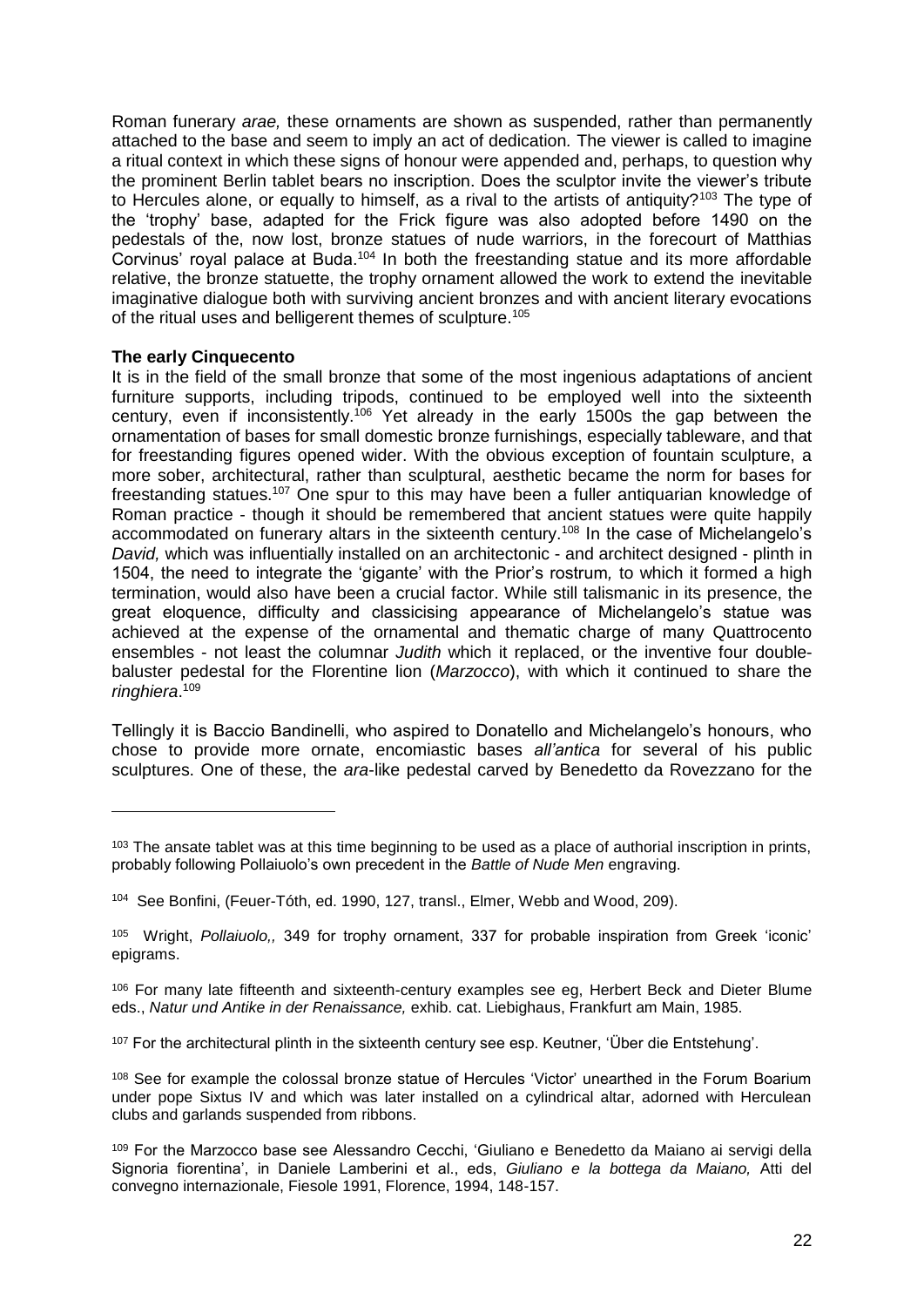base of the Medici *Orpheus,* was designed *c.* 1516 to replace the decorative *colonna* of the bronze *David* removed in 1495. The *Orpheus* pedestal was a politically eloquent elaboration that seems, with its abundance of Medici devices, animal forms and ancient ornaments to flaunt that imaginative licence which Horace's *Ars Poetica* – a primary source for *Orpheus* itself - associated with both poetry and painting.<sup>110</sup> As already noted, Bandinelli also used a partially figured base for the *Hercules and Cacus*, a marble group designed to stand beside, and stand up to Michelangelo's *David.* It is perhaps significant for Bandinelli's embrace of eloquent ornament that his father had been a goldsmith. Amongst other activities Michelangelo di Viviano had mounted jewels and hardstones in Lorenzo 'il Magnifico's antiquities collection, evaluating them for dispersal in 1495 and collaborated with Antonio di Salvi, Pollaiuolo's pupil, on a silver cross for the Florentine Duomo.<sup>111</sup>

## **The liturgical pedestal: Riccio's candelabrum**

1

At the risk of irritating the purist, I wish briefly to trace the sustained early Cinquecento appreciation of the rhetoric of height and decorative richness as signs of honour in relation to another ecclesiastical work, one that, in function and imagery, can be read as a kind of super-base (fig. 11). The giant bronze Paschal candelabrum made by Andrea Briosco 'Il Riccio' for the Santo in Padua in some respects extends the legacy of Donatello's bronze sculpture in the city, but it also presents an extraordinary renewal of the pedestal as a 'cultic' form in direct dialogue with beliefs about ancient ritual practice. Designed to support the great Easter candle, Riccio's bronze is unusual for a candelabrum in that, reaching nearly four metres in height, it does not have integral feet but rests on its own, four-sided marble pedestal. This distinction effectively presents the candlestick itself as an honourable monument; yet it is one that is figured at every level as a support. The stacked structure and material richness of the candelabrum immediately recall the ornamental aesthetic of Filarete's 1460s architectural designs for Sforzinda, referred to above, not least his description of a gilded bronze paschal candle for the cathedral which he describes as, like the ancient Temple of Solomon, 'tanto ricco e con tanto ornamento'.<sup>112</sup>

The commission to Riccio from the Santo's administrative élite, the Massari dell'Arca, in June 1507 specified the candelabrum's height, materials (bronze, like those sculptures already decorating the choir of the Santo by Donatello, Bertoldo and Riccio himself) and that it was to be covered with stories, with freestanding figures at the corners and 'honorevole'.<sup>113</sup> The Paduan humanist who took immediate responsibility for the project, Giovanni Battista de

<sup>110</sup> Karla Langedijk, 'Baccio Bandinelli's Orpheus: A Political Message', *Mitteilungen des Kunsthistorischen Institutes in Florenz,* 20, 1976, 33-52; for changing applications of H orace's view of poets and painters as possessing equal powers of inventive imagination see Norman

E. Land, *The Viewer as Poet: The Renaissance Response to Art,* University Park, Pennsylvannia, 1994, 110-111.

<sup>111</sup> See recently Laurie S. Fusco and Gino Corti, *Lorenzo de' Medici: Collector and Antiquarian,*  Cambridge University Press, 2006, 21, 136-7, 165-9, 346, 356-7, 369; Louis A. Waldman, *Baccio Bandinelli and Art at the Medici Court. A Corpus of Early Modern Sources,* Philadelphia, 2004, doc. nos. 17, 19, 25, 28-31 and 87, 96, 97 for the Duomo Cross.

<sup>&</sup>lt;sup>112</sup> The candelabrum is placed before the high altar between twelve marble candelabra (Filarete, ed. 1972, I p. 252).

<sup>113</sup> Antonio Sartori, *Documenti per la storia dell'arte a Padova*, Vicenza, 1976, 199. The specifications for ornament were based on Riccio's drawing: 'secondo che ne ha demonstrato per uno disegno in carta, el quale starà apresso di me [Leone]...'. It was to cost a princely 600 ducats. The design was immediately approved by the Abbot of the Santo.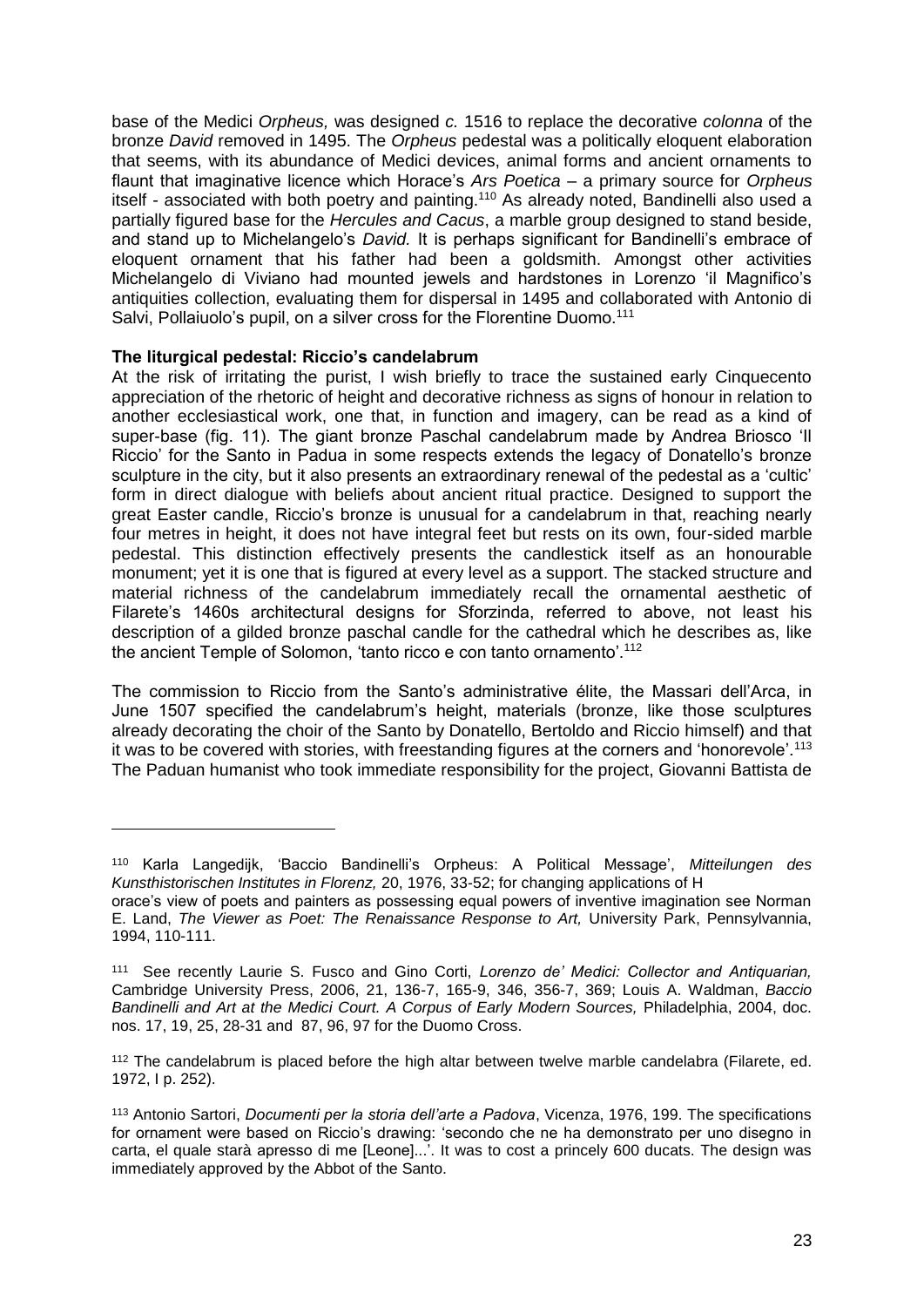Leone, almost certainly supplied the work's complex iconographic programme.<sup>114</sup> The beautiful architectonic base, provided by Francesco di Cola and dated 1515, is itself nearly 1.5 metres high and is carved not with latin letters but what Alberti would have seen as the 'universal' language of images, in this instance antique vases and symbolic emblems in low relief.<sup>115</sup> On the front facing the nave (fig. 11), a *vas virtutum* bears the Cross of salvation that is itself crowned with a vase of fire signifying, in a theological context, the immortal soul and the love of God that secures the soul's redemption.<sup>116</sup> The larger vessel is surrounded by *arma christi* appropriate to the liturgy of the Passion. Commenting in 1590 (*Le religiose memorie*) on the emblems on the base, which also include pagan sacrificial instruments, Valerio Polidori noted that they had much in common with hieroglyphs and were 'very similar to the mysteries of the Egyptians'.<sup>117</sup> Indeed, interpreted as allegories of the Church and of Christ's Passion and victory, the marble reliefs underpinned the learned, synchretic representation of Christianity within the candelabrum as whole. The lost inscription beneath the base emphasised that the monumental candlestick could be seen as a pyramid ('hanc pyramidem'), a form that was usually associated with a tomb function in the Renaissance.<sup>118</sup>

The 'pyramid' is hierarchically subdivided and the bronze part alone can be read as a series of honorary forms of diminishing scale piled one above the other. Within this cumulative rhetoric, each register serves as a pedestal for the next, and accordingly the majority have subjugated figures bound at each corner. These creatures may be read as the earth-bound 'other' to the transcendent imagery of liberation and victory found elsewhere on the monument. The lowest and largest tier with its four sphinxes and horned masks, unites features of the Roman funerary altar and the ancient candelabrum base with coped sides.<sup>119</sup>

<sup>115</sup> Alberti, *De Re Aedificatoria*, Book VIII, Chapter 4, f. 143r. ed. Orlandi and Portoghesi, II, 697.

<sup>117</sup> Leo Planiscig, *Andrea Riccio*, Vienna, 1927, 246.

<sup>114</sup> See Blume, 'Antike un Christentum' at 100; Davide Banzato 'Riccio's Humanist Circle and the Paschal Candelabrum' in Denise Allen and Peta Motture eds, *Andrea Riccio. Renaissance Master of Bronze,* exh. cat. Frick Collection New York, October 2008-January 2009, New York 2008, 39-63 and *idem,* 'Il candelabro pasquale di Andrea Briosco: Note sulla storia, la committenza, la lettura, le derivazioni dall'Antico e da altre fonti figurative' in eds. Bacchi and Giacomelli, *Rinascimento e Passione per L'Antico*, 97-119 esp. 105-6.

<sup>&</sup>lt;sup>116</sup> The vase as vessel of virtue was familiar in relation to Marian liturgy, notably the Marian Antiphon *Gaude virgo mater christi* describing the Virgin as 'splendens vas virtutum'. St. Anthony of Padua was also given this appellation in a 'prose' to be recited after the Gloria: 'Vas virtutum, via morum / Victor fuit viciorum / Armis penitencie' (Vase of virtue, way of good life / with the arms of penitence he conquered vice), see Jacques Cambell, 'Le cult liturgique de Saint Antoine de Padoue', *Il Santo,* 11, 1971, 3-70 at 37. Wind, *Pagan Mysteries*, 148 note 26 points out that the 'vaso igneo' in the late fifteenth-century *Hypnerotomachia Poliphili* signified 'una participatione d'amore'. See also Guy de Tervarent, *Attributs et symboles dans l'art profane, 1450-1600*, Geneva, II, 1959, coll. 396ff for the vase as signifying the soul. For Polidoro's early interpretation of the symbols of the marble base see *Le religiose memorie*, Venice, 1590, 13-14v.

<sup>118</sup> 'Joannes Baptista de Leone philosophus hanc pyramidem faciendam curavit ex thesauro divi Antonii Andrea Crispo patavo sculptore primario anno Christi 1507 et Ludovicus ejus frater J.C. posuit anno 1515. Erat opus annorum 3 nisi Maximiliani atrocissimum bellum cum partibus venetis impedimento fuisset' (Planiscig, *Andrea Riccio,* 244). For the understanding of the pyramid (often conflated with the obelisk) in the Renaissance see Brian Curran, *The Egyptian Egyptian Renaissance: the Afterlife of Ancient Egypt in Early Modern Italy*, Chicago and London, 2007, 67-72.

<sup>&</sup>lt;sup>119</sup> For the relation of the work as a whole to antique candelabra and for an analysis of its physical structure see Shelley Sturman, Simona Cristanetti, Debra Pincus, Karen Serres and Dylan Smith, ''Beautiful in form and execution': the design and construction of Andrea Ricccio's Paschal candlestick', *Burlington Magazine,* 151, October 2009, pp. 666-672.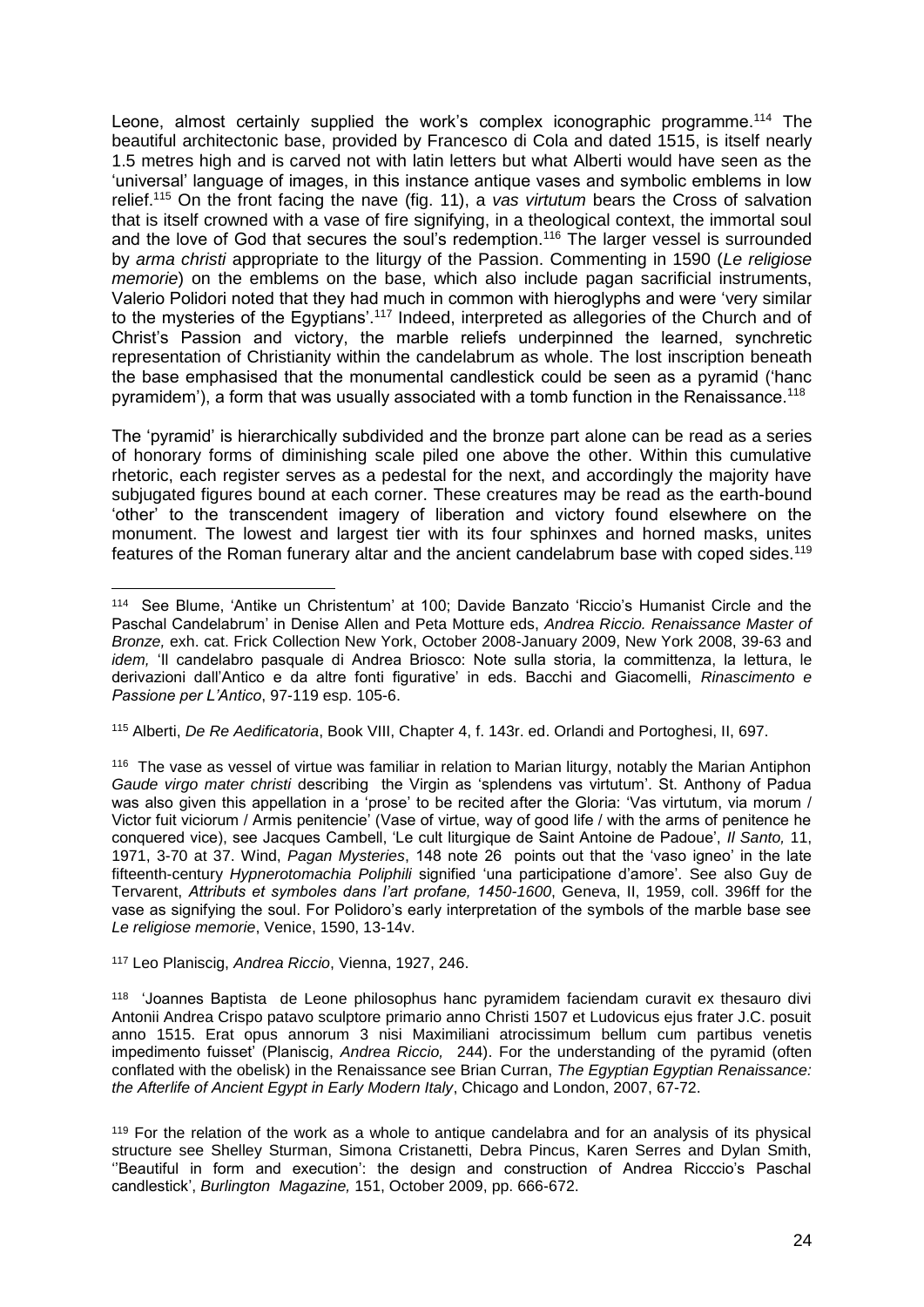The next sub-section, with bound satyrs surmounted by griffins, is also architectonic and altar-like, but from this point onwards the bronze becomes round in section, culminating in a baluster standing on a drum. According a similar centrality to cultic paraphernalia, the complex and learned iconography of the superimposed bronze reliefs also extends upwards the themes of the marble base: virtue, sacrifice, spiritual wisdom and victory in the Christian era *sub gratia,*<sup>120</sup> The largest figures, to whom the satyrs are subordinate, are Cardinal Virtues, but they appear in the guise of Roman matrons raised for admiration like statues on small, ornamented bases. Physically similar to reliefs of Victories surrounded by trophies as they appeared on Roman triumphal arches, they also carried a similar message.<sup>121</sup> The largest fields, closest to the viewer include the Christ Child recognised by Gentile kings (*Adoration of the Magi*), the burial of Christ's body, and his liberation of Adam and the worthy *sub legis* from Hell. In each of these readily recognisable narratives the protagonists are dressed *all'antica,* but it is with the fourth and last scene (fig. 12), without precedent in Christian iconography, that Christian liturgy is audaciously embedded in pagan religion.<sup>122</sup> Instead of depicting the Resurrection, Christ appears with his wounds in the form of a freestanding statue in blessing: a triumphant bronze god on a tiered pedestal, at the centre of an ancient ritual of sacrifice. In front of the under life-size image, figures are gathered for the slaughter of a lamb at a small altar.<sup>123</sup> The ritual setting is animated by musicians playing pipes, singers, torch bearers, a priest and a laurel-crowned figure with a *patera.* The scene thus comments on the sacrifice of Christ as *agnus dei,* reenacted in the Mass, and on his saving resurrection, without actually representing them. As both Saxl and Blume have noted, the triumphant figure of Christ as Saviour is instead paralleled with the greatest god of Olympus in the relief frieze immediately below, where Jupiter is shown driving away bestial beings in his chariot of war.<sup>124</sup> In fact the precariously 'pagan' statue would have had an added claim to antiquity and authenticity for contemporaries since Riccio's cult object refers in both scale and pose to a large bronze figure of the Resurrected Christ made in the Veneto around 1490. This, as Nagel and Wood have shown, was understood to recreate or, as they would have it, substitute for an ancient bronze figure of Christ referred to most influentially in the *Golden Legend*. 125

1

<sup>122</sup> For the earlier, twelfth century, typological linking of Christ and the Old Testament tradition of sacrifice see A. Krueger and G. Runger, 'Lifting the Veil: Two Typological diagrams in the Hortus Deliciarum', *Journal of the Warburg and Courtauld Institutes,* 60, 1997, 1-22.

<sup>123</sup> The relief effects, composition and costume of the scene is directly comparable to the marble of *Marcus Aurelius sacrificing to Capitoline Jove,* kept at the Palazzo dei Conservatori from 1515 (see H. Stuart Jones, *A Catalogue of the Ancient Sculptures preserved in the Municipal Collection of Rome, Sculpture of the Palazzo dei Conservatori*, Rome, 1926, (II), 22, Scala II, no. 4.

<sup>124</sup> For Christ's alignment with Jupiter see Fritz Saxl, 'Pagan Sacrifice in the Renaissance', *Journal of the Warburg and Courtauld Intitutes,* 2, 1938, 346- 367 at 353; Dieter Blume, 'Antike und Christentum', in Beck and Blume, *Natur und Antike*, 84-129 at 105; for the frieze see F. Ragna Enking, 'Andrea Riccio und seine Quelle', *Jahrbuch der Preussischen Kunstammlungen,* 62, no. 3, 1941, 11-107 at 94; Banzato, 'Il candelabro', 110.

 $125$  See Alexander Nagel and Christopher T. Wood, 'Toward a New Model of Renaissance Anachronism', *[The Art Bulletin](http://www.jstor.org/action/showPublication?journalCode=artbulletin)*, 87, no.3, 2005, 403-415 at 403-7.

<sup>120</sup> See Banzato, 'Riccio's Humanist Circle', 48 ff. and Bernardo Gonzati, *La Basilica di S. Antonio di Padova*, Padua, 1852, I, 142-3 for the relationship of the base to the bronze.

<sup>&</sup>lt;sup>121</sup> For similar Victory reliefs on pedestals, themselves imitating earlier roman examples and re-used in the Early Modern period as pedestals for sculpture see Richard Brilliant, 'I piedistalli del giardino di Boboli: spolia in se, spolia in re', *Prospettiva*, 31, 1982, pp. 2-17.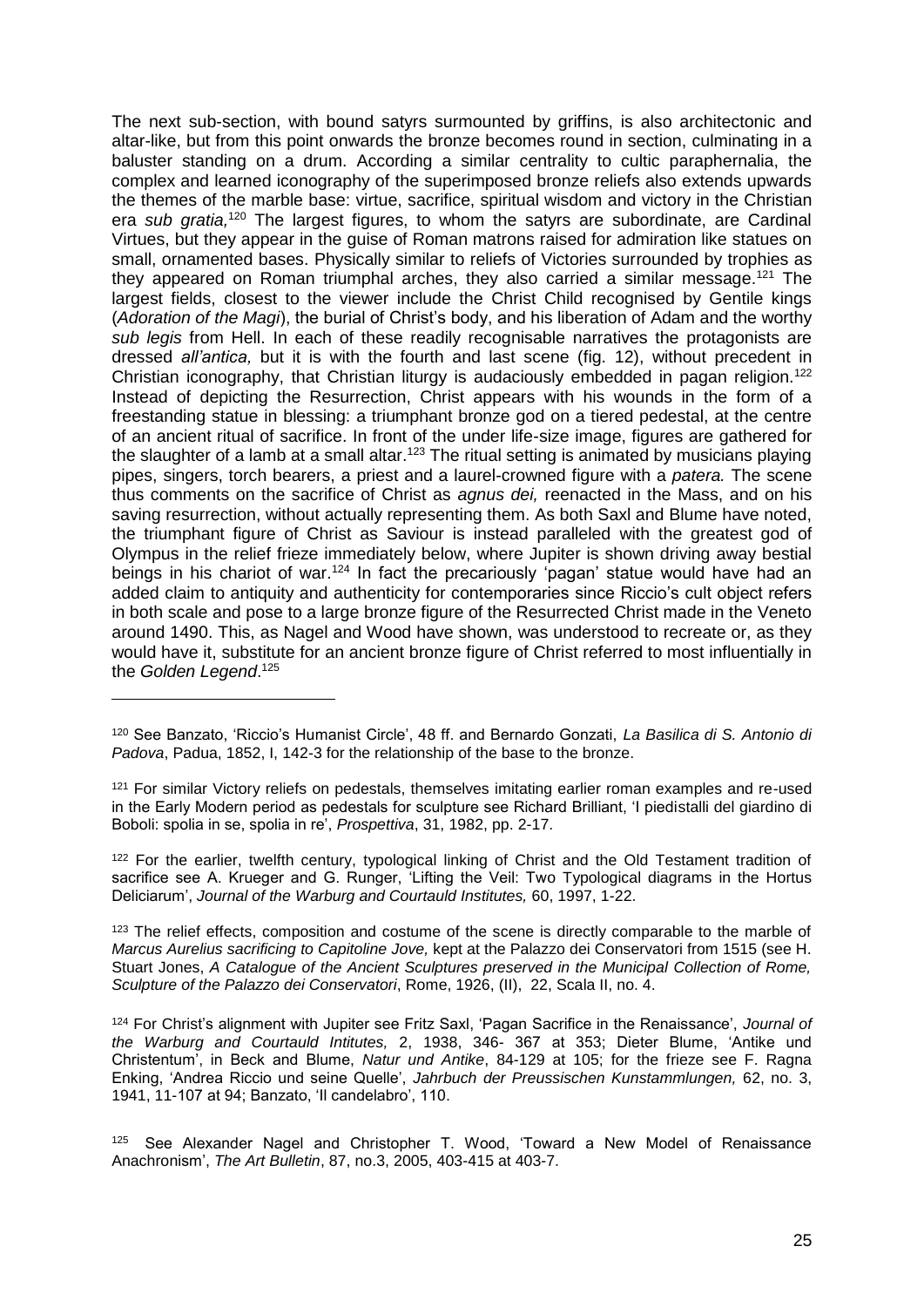The axially placed statue of the resurrected Christ on a layered pedestal acts, I would argue, as a kind of *mise-en-abyme* within the work as a whole*,* providing a gloss on its symbolic meaning and on the ritual and votive character of the work. The candelabrum too was originally placed, not to one side as now, but at the centre of the choir and was animated, like the sacrifice scene, as part of a ceremony of light within the basilica. To appreciate the efficacy of the bronze's pedestal function and its imagery one must re-imagine its role in the liturgy of the Easter Vigil. In this still active ritual, light from the 'new fire' representing the Lumen Christi of the Resurrected Christ was brought into the church, darkened after Good Friday, and hailed by the congregation as it is was processed to the east end. There the Paschal candle (at Padua already standing on the candlestick and reachable by temporary steps) was blessed and the deacon began the proclamation known as the *Exultet,* an injunction to rejoice at Christ's victory over death. In the middle of the proclamation the deacon paused to stick five grains of incense, representing Christ's wounds, into the wax. The *Exultet* represents this act as a sacrifice to God and the action turns the Paschal candle itself into a surrogate for the resurrected body of Christ.<sup>126</sup> The twelfth-century theologian Honorius of Autun, indeed, explained the allegorical meaning of the candle in just these terms: its wax signifying Christ's humanity, its wick his immortality and its flame his divinity.<sup>127</sup> Finally, at the statement 'Now also we know the praises of this pillar, which the shining fire enkindles to the honour of God', the candle was lit and, in a powerful gesture of expanding radiance from the sanctuary, other candles around the church would be lit from the Paschal flame.

Until its displacement to the Gospel side in 1593, the Paduan candlestick, set axially in relation to the high altar, reinforced the relationship between the candle, the body of Christ and the sacrifice of the Mass.<sup>128</sup> Viewed simultaneously as an *ornamento* of the high altar, as well as of the Santo and even the city, its success at its installation (long delayed by war) was resounding and immediate, with praise offered for the beauty and honour it brought to Padua.<sup>129</sup> The fact that it was the tallest work of its kind in northern Italy, even when compared with that of San Marco in Venice, is indicative of the monumental and implicitly competitive rôle it was designed to perform.

Patriotism was served by the medium as well as by the exceptional fusion of pagan forms and practices and Christian content in the Paschal candelabrum, a fusion extremely suggestive of humanist interests in the Veneto-Paduan milieu of the later fifteenth and early sixteenth century. The special part played there by bronzes in evaluating and instrumentalising the legacy of antiquity is well known.<sup>130</sup> But the extravagant ambition of

1

<sup>127</sup> Diane Zervas, *Orsanmichele a Firenze/ Orsanmichele Florence,*,Florence 1996, I, 116, note 129, Honorius of Autun, *De divinis officiis,* PL, 172, col. 649, an exegesis also found in Johannes Belethus.

<sup>128</sup> Gonzati, *La Basilica,* I, 143 for the moving of the candlestick and its changed relationship to the marble base.

<sup>129</sup> The original installation of 1516 took place on the eve of Epiphany, enabling the candelabrum to register as an offering of thanks to God in a time of renewed peace. Sartori, *Documenti*, 200 for the Santo records documenting this and praising the work.

<sup>130</sup> Sandra Faccini, ('Ecchi e traggressioni dell'antico nella scultura padovano in rapporto all mediazione veneziana. Un ipotesi di ricerca per un capitolo di storia dell'arte veneta' in *Venezia e* 

<sup>&</sup>lt;sup>126</sup> The liturgy for the Easter Vigil, in its early twentieth century form is described in Adrian Fortescue and J.B. Connell, *The Ceremonies of the Roman Rite Described,* fourth ed. London 1932, 336-345. See also for its slightly changing forms and origins Archdale A. King, *Liturgy of the Roman Church*, London, New York and Toronto, 1957, 194-6 and 414-419 and *La semaine Sainte dans la Chapelle Pontificale*, Rome, 1834, 61-64 for this ceremony in its particular form in the Sistine chapel.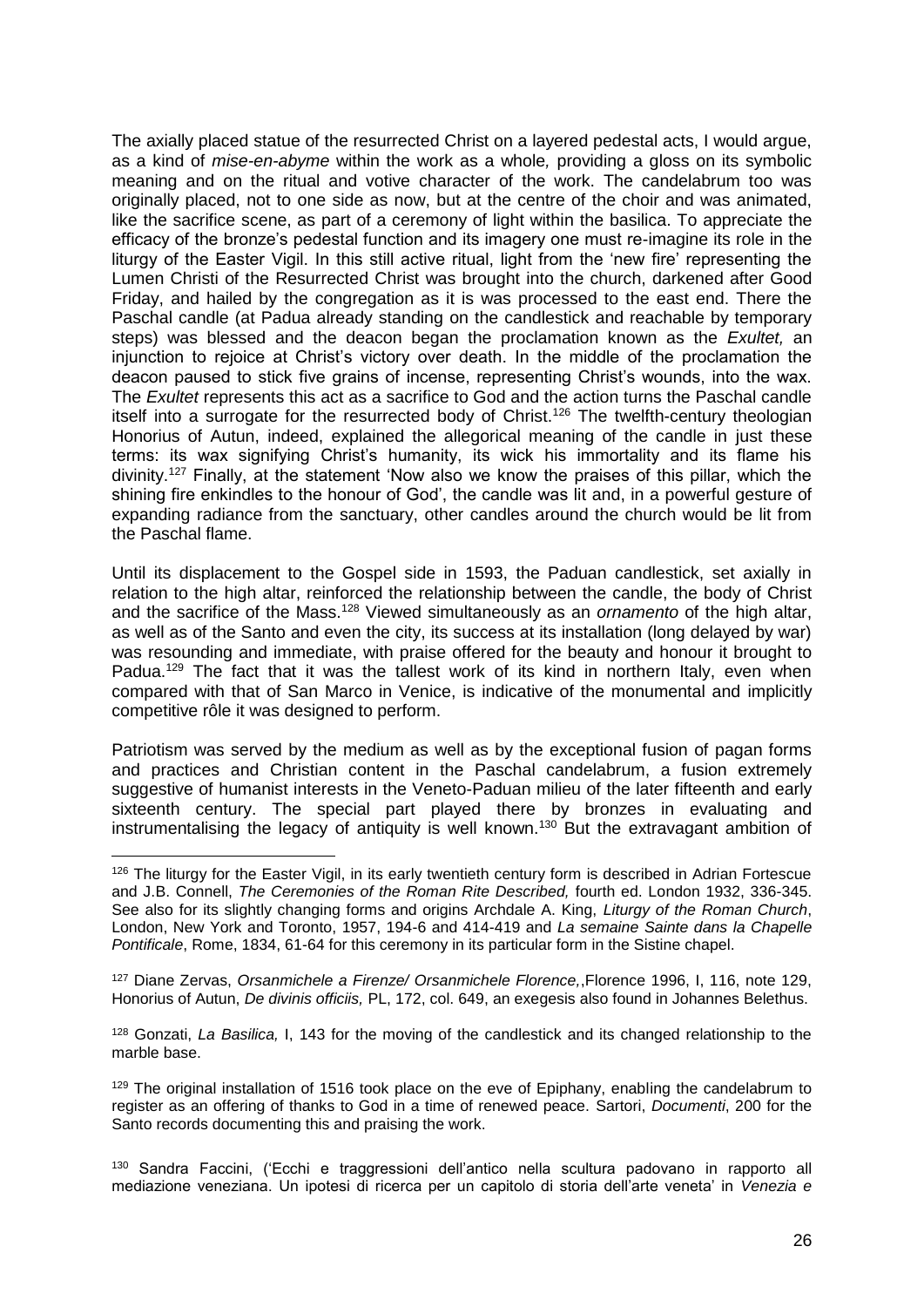Riccio's bronze as a type of pedestal *all'antica* is, I think, also paralleled in relation to a different monument of humanist culture, a work of literary fiction. As Planiscig first recognised, the pyramidal form of Riccio's candelabrum was anticipated in the golden Obelisk of the Triune God described and illustrated in the *Hypnerotomachia Poliphili,* a vernacular romance published in Venice 1499 and attributed to the Venetian Dominican humanist Francesco Colonna (1433-1527)*.* <sup>131</sup> This highly original, not to say peculiar, composition, devotes large part of its ekphrastic display to detailed descriptions of imaginary ancient monuments and objects that, made to perform in various ways, overwhelm the perceptions of the dreamer, Poliphilo.<sup>132</sup> The *Hypnerotomachia* offers insight into the more arcane aspects of enthusiasm for an imaginary antiquity in the Veneto, of which the candlestick is a superlative product. It also suggests the way such a richly crafted work as the candelabrum could be embedded in a number of ritual frameworks, real, but also rhetorical and imagined, such that it could be appreciated as at once functional, monumental, ancient, didactic, symbolic, curious and sensually stimulating.

#### **Antiquity on a pedestal: the 'Idolino'**

The ability to re-interpret the legacy of antique art and re-animate it is, as we have seen, a key component in the presentation of sculpture already much earlier in the fifteenth century. Genuine ancient marbles and bronzes, including non-figural works, were increasingly also restored and given supports by modern craftsmen for aristocratic or patrician collectors. Such re-orderings of the ancient fragment, sometimes accompanied by general restoration work, collectively known as 'acconciatura', was frequently the preserve of those credited with expertise in things antique - sculptors and goldsmiths such as Andrea del Verrocchio or 'Antico'.<sup>133</sup> Thus the presentation of objects made by a different hand, while implicitly an act of completion and tribute, was no humble undertaking but a work of interpretation, often helping to fix a specific meaning**.** 134

One of the most impressive examples of this function *vis-à-vis* an ancient sculpture in the Renaissance is another north Italian work, the very large bronze pedestal commissioned to support the nude youth that came later to be known as the 'Idolino' (now Museo Archeologico Nazionale, Florence, inv. no. 1637) (fig. 13).<sup>135</sup> The circumstances affecting

*l'archeologia.* Atti del convegno internazionale, Venice 1988, Rome, 1990, 184-7) argues for a greater freedom and expressiveness relative to Venice in Paduan interpretations of the repertory of the antique. For the tradition of bronze art in Padua see Davide Banzato, 'Da Donatello a Tiziano Aspetti. Centocinquant'anni di scultura in bronzo a Padova' in *Donatello e il suo tempo. Il bronzetto a Padova nel Quattrocento e Cinquecento*, exh, cat. Palazzo della Ragione, Padua, 2001, Milan, 2001, 17-37.

<sup>131</sup> Planiscig, *Andrea Riccio*, 247. For the *Hypnerotomachia Poliphili* and the identity of Colonna see Maria T. Casella and Giovanni. Pozzi, *Francesco Colonna. Biografia e opere*, 2 vols. Padua 1959; Giovanni Pozzi and G. Gianella, 'Scienza antiquaria e letteratura. Il Feliciano. Il Colonna', *Storia della cultura veneta,*3, 1, Vicenza, 1980, 459-477; Fortini Brown, *Venice and Antiquity*, 207-222; Curran, *Egyptian Renaissance*, 133-158.

<sup>132</sup> Colonna's description of the ancient objects encountered by Poliphilo in his dream start from the base and work up so that the accumulation of superlatives, use of terms from the Greek and neologisms become a verbal equivalent not only to the *all'antica* forms described, but to the pervasive visual and material excess they represent.

133 Luke Syson and Dora Thornton, *Objects of Virtue: Art in Renaissance Italy*, London, 2001, 126- 128; Arnold Nesselrath, 'Antico and Monte Cavallo', *Burlington Magasine,* 124, no. 951, 1982, 353- 357.

<sup>134</sup> Barkan, *Unearthing,* 176-187

1

<sup>135</sup> Reinhard Kekulé, *Über die Bronzestatue die sogennanten Idolino*, Berlin, 1889; Haskell and Penny, *Taste and the Antique,* no. 50, 240-41 for an account of its collection history and changing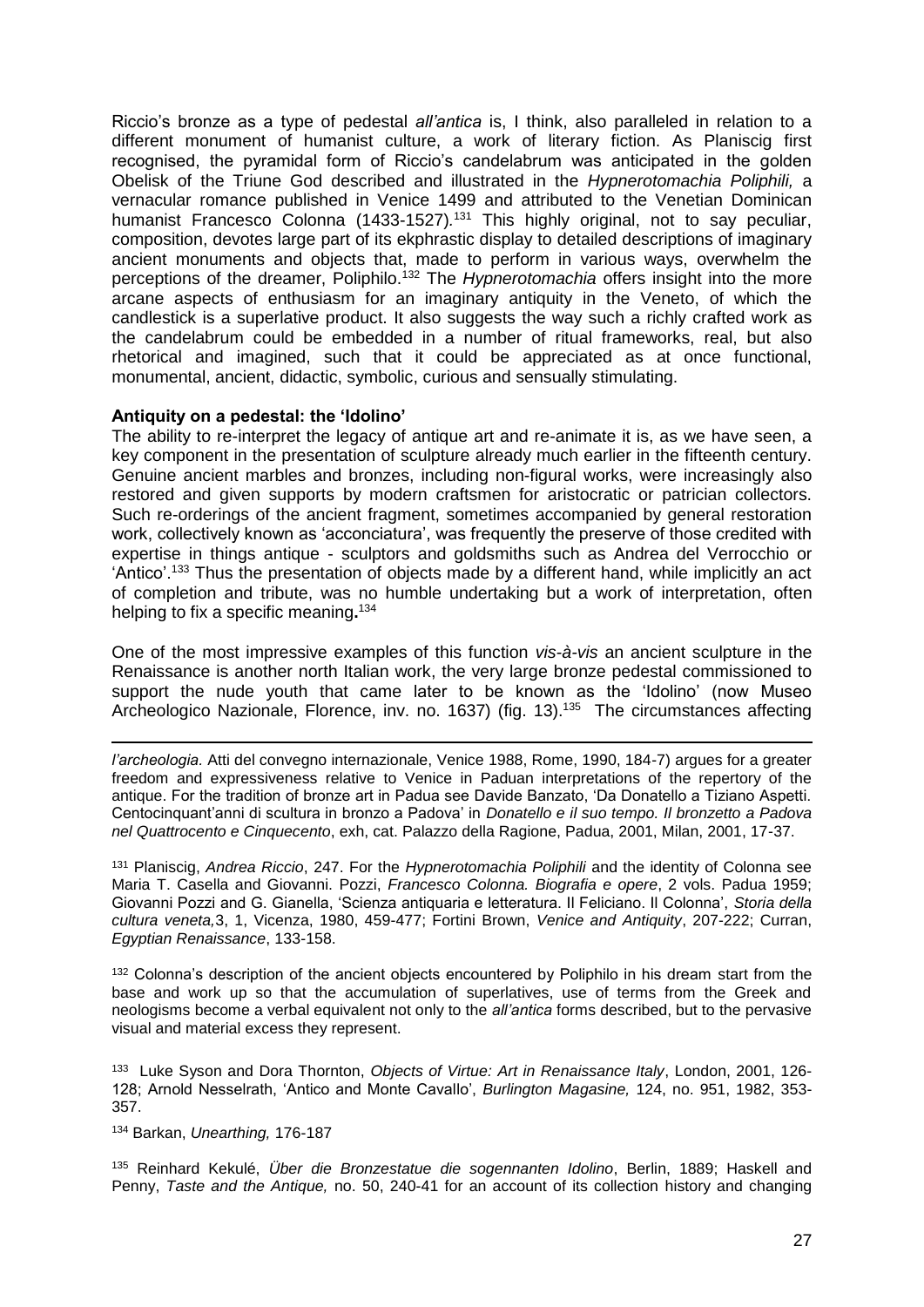the appearance of this pedestal, with its extensive animal ornaments and leaf-framed relief fields are not widely known and require some setting up. The life-size bronze boy it was made for was unearthed in Pesaro in October 1530. Generally now considered Augustan, it may initially have functioned as a lamp holder, but the work had a more prestigious Renaissance incarnation.<sup>136</sup> Immediately presented to Francesco Maria I della Rovere, Duke of Urbino it was restored for display shortly before his death (1537-8) as an ideal example of an ancient Greek *statua* and ultimately installed at the Duke's nearby *locus amoenus,* the magnificent extension to the Villa Imperiale.<sup>137</sup> This site, an imaginative rethinking of the villa models of both Bramante's Belvedere and Raphael's Villa Madama in Rome, was designed by Girolamo Genga largely, it seems, at the behest of Eleonora Gonzaga (1494-1570) who wanted it as a 'gift' for her husband.<sup>138</sup> According to a fragmentary biography of Francesco Maria I della Rovere, the bronze youth was placed in the 'Sala scoverta' or 'uncovered room'. This was, in fact, the large sunken courtyard of the villa extension.<sup>139</sup> Completed about 1538, this impressive space was constructed, according to its frieze inscription, as a place of repose between the Duke's military labours.<sup>140</sup> This is surely a significant interpretative context in which one can resituate the sculpture and its Renaissance base. Dominated by an architectural façade to the north with a central grotto and fountains, behind which hidden steps lead up to two garden terraces, the arrangement of the 'sala' is so theatrical as to have suggested to some a place of performance, though it

identity; Mario Iozzo ed. *'…Qual era tutto rotto'. L'enigma dell'idolino di Pesaro. Indagini per un restauro*, Florence, Museo Archeologico Nazionale 15 Dec. 1998 – 14 February 1999, esp. Mario Iozzo, 'La base dell'*Idolino*' 29-31, Luigi Beschi, 'L'idolino: storia, critica, fortuna', 7-19 which follows and slightly enlarges on his catalogue entry 'L'Idolino di Pesaro', in Maria Grazia Ciardi Dupré Dal Poggetto and Paolo Dal Poggetto*, Urbino e le Marche prima e dopo Raffaello*, exhib. cat. Palazzo Ducale, Urbino*,* Florence, 1983, 398-405; Mauro Cristofani, 'Per una storia del collezionismo archeologico nella Toscana granducale, I, I grandi bronzi', *Prospettiva,* 17, 1979, 4-15 at 4-5 for the sculpture's history in the Medici Granducal collection.

<sup>136</sup> Andreas Rumpf, 'Der Idolino', *Critica d'Arte,* 19-20, 1939, 17-27.

<u>.</u>

<sup>137</sup> The restoration was undertaken by Genga's brother-in-law Giovan Battista Belluzzi called 'Il Sammarino' and his son Bartolommeo. The former's diary (*Diari*, (1535-41) ed. cons. 1907, 78) says it was commissioned in 1537 and would therefore have been completed after Francesco Maria I's death.

<sup>138</sup> For the villa and its novel programme see Antonio Pinelli and Orietta Rossi*, Genga architetto: aspetti della cultura urbinate del primo 500*, Rome,1971, 137-155; Luciana Finelli, 'Villa Imperiale a Pesaro. Spazi inaccessibili attorno al giardino', *2/Venti complessi edilizi italiani*, Turn, 1985, 215-232; Sabine Eiche, 'I Della Rovere mecenati dell'architettura', in *Pesaro nell'età dei Della Rovere*, III, 1, Venice, 1998, 231-264 at 235-242; Luciana Miotto, 'Rapporto fra villa e teatro nell'Imperiale di Girolamo Genga' in *I Della Rovere nell'italia dell corti, II, Luoghi e opere d'arte,* Urbino, 2002, 27-47; Catherine King, 'Architecture, Gender and Politics: the Villa Imperiale at Pesaro', *Art History,* 29, no. 5, 2006, 796-826. Vasari (*Le vite*, ed. Milanesi,VI, 319) refers to the painted decoration of the villa as well as to its courtyards, loggias, fountains and gardens, which attracted many illustrious visitors; he does not refer to the statue.

<sup>139</sup> Eiche, 'I Della Rovere', 244. '…e il piedistallo sopra il quale al Palagio Imperiale nella sala scoverta pose di Baccho il getto antiquo e amirando, può testificare ancho il piacer che egli haveva della scultura, intaglio e del getto' [Biblioteca Vaticana, Ms. Vat. Urb. Lat. 1037, f. 217] cited by Georg Gronau (*Documenti artistici urbinati*, Florence 1936, at 17-18 ). See also Cristina Frulli, in Ciardi Dupré Dal Poggetto and Dal Poggetto, *Urbino e le Marche,* 408.

<sup>140</sup> For the frieze inscription by Pietro Bembo see King, 'Architecture' 798.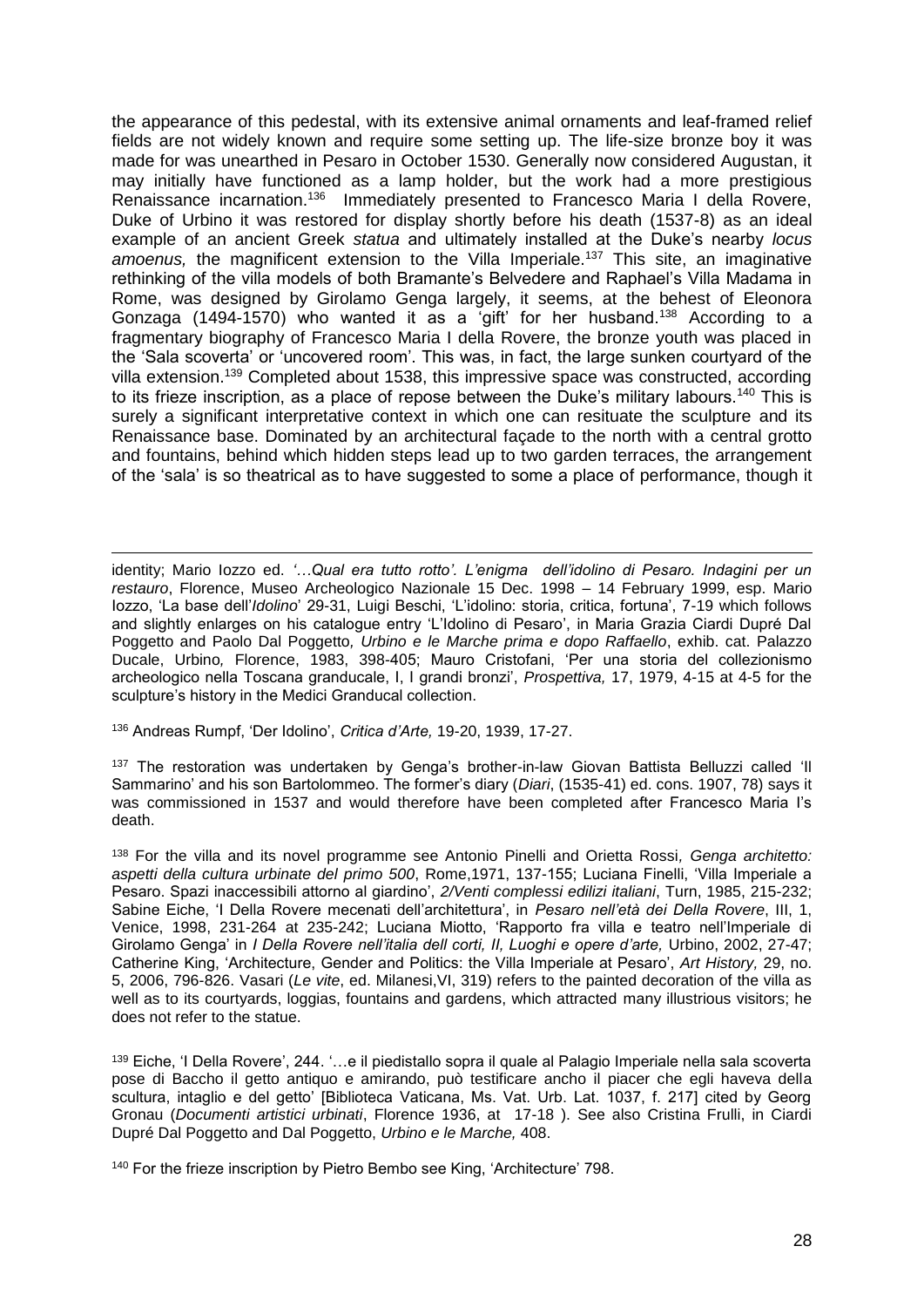not clear that it was ever actually used in this way.<sup>141</sup> The 'Idolino', with his demonstrative gesture and speaking pedestal, was certainly a prime actor there and one who might have obstructed any temporary staging, given his axial placement facing towards the deep colonnaded atrium to the south. The figure appears there, seen from behind, in Francisco de Hollanda's view of the Villa from the north.<sup>142</sup> (fig. 14) Hollanda's drawing seems to show a high cyclindrical base with swags, perhaps an antique funerary urn, on a low, square socle or step, and it may be that this early view was taken before the provision of the bronze pedestal, though it may simply be an inaccurate rendering of the latter. What the drawing certainly clarifies is one motivation for the bronze base's monumentality at 146 cm high by *c.* 84 cm square; only on such a scale could it establish the small statue's visual significance within a courtyard some 15 metres deep and 30 metres wide.

There is no record of who designed and cast the pedestal, nor any modern consensus as to its date or attribution. On stylistic grounds, a Venetian workshop seems likely, and Middeldorf's attribution to the Venetian-trained Recanati firm of bronze casters Girolamo, Aurelio and Lodovico Lombardo, has recommended itself to a number of scholars on grounds of locality and on stylistic comparisons. These can be drawn, above all, with the vine-clad sacrament tabernacle bearing *all'antica* reliefs in Milan cathedral (1559-60), though an earlier date for the pedestal - closer to that of the statue's restoration and perhaps not many years after Francesco Maria I's death in 1538 - is preferable.<sup>143</sup>

Mancini, reporting in 1531on the excavation of the figure, mentions the earlier discovery on the same property of a granite panther, a beast associated with bacchic triumph. Together with the two bronze vine branches that accompanied the statue (and that are apparently held by the figure in Hollanda's drawing), these provided the archaeological 'evidence' for the identification of the god. The pedestal was clearly commissioned not

<sup>142</sup> Hollanda's sketchbook now in the Monastery library of the Escorial is reproduced in Jorge Segurado, *Francisco d'Ollanda. Da sua vida e obras. Arquitecto da Renascença ao Serviço de D. João III, Pintor, Desenhador. Escritor, Humanista, 'Fac-simile' da carta a Miguel Ãngel – 1553 e dos seusTratados sobre Lisboa e Desnho – 1571,* Lisbon, 1970, 61, fig, 20.

<sup>&</sup>lt;u>.</u> <sup>141</sup> For the fragmentary evidence of 'theatrical' events sponsored by Francesco Maria I Della Rovere at Pesaro see Guido Arbizzoni, 'La 'Magnificentia' del principe, la festa e la città', in *Pesaro nell'età dei Della Rovere,* Venice, 2001 (*Historica Pisaurensia.. Collana di Studi diretta da Scevola Mariotti,*  Vol. III,.2), 403-427 at 406-8. For the use of a similar courtyard at Rome for secular events see John Shearman, 'A Functional Interpretation of Villa Madama*, Römisches Jahrbuch fur Kunstgeschichte*, 20, 1983, 315-327; for the possibility of theatrical performances see Eiche, 'I Della Rovere', 244 and Miotto, 'Rapporto'. For the gardens see Franco Panzini in 'Giardini rovereschi nella Pesaro del Cinquecento', in *Pesaro nell'età dei Della Rovere,* III, 1, at 269-272).

<sup>143</sup> In a letter of Francesco Maria II della Rovere donating both statue and pedestal to the Granduke of Tuscany, the pedestal is described as having been made for the former's father (Guidobaldo della Rovere), see Gronau, *Documenti artistici*, 18, but the letter, that mistakenly also says the statue was found under Guidobaldo, may be unreliable. For the attribution to the joint Lombardi workshop see Ulrich Middeldorf, 'Notes on Italian Bronzes (III), Girolamo, Aurelio and Lodovico Lombardo and the Base of the 'Idolino'', *Burlington Magazine,* 73, no. 429, 1938, 251-7. Francis Haskell and Nicholas Penny, (*Taste and the Antique*, 240) accept Middeldorf's attribution, as does Jeremy Warren ('Bronzes in the Werner Collection', *Apollo*, 155, May 2002, 25 and note 30) and the attribution to Girolamo Lombardo is proposed by Cristina Frulli, ('Girolamo Lombardo (attr.). La base dell'Idolino', cat. no. 114 in Ciardi Dupré Dal Poggetto and Dal Poggetto, *Urbino e le Marche,* 406-8) citing Girolamo's connection with Jacopo Sansovino in Venice in the late 30s and early 40s. She prefers a date in the 1540s. An engraving after the reliefs is in F. Gregori and Thomas Patch, *La porta principale del Battistero di Firenze*, Florence, 1773 (as by Ghiberti). The pedestal and its provenance is first discussed at length in G. Bencivenni Pelli, *Saggio historico della R. Galleria di Firenze*, II, Florence, 1779, 177.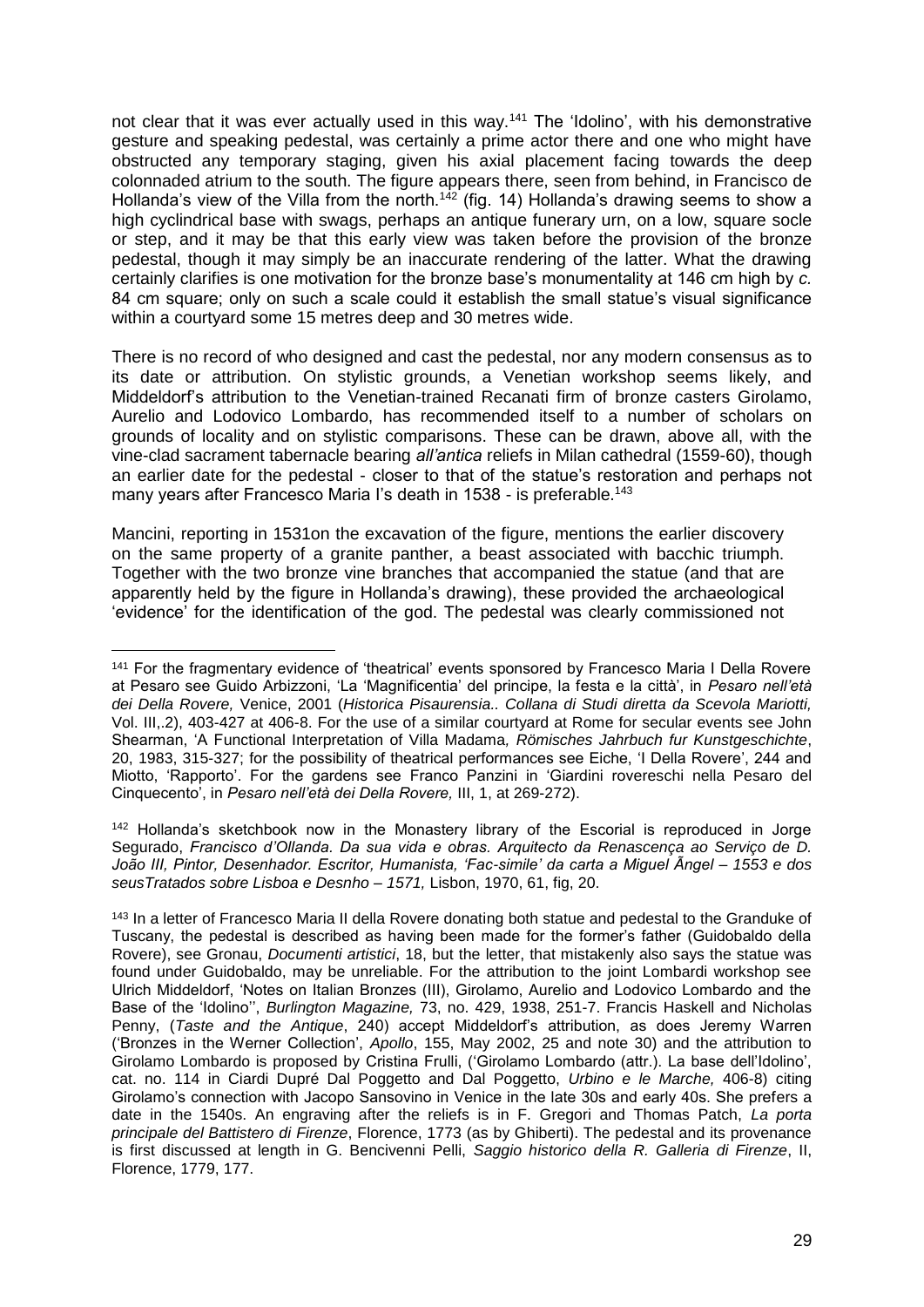only to present the freestanding figure as a major work of Greek sculpture, appropriate to a grandiose, classicising setting, but, like the *sala scoverta* itself, but to show-case the wealth, learning and culture of its latter-day owners. Through words and images, the pedestal stabilised the prestigious identification of the bronze more precisely as an early cult object, an idol, through association with the Temple of Apollo at Delphi. On the front of the pedestal are symmetrically inscribed the words: 'ut potui huc/ veni / delphis et /fratre re/licto' 'As [soon as] I was able I came here having left behind Delphi and my brother [Phoebus]'

The pedestal form is basically architectonic but with a smaller transitional socle area beneath the statue itself and with decorative paraphernalia inventively adapted from that of funerary altars. These include goat's head protomes, here supporting (bacchic) ivy garlands, doubleheaded vessels issuing entwined snakes and what appear to be aquatic 'panthers' at the lower corners. This ornamental vocabulary thus stongly reinforces the cultic quality of the pedestal as an 'alta ara' (altar). The whole is raised on a deep socle bearing a prominent wave pattern echoing the panthers' tails, a feature that, together with the borders of vines and ivy leaves, further supports the idea that the pedestal was designed in the knowledge of the sculpture's rhetorical placement as well as its general setting, before a garden and water feature.

The very prominent inscription, like that of the courtyard and façade of the villa, was composed by no less than Pietro Bembo, the unrivalled scholar of Greek and antiquarian (friend of de Leone), who like many humanists learned his epigraphic skill from studying, among other things, ancient funerary urns.<sup>144</sup> In a letter of 28 July 1533 to the Venetian ambassador, Conte Giovan Jacopo Leonardi, Bembo suggested the pedestal should read: "Ut potui huc veni Phebo Delphisque relictis" ('As [soon as] I was able I came here having left behind Phoebus and Delphi') with the further explanation that 'Bacchus was worshipped in antiquity in Delphi, together with Apollo'.<sup>145</sup>. As lozzo has argued, the inscription, slightly adjusted on the pedestal, refers to the cult of Dionysos at the sanctuary of Apollo at Delphi – a sanctuary which Plutarch (*De E apud Delphos*, 9, E 388) claimed also belonged to Phoebus' half brother Dionysus, to whom it was entrusted in the winter months.<sup>146</sup> Thus, for the initiated, the inscription spoke to the function of the new part of the Pesaro villa as a summer residence symbolically associated with bucolic retreat.<sup>147</sup>

The lack of any inscription on the back face is probably due to its position, since the courtyard's *mise-en-scene* privileged the frontal view with the triumphal architecture forming an appropriate backdrop. Rather than dionysiac revels, the side panels contain two elegantly composed scenes (30 x 44 cm) from which the god himself is absent. These beautifully chased works, modulating between very low and high relief, can be understood as

<u>.</u>

<sup>144</sup> For Bembo as a collector as well as composer of epigraphic inscriptions, see esp. Guilio Bodon, *Veneranda Antiquitas: Studi sull'eredità dell'antico nella Rinascenza veneta,* Bern et al 2005, 49-67. He was more directly involved in restoring another bronze work, brought from Rhodes, in the Venetian Martini collection. This was the so-called 'Berlin Adorante', see Giulio Bordon, *Enea Vico fra memoria e miraggio della classicità,* Rome,1997, 118 and 168; Irene Favaretto, *Arte antica e cultura antiquaria nelle collezioni venete al tempo della Serenissima,* Rome, 1990, 105 and 125-6.

<sup>145</sup> Frulli, 'Girolamo Lombardo', 406.

<sup>146</sup> Iozzo,'Il base'.

<sup>147</sup> For the villa as summer residence: Pinelli and Rossi, *Genga architetto,* 138. Miotto ('Rapporto', 28 – 30) argues that the Villa Imperiale was built specifically as the summer wing of a double residence, of which the old Villa Sforza was the winter residence.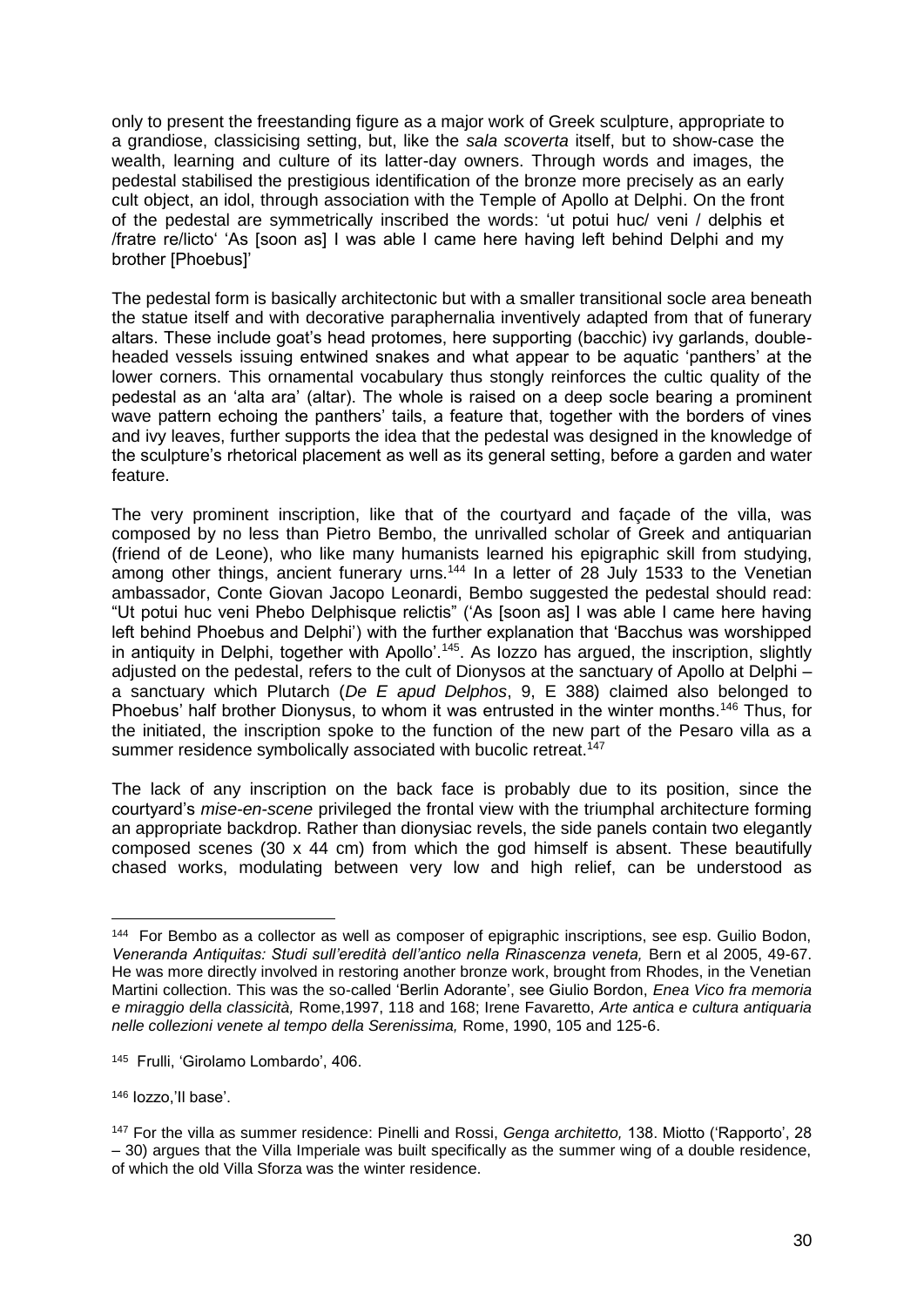completed by the 'triumphant' figure of the bronze *statua* above.<sup>148</sup> That to the left (fig. 15) constitutes an highly unusual 'Triumph of Ariadne'.<sup>149</sup> Bacchus's mortal bride, holding a staff, is borne in a panther-drawn biga accompanied by beautifully muscled satyrs, and crowned with the bacchic vine by a nymph, much as a victor in a Roman triumph.<sup>150</sup> The pose of the victrix, and the nearest panther are especially close to a grisaille fresco in the Sala della Calunnia of the adjacent old wing of the villa showing the 'Triumph of a goddess' in a liondrawn chariot.<sup>151</sup> The episode, associated both with Bacchus's nuptials and his victorious return from Indian conquests was appropriate both to Della Rovere's role as a military captain and the inscription of the Villa as his wife's gift.

The second, equally dynamic, side panel shows a nymph or priestess pouring a libation over a burning tripod altar to which a reluctant sacrificial goat is dragged by a man in phrygian dress (fig. 16). Those familiar with Greek literature might have known that it was from the phrygians that Bacchus adopted his religious rites.<sup>152</sup> Certainly it this scene - whose imagery may derive from a Latin source, Virgil's *Georgics* in which the sacrifice of the he-goat to Bacchus is described – that constructs the bronze *statua* as a cult image of Dionysus.<sup>153</sup> The relief thus affirms the implication of Bembo's inscription that the god has issued directly from his temple at Delphi. He appears during those summer months when Phoebus/Apollo, according to legend, had returned to Delphi from Hyperborea.

In both scenes, unusual prominence is given to the female protagonist. Though at one level she is evidently subordinate, an explanatory support to the main actor, it is conceivable that the active role of Ariadne in the Triumph was intended as an oblique tribute to Eleonora Gonzaga, who resided at Pesaro during the summer, often in her husband's absence. The highly cultivated daughter of Isabella d'Este, Eleonora was a major protagonist in the

<u>.</u>

<sup>&</sup>lt;sup>148</sup> The pedestals is assembled from four large sections of hollow, four-sided mouldings, divided by the four side panels, with just the triumph relief let in separately.

<sup>&</sup>lt;sup>149</sup> My thanks to Jeremy Warren for discussing the pedestal's attribution with me and for pointing out the version of the relief in the Ashmolean Museum, Oxford (see Nicholas Penny, *Catalogue of European Sculpture in the Ashmolean Museum. 1540 to the Present* Day, I, *Italian,* Oxford, 1992, cat. no. 55, 73-4, also detailing later copies in other media).

<sup>150</sup> A panel in the Pinacoteca of Gubbio attributed to Matteo Balducci (first half of the sixteenth century) and adapted from a sarcophagus relief apparently also shows Ariadne without Bacchus on the chariot, though the figure is androgynous. Since Gubbio was a Della Rovere possession it could conceivably bear some patronal relation to the Pesaro bronze. See Paul Schubring, *Cassoni: Truhen und Truhenbilder der italienischen Frührenaissance: ein Beitrag zur Profanmalerei im Quattrocento*, Leipzig, 1915-1923, no. 518, Vol.1, 344 and pl. CXX, incorrectly identifying Silenus as Bacchus.

<sup>151</sup> It may derive either from it or a common source. Paolo Dal Poggetto, 'La diffusione del verbo raffaellesco: la Villa Imperiale; l'attività di Raffaellino del Colle', *Pesaro nell'età dei Della Rovere,* III, 2, Venice, 2001 203-245 at 215-6, draws the comparison, incorrectly referring to the pedestal scene as the Triumph of Diana. Angela Scilimati, ('Valore, virtù, amore. Storia di una corte rinascimentale nella Villa Imperiale di Pesaro', in Paolo Dal Poggetto ed., *I Della Rovere, Piero della Francesca, Raffaello, Tiziano,* exh. cat..,Milan, 2004, 143-148) argues that the grisaille scene shows the goddess Isis in triumph.

<sup>&</sup>lt;sup>152</sup> For a summary of some of the Latin and above all Greek sources on the triumphs and cult of Dionysos known in the earlier Renaissance see Phyllis P. Bober, 'Appropriation Contexts: Décor, Furor Bacchicus, Convivium', in eds.Alina Payne, Ann Kuttner, Rebekah Smick eds, *Antiquity and its Interpreters*, Cambridge, 2000, 229-243 at 231-232.

<sup>153</sup> Virgil, *Georgics,* Book II, 393-395 'ergo rite suum Baccho dicemus honorem….et ductus cornu stabit sacer hircus ad aram'.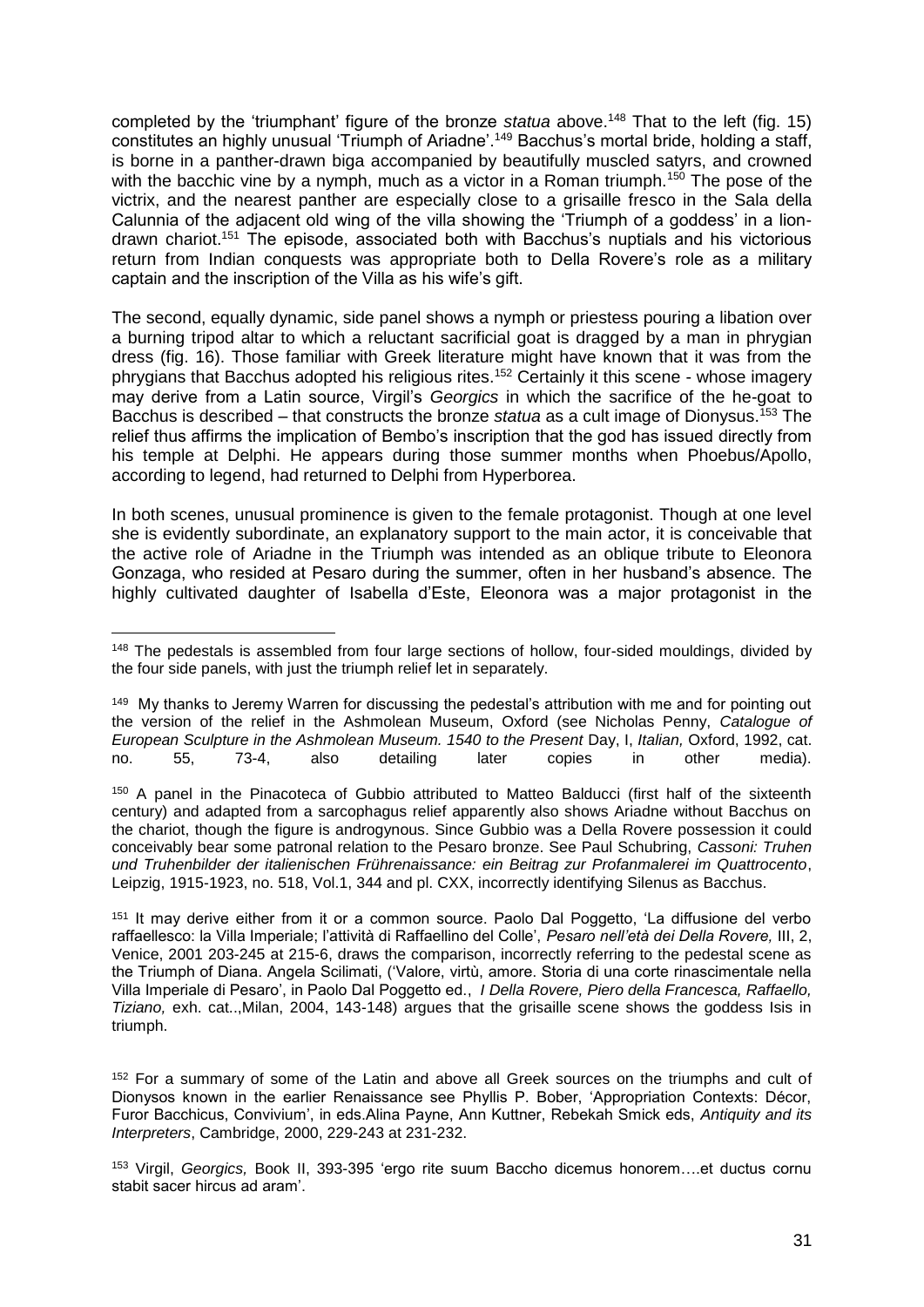extension and re-modelling of the villa while Francesco Maria was on campaign.<sup>154</sup> Though clearly not acting in isolation, Eleonora was rhetorically given credit for the Villa Nuova in Bembo's inscription over the south façade of the villa and, as Scilimati has argued, she was implicitly accorded a parallel tribute to her husband in the mythological cycle of grisailles adorning the aforementioned Sala della Calunnia.<sup>155</sup>

The tailor-made base of the 'Idolino', which remained with the sculpture when it was given to Ferdinand II de' Medici by Francesco Maria II della Rovere in 1630, is not only richly classicising, it is exceptional for its magnificent material and adaptation to its physical and rhetorical setting. Rather than referring directly to its Renaissance owners, however, the pedestal produces an eloquent cultic significance for an ancient bronze, and, being made of bronze itself and inscribed in Latin, effectively substituted as an antique itself. The inscription, written as speech, gives direct agency to the god as one who has arrived post haste from his Grecian temple. Though released from duty he is still, like the Della Rovere rulers, triumphant, and 'peace-bringing'.<sup>156</sup> Indeed, Bacchus could have been seen here as an appropriate figure for the off-duty military leader following the construction of the god in just these terms in the historical writing of Diodorus Siculus.<sup>157</sup> The imagery of the base must, therefore, have been devised with the help of someone familiar with the scenography of the Villa Imperiale and with the Della Rovere agenda. While the bacchic subject and pagan imagery of transformation and sacrifice addressed to an élite audience are perfectly attuned to the ethos of a villa *all'antica*, its propriety is striking: the bacchantes' snake ornament is, for example, discreetly absorbed into the image of a cult vessel.<sup>158</sup> In the learned address of the base we are reminded of the cultural milieu evoked by Castiglione's *Calandria,* performed for Francesco Maria I Della Rovere at Urbino in 1513, to which Miotto and others have alluded, but also of Jacopo Sadoleto's platonic dialogue *Phaedrus.* <sup>159</sup> This, elegant dispute between the values of philosophy and rhetoric was fictively located in the convivial surroundings of Jacopo Galli's suburban villa, home of Michelangelo's drunken *Bacchus*. 160

Here the resemblance in setting ends however, for as we know from Heemskerck's drawings of the early 1530s, the Galli garden was, like Michelangelo's drunken god, a far less ordered affair. In addition to the Bacchus placed on cylindrical socle, perhaps a reused column section, a motley collection of ancient works included a reclining nymph on a platform raised, idol-like, on a small column (fig. 17). While some collectors were keen to order and mark

1

158 In Nonnus' *Dionysiaca* (9, 257-260) the bacchante Ino, who brought Dionysos' rites to Delphi who, takes, in desperation, the snake coiled around the tripod there and wreathed it into her hair.

<sup>159</sup> Miotto, 'Rapporto', 35-7.

<sup>160</sup> Wind, *Pagan Mysteries,* Chapter XII, esp. 183-4. See also Bober, 'Appropriation' for the figure of Bacchus in humanist discourse and the antiquarian culture of collecting.

<sup>154</sup> 'Francischo Mariae Duci Metaurensium a bellis redeunti Leonora uxor animi eius causa villa exaedificavit (Gronau, *Documenti artistici*, 9).

<sup>155</sup> Scilimati, 'Valore, virtù, amore'.

<sup>156</sup> Bober ('Appropriation', 233) refers to Horace's second *Epistle* for these aspects of Bacchus in his manifestation as Liber Pater.

<sup>157</sup> Diodorus Siculus, *Bibliotheca historica,* III, 64, 65, 72. See Michaela Marek's argument for the relevance of Diodorus' writings for the conception of Bacchus as a god of military triumph and peacebringer in relation to the themes of Alfonso D'Este's *camerino* (*Ekphrasis und Herrscherallegorie. Antike Bildbeschreibung bei Tiziano und Leonardo,* Worms, 1985, 63-9).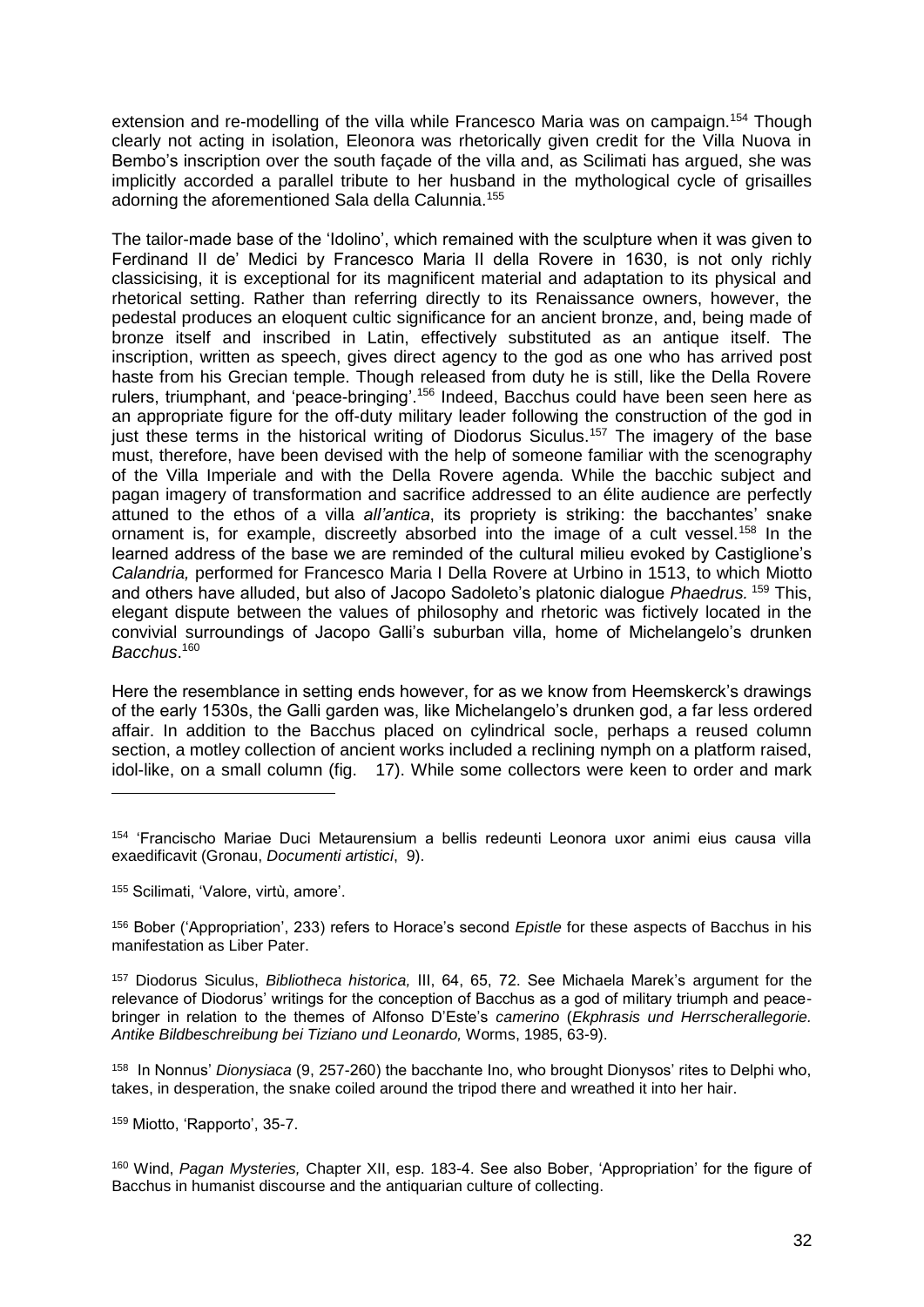their sculptural trophies, clearly standards for the display of ancient statuary, even in the mid sixteenth century, were still in the making. This allowed the unruly, puzzling fragment to retain something of the incongruous allure that Roman objects described in the *Mirabilia*  literature had done already in the Middle Ages.<sup>161</sup> The Pesaro Bacchus by contrast is imaginatively brought to order and visibly given an illustrious past.

# **The inhabited pedestal**

Literary descriptions of ancient works by Pliny the Elder or Pausanius communicated the votive function of ancient bases but rarely offered more specific testimony. In one case we are told, for example, that the pedestal of Phidias' famous cryselephantine statue of Pallas at Athens was enriched with a story showing twenty 'figures of newborn gods' called the 'Birth of Pandora'<sup>162</sup> Pausanius (II, 27.2) describes an ivory and gold statue by Asklepios on whose supporting throne were carved heroic battles against the fearful and monstrous, amongst them Bellerophon fighting the Chimera and Perseus carrying off Medusa's head.<sup>163</sup> It is an iconic version of this latter encounter that is represented in Benvenuto Cellini's great bronze for Cosimo I de' Medici (18) and it may be no coincidence that Perseus's pedestal, produced from about 1547 to 1554, also offers for it a myth of origin. With his father Zeus to the fore, the child Perseus beside his mother Danäe to the left (19), his protectress Pallas to the right and Mercury behind, a series of bronze figures in niches ornament the base in poses that are variants on the impressive theme of the principal figure. Below, and somewhat apart from the altar-like pedestal proper, carved in marble, is a further bronze element, the narrative relief showing a subsequent moment to the slaying of the Gorgon, the hero's rescue of the chained Andromeda. As Cole has pointed out, it was, according to Ovid, as a postscript to *this* victory that Perseus built three altars and sacrificed to the gods Mercury, Jupiter and Pallas.<sup>164</sup> A place of origin for the statue it supports, the pedestal, for those familiar with the Perseus legend from Ovid, also folds back into the Perseus' myth as a site of dedication to the gods, whom Cellini shows as still invigorate in bronze, both objects/idols and beings.

Evoking in a stylish *all'antica* visual language the original cultic function of bronze statuary, Cellini's approach to the pedestal is also characteristically that of a goldsmith 'setting' a prized piece. As, arguably, the most ambitious pedestal of the entire sixteenth-century it embraces sculptural qualities at the expense of architectural ones and revives, if it in no way imitates, the kind of inventive design associated with Florentine Quattrocento goldsmiths,

<sup>162</sup> Pliny the Elder, *Natural History,* Chap. XXXVI, Bk. 4, 18 (eds. John Bostock, and Henry T. Riley).

<sup>161</sup> For perceptions of antiquity from the Middle Ages see esp. Frugoni, 'L'antichità', 5-72. For the display of collections of antiquities in the Renaissance see, for example, Gesche, 1971; Claudio Franzoni, ''Rimembranze d'infinite cose''. Le collezioni rinascimentali di antichità', in ed. Settis *cit.,* 299-360; Matthias Winner, Bernard Andreae and Carlo Pietrangeli eds., *Il Cortile delle Statue. Der Statuenhof des Belvedere im Vatikan,* Akten des internationalen Kongresses 1992, Mainz am Rhein 1998; Henning Wrede, 'Antikenstudium und Antikenaufstellung in der Renaissance', *Kölner Jahrbuch*, 26, 1993, 11-25; Kathleen Wren Christian, 'The De' Rossi Collection of Ancient Sculptures, Leo X and Raphael', *Journal of the Warburg and Courtauld Institutes*, 65, 2002, 132-200; *eadem,* 'From Ancestral Cults to Art:.The Santacroce Collection of Antiquities', *Annali della Scuola Normale Superiore di Pisa*, ser. IV, 14, 2002, 255-272; *eadem*, '*Instauratio* and *Pietas*: The della Valle Collections of Ancient Sculpture', in eds. Penny and Schmidt, *Collecting,* 33-65.

<sup>163</sup> Pausanius, *Description of Greece*, I, xxiv. 7, (tranl, W.H.S. Jones, London and Cambridge Mass, Vol. I, 1918)

<sup>164</sup> Cole, *Cellini,* 68-9.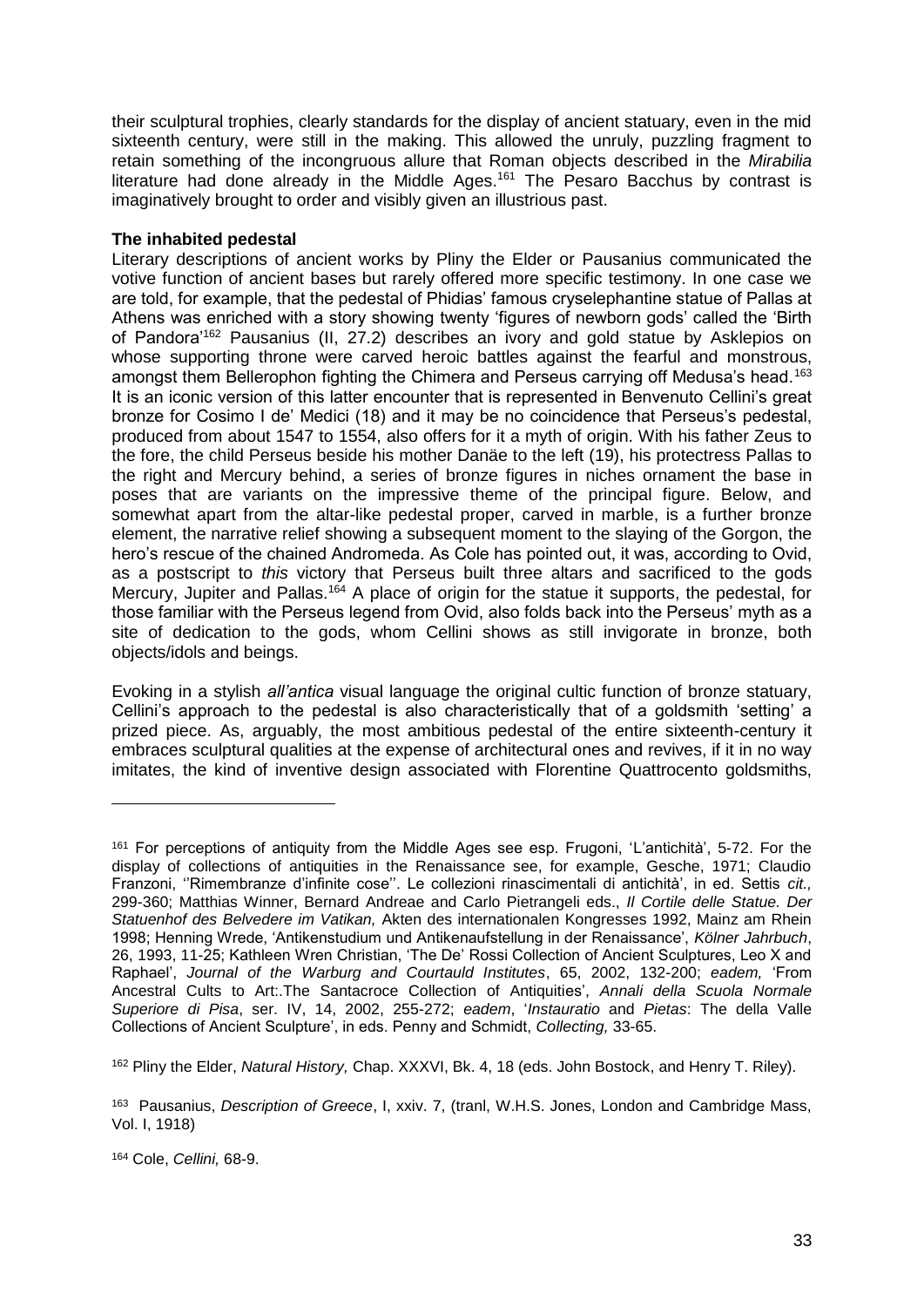bronze casters and marble carvers such as Donatello, Antonio del Pollaiuolo or the Da Maiano brothers. By entering into a deliberate dialogue with the earlier sculptures of the piazza, the *Perseus* particularly invited comparison with another Medici bronze work, the *Judith and Holofernes* column, by then also situated under the Loggia de' Lanzi. Though the pedestal itself is not as high as that of the *Judith,* it ingeniously integrates into, and borrows from, the height of the parapet in order to produce more elevated proportions. The marble panel framing the relief is superimposed over the Loggia wall and serves as a kind of historiated predella. Optically the relief registers as connected to the pedestal and gives the whole the appearance of a column.

It has been convincingly argued that the reversal of the relations of vanquished to victor relative to the *Judith* effectively reinstated the patriarchal order; it has also been said that Perseus, holding aloft the head of the slain Gorgon, acted as a reminder of the power of the state to execute its enemies.<sup>165</sup> Since Cosimo I had intended at the outset only a figure of Perseus, such a provocative implication cannot have been deliberate, but in the statue's final form it was hard to avoid.<sup>166</sup> Certainly the work was not, as its bronze ancestors were, being held up as an example to Florentine citizens. Instead it was intimately associated with the individual figure of the autocratic prince, Cosimo I, whose astrological sign of Capricorn was referred to in the protome ornaments of the pedestal. Cosimo too was official head of the Accademia Fiorentina, of which the composer of the elegant latin epigrams that give voice to the statuettes, Benedetto Varchi, was a leading light. The raising up of this embodiment of masculine potency reflected, for better or worse, directly onto Cosimo's rule.

While the pedestal seems, like the figure of Medusa, to represent another bid by Cellini to squeeze more out the commission than it had immediately afforded, his own identity is not directly alluded to on the base, rather his name appears prominently on the strap crossing the hero's naked torso, imitating Michelangelo's inscription on his only signed work, the Vatican *Pietà,* but making Cellini's own agency explicitly heroic*.* In truth it is not as common as one might imagine even in this later period for the pedestal itself to advertise the name of the sculptor, as opposed to the donor. Among Cellini's Florentine contemporaries it was above all Baccio Bandinelli, always anxious to present his work in competitive terms and adopt a socially elevated persona, who regularly appended his name to the socles of his monumental marbles including the *Hercules and Cacus* that looked disapprovingly across at the *Perseus* from the steps of the Palazzo Vecchio.<sup>167</sup> Only considerably later, in Venice, did Alessandro Vittoria begin consistently and insistently to inscribe his name on the low integral socles of his sculptures both large and small.<sup>168</sup> The immediate spur to this practice may well have come in Vittoria's case from the example of Jacopo Sansovino but more broadly it is indebted to suppositions about antique practice, not least the misleading late antique inscriptions OPUS FIDIAE and OPUS PRAXITELIS on the structures supporting the marble *Horse Tamers* on the Quirinal in Rome.

<sup>165</sup> Yael Even, 'The Loggia dei Lanzi: A Showcase of Female Subjugation', *Women's Art Journal,* 12, 1991, 10-14. For the Perseus bronze as a despotic sign in the framework actual, political and rhetorical, of the ducal city see especially Breidecker, *Florenz*, 25-33.

<sup>166</sup> Shearman ('Art or Politics') has argued rather for the *Perseus'*deliberate continuity with the republican salus publica' theme, yet knowledge of the forces now responsible for Florentine public health' must, as Shearman would have recognised, have radically effected the work's reception.

<sup>167</sup> Weil-Garris Brandt, 'On Pedestals', 405 for the significance of the inscription on the *Hercules and Cacus,* acutely noting that Bandinell's name on the base 'made Bandinelli a Medici surrogate'.

<sup>168</sup> See Victoria Avery, 'Alessandro Vittoria's Socles: Shaping and Naming', in ed. Gerstein, *Display,*  16-32 at 18 and 20-24.